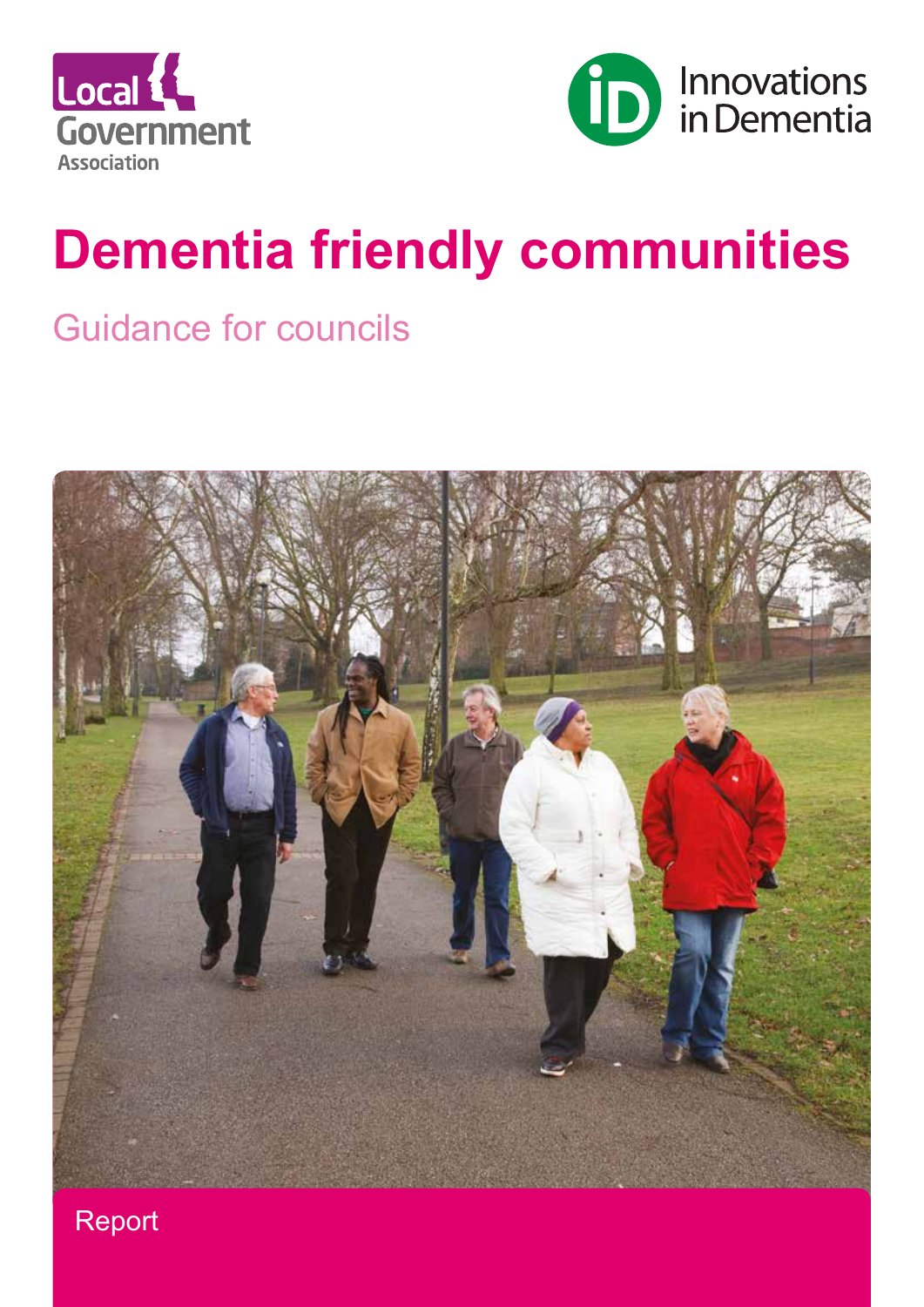# **Foreword**

Dementia is a condition that is increasingly common; it can have a profound impact on an individual and their family and friends. Traditionally, the focus for dementia care has been NHS treatments and care services delivered by local councils. Recently there has been a shift to a focus on how we can enable people who have been diagnosed with dementia to live as full a life as possible and encourage communities to work together to help people to stay healthier for longer. Councils have a key role in developing inclusive dementia friendly communities.

Many councils are already working in partnership with their local communities to develop innovative ways to enable people with dementia to take part in everyday activities and retain their independence for as long as they are able. Examples include developing dementia friendly streets, where as a result of simple adaptations and awareness raising among staff working in shops, shopping becomes easier for people with dementia

Simple changes to existing services, and awareness raising for those who come into day-to-day contact with people with dementia such as staff working in libraries or in leisure centres, also help people with dementia feel more confident and welcome in using council services.

 This guidance outlines the important role of councils in supporting people with dementia by creating local dementia friendly communities and demonstrates how councils are making this happen through case study examples.

## **Councillor Izzi Seccombe Chair LGA Community Wellbeing Board**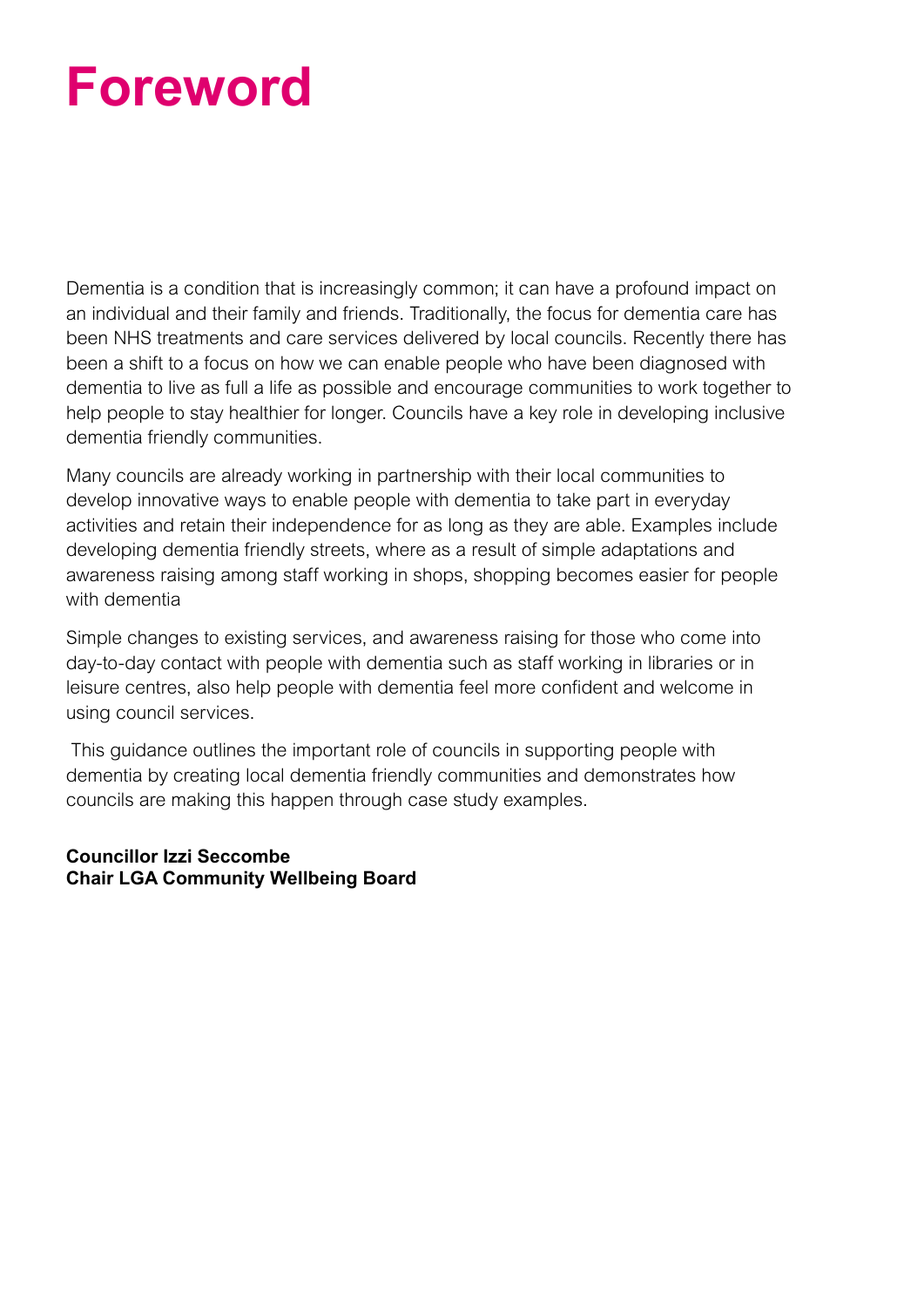# **1. Introduction**

A lot has changed since guidance on dementia friendly communities was first published by the Local Government Association (LGA) and Innovations in Dementia in May 2012.

Shortly before publication, the concept of dementia friendly communities was given a huge boost by the launch of the Prime Ministers Challenge on Dementia. Since the launch of the Challenge:

- more than 70 communities have committed to become dementia friendly
- leading businesses across retail, finance, leisure and transport sectors are developing ways to respond to the needs of people with dementia
- More than a million people have signed up to become Dementia Friends and committed to take action to make their communities a better place for people with dementia.

At the same time there has been a rise of 17 per cent in diagnosis rates, against the backdrop of significant financial pressures on public services, including those for people with dementia.

There has also been a significant increase in the visibility of dementia in the public arena, both in terms of high-profile events such as the G8 Summit on Dementia, but also in the media and through sustained public awareness campaigning at national and local level.

The original guidance, and the tools it contained, have been widely used and adapted both in the UK and overseas, making a significant contribution to the creation of dementia friendly communities. However, a lot has been learned since its publication, and a refresh of the guidelines is now timely. With the introduction of health and wellbeing boards, the return of public health duties and powers, and an increased focus on prevention and information and advice in the Care Act, councils have an even stronger role to play in the creation of communities in which it is truly possible to live well with dementia.

This guidance looks at current best practice and learning in the creation of dementia friendly communities, how it fits within the broader policy landscape, and what actions councils can take, and are already taking.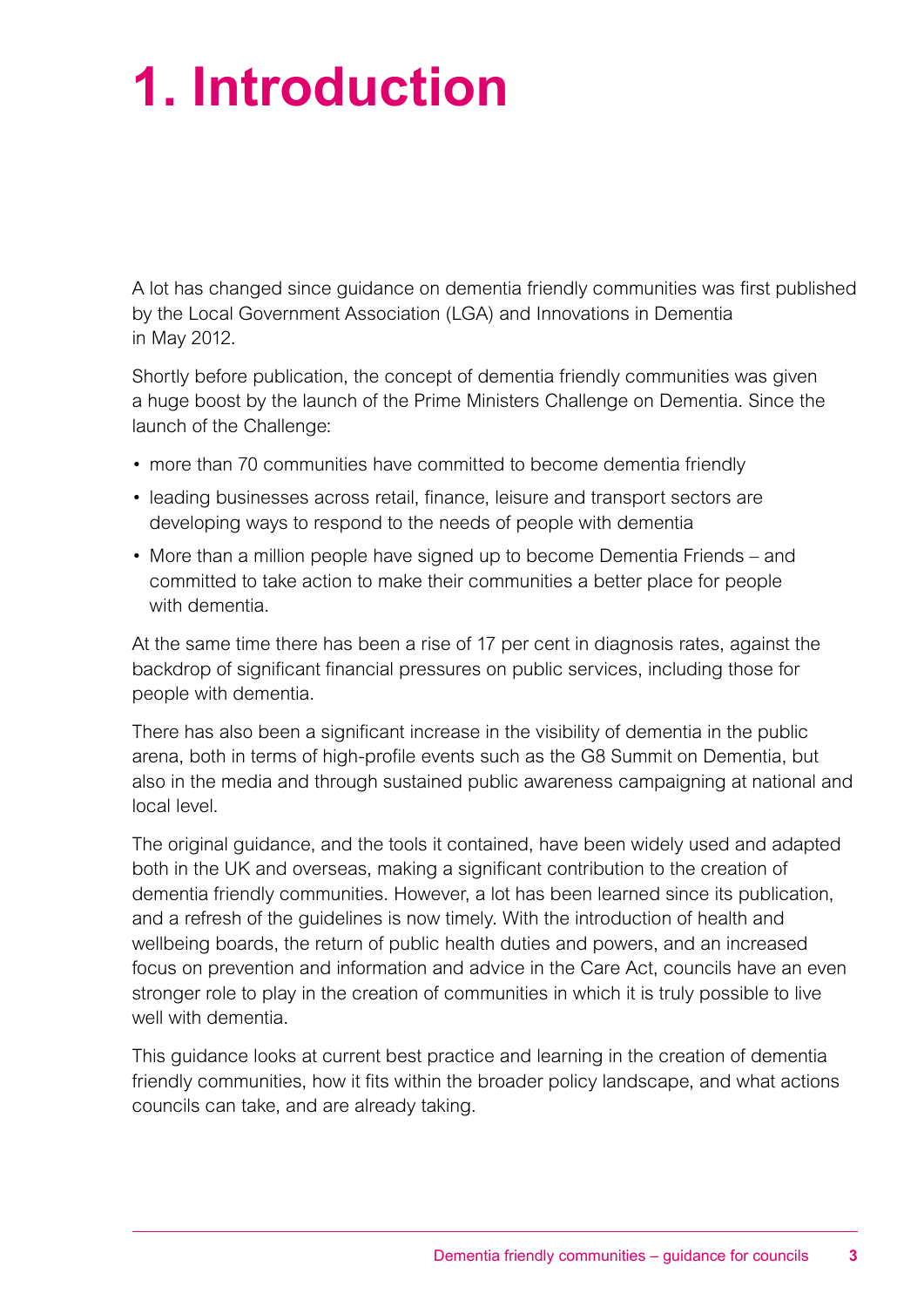# **2. About this guide**

The purpose of this guide is to help councils play their part in developing communities where people can live well with dementia. It is about enabling people with dementia, their families, friends and carers to feel at home, supported, understood and that they matter.

It is about what local government can do to help make this a reality.

It builds on earlier guidelines produced by the LGA in 2012<sup>1</sup>, and is informed by good practice over the last three years and emerging evidence about what works well in supporting people with dementia and those that support them.

## **Who is it for?**

This guidance is for all those in local government who have a role in making our communities easier places in which to live well with dementia. It is aimed those who have a role in leading, planning, commissioning and delivering services – from housing, transport, advice and guidance, through to leisure services, cultural activities and supporting community development. It is aimed at leaders and members of health and wellbeing boards (HWB). It is aimed at those working with the newly refreshed public health duties, and those members and officers responsible for health and social care.

It is not intended to be prescriptive, rather, it hopes to inspire and inform those in local government to make a real difference in the lives of their constituents and local citizens, and to help create communities in which it is truly possible to live well with dementia.

## **What is dementia?**

The word 'dementia' does not describe a medical condition. It refers to a set of symptoms that occur when the brain is damaged by a disease like Alzheimer's, or by small strokes or conditions like Lewy-Body Dementia.

These symptoms may include:

- difficulties with memory
- difficulties with completing or initiating everyday tasks
- problems with communication
- difficulties with perception.

<sup>1</sup> Developing Dementia Friendly Communities – LGA and Innovations in Dementia May 2012. [www.local.gov.uk/c/document\\_library/get\\_file?uuid=b6401bb0-31a8-4d57-823b-1fde6a09290e&groupId=10180](http://)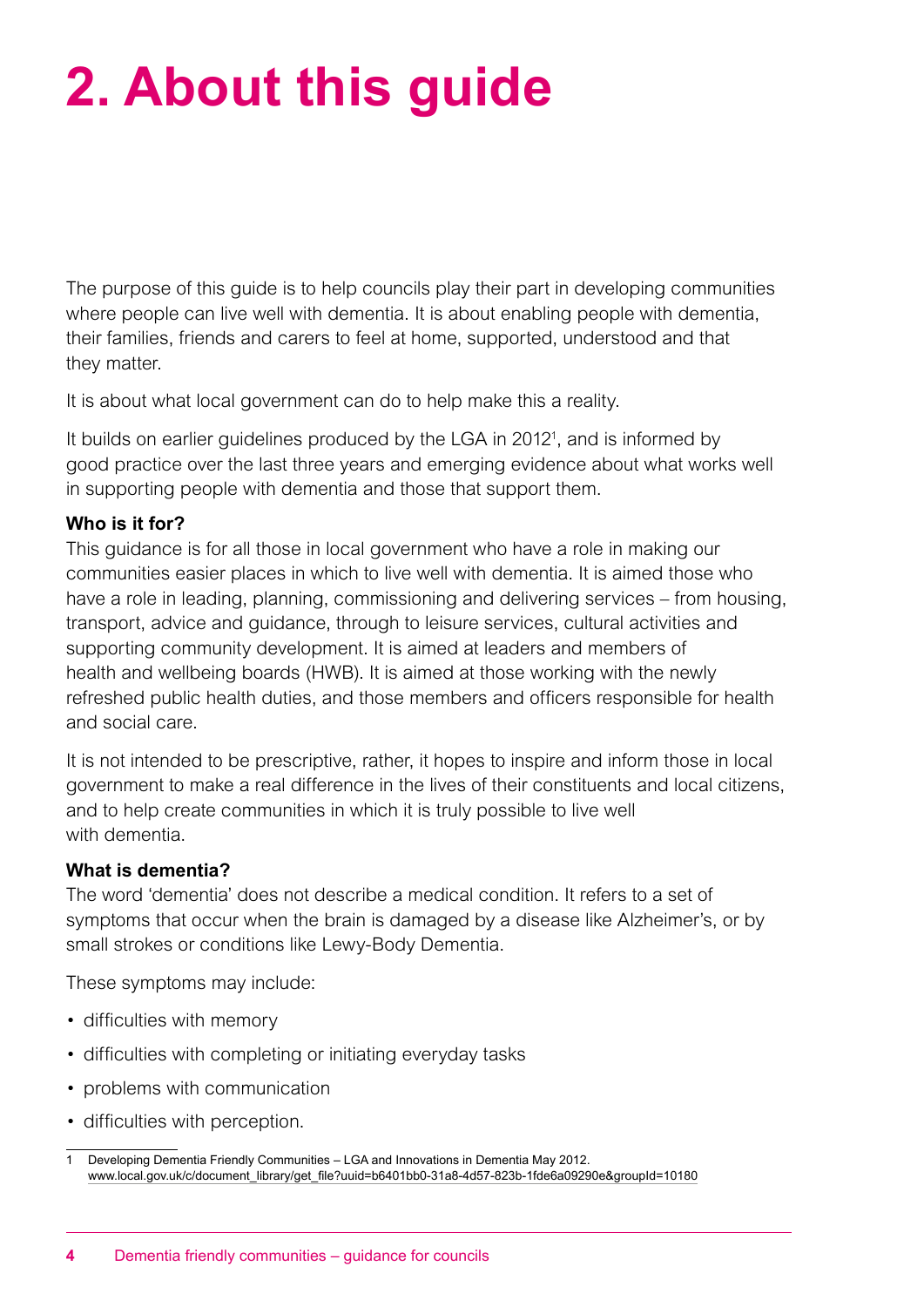The conditions which cause dementia are usually progressive, with symptoms worsening over time. However it is important to note that:

- every experience of dementia is different both in the presentation of symptoms, and the rate of progression
- while there is currently no cure for dementia, there is much that can be done to support people with dementia to live well.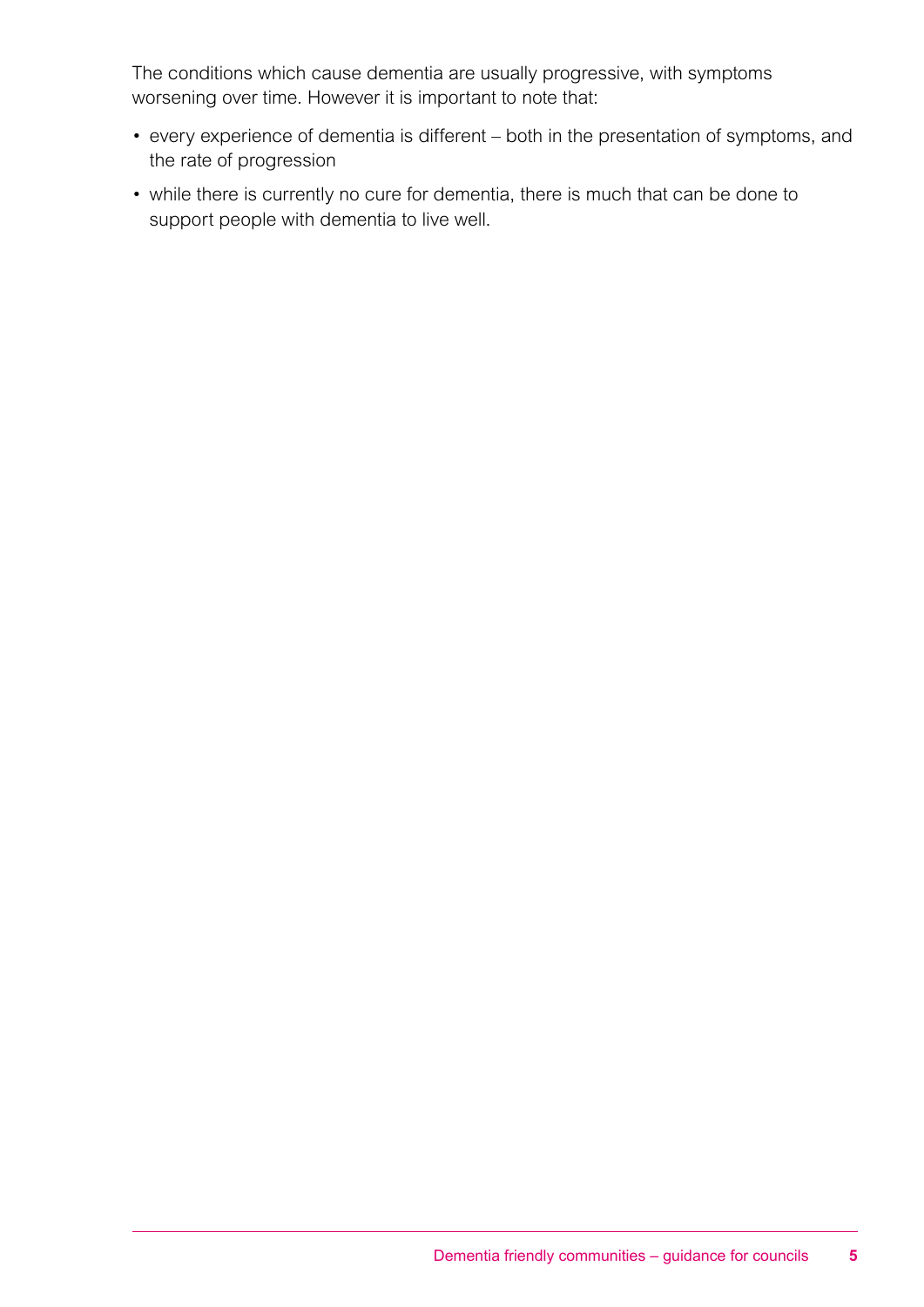# **3 What is a 'dementia friendly community'?**

The Alzheimer's Society defines a dementia friendly community as:

"A city, town or village where people with dementia are understood, respected and supported, and confident they can contribute to community life. In a dementia friendly community people will be aware of and understand dementia, and people with dementia will feel included and involved, and have choice and control over their day-to-day lives"<sup>2</sup>

People with dementia have described a dementia friendly community as one that enables them to:

- find their way around and be safe
- access the local facilities that they are used to and where they are known (such as banks, shops, cafes, cinemas and post offices)
- maintain their social networks so they feel they continue to belong.

Dementia friendly communities are those in which people with dementia have the best possible opportunities to live well.

The idea that it is possible to 'live well' with dementia is one that presents a challenge to the orthodox view of dementia. The idea that a diagnosis of dementia is life-ending is deeply ingrained, but is increasingly being challenged as new visions for living well with dementia emerge.

The notion of 'living well' is difficult to pin down, and highly individual. However, research suggests that there are some common themes for people with dementia and common outcomes that we might expect to see from people living well with dementia.

In 2010 the National Dementia Declaration for England (Dementia Action Alliance, 2010)<sup>3</sup> laid out seven quality outcomes, as described by people with dementia and their carers that would indicate they were living well with dementia. These are:

- I have personal choice and control or influence over decisions about me
- I know that services are designed around me and my needs
- I have support that helps me live my life

<sup>2</sup> Building Dementia Friendly Communities – a Priority for Everyone – Alzheimer's Society 2013 [www.alzheimers.org.uk/site/scripts/documents\\_info.php?documentID=2283](http://www.alzheimers.org.uk/site/scripts/documents_info.php?documentID=2283)

<sup>3</sup> [www.dementiaaction.org.uk/nationaldementiadeclaration](http://www.dementiaaction.org.uk/nationaldementiadeclaration)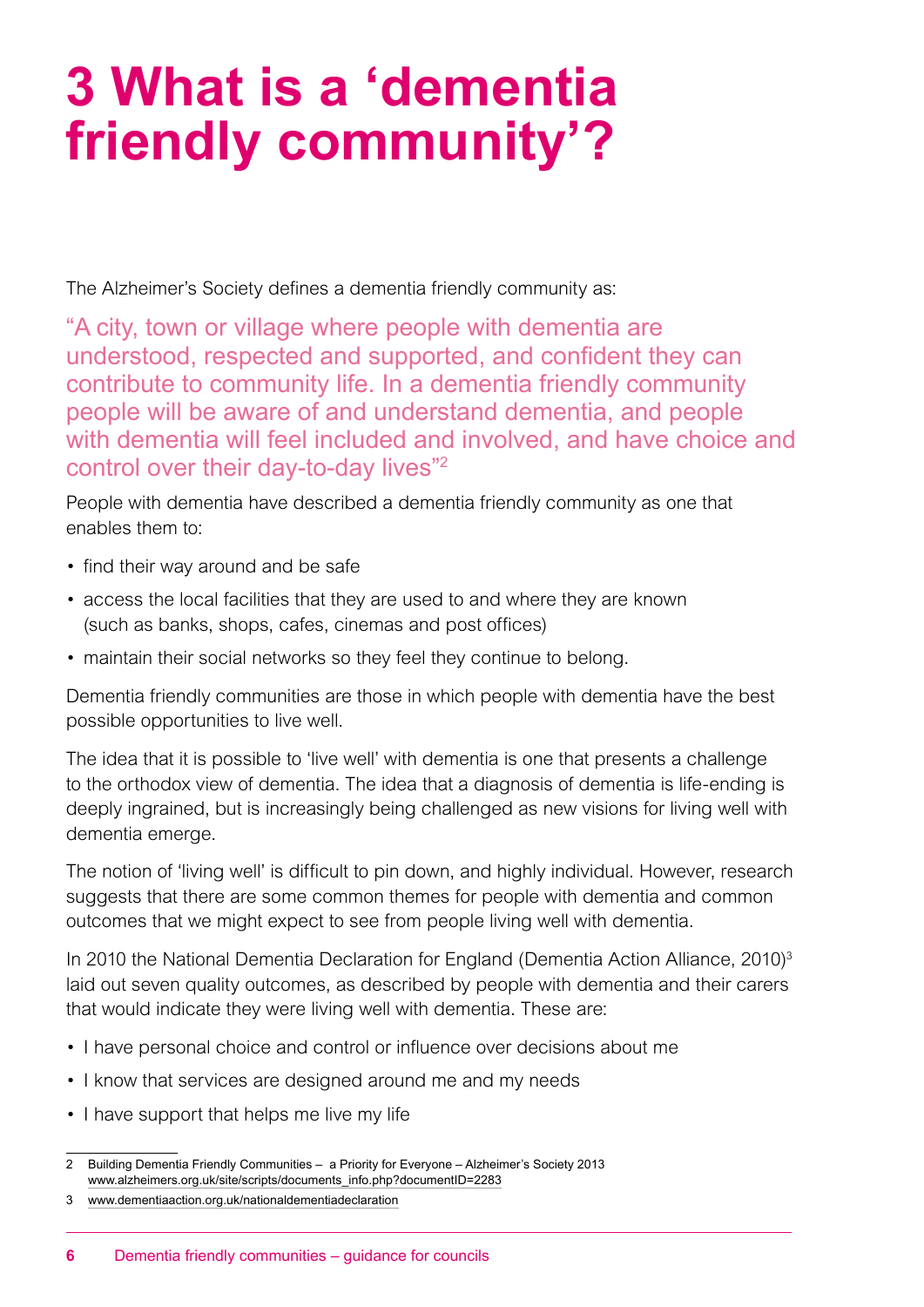- I have the knowledge and know-how to get what I need
- I live in an enabling and supportive environment where I feel valued and understood
- I have a sense of belonging and of being a valued part of family, community and civic life
- I know there is research going on which delivers a better life for me now and hope for the future.

These quality outcomes are important, not least because:

- the concept of dementia friendly communities represents, in part, a recognition that in order to make these aspirations a reality a community-wide response is required.
- arising as they are from the aspirations of people with dementia and their carers, they are amongst the most significant outcomes by which the success of dementia policy can be measured.

## **The Alzheimer's Society recognition process for dementia friendly communities**

In 2013 the Alzheimer's Society and Dementia Action Alliance (DAA) launched its recognition process for dementia friendly communities<sup>4</sup>, which outlined 10 characteristics of a dementia friendly community.

It suggests that becoming dementia friendly means:

- Shaping communities around the views of people with dementia and their carers
- Challenging stigma and building awareness
- Ensuring that activities include people with dementia
- Empowering people with dementia and recognising their contribution
- Ensuring early diagnosis, personalised and integrated care is the norm
- Befrienders helping people with dementia engage in community life
- Maintaining independence by delivering community- based solutions
- Appropriate transport
- Easy to navigate physical environments
- Businesses and services that respond to customers with dementia

It is clear that supporting the development of communities that model these key characteristics, which take action across these key 'areas of interest', will give people with dementia a better chance of 'living well' within the framework of the quality outcomes listed above.

<sup>4</sup> [www.alzheimers.org.uk/site/scripts/documents\\_info.php?documentID=2136](http://www.alzheimers.org.uk/site/scripts/documents_info.php?documentID=2136)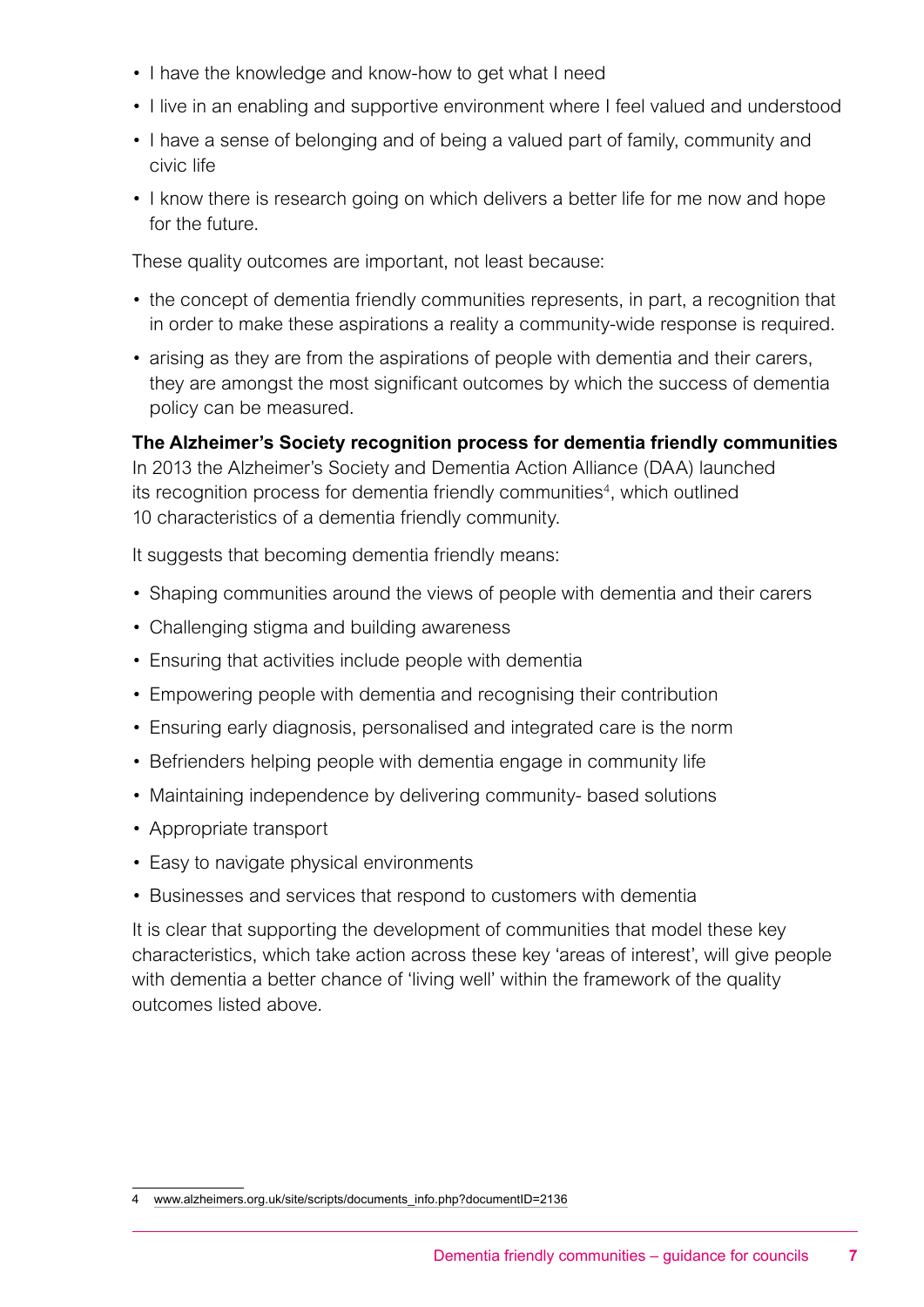The purpose of the recognition process is to show that the community in question has committed to becoming dementia friendly. Once a community has registered with the process, they may demonstrate how they meet the foundation criteria for 'working to become dementia friendly' by:

- ensuring the right local structure is in place to maintain a sustainable dementia friendly community
- identifying a person to take responsibility for driving forward the work to support a community to become dementia friendly
- having a plan in place to raise awareness about dementia in key organisations and businesses within the community that support people with dementia
- developing a strong voice for people with dementia living in communities
- raising the profile of the work to increase reach and awareness to different groups in the community
- focusing plans on a number of key areas that have been identified locally
- having in place a plan or system to update the progress of your community.

Once a community has demonstrated how they meet the criteria, they are issued with a symbol that they can give to organisations and businesses in their community that wish to be part of the dementia friendly communities' initiative and have stated what their actions are towards becoming dementia friendly.

The British Standards Institution recently published it's Publicly Available Specification (PAS) 'Code of Practice for the recognition of dementia friendly communities in England" (2015).<sup>5</sup> This document, funded by the Department for Health provides additional guidance and recommendations to support communities taking part in the Alzheimer's Society recognition process.

It also provides guidance and recommendation across specific 'areas of action' to focus on as dementia friendly communities develop, namely:

- arts, culture, leisure and recreation
- businesses and shops
- children, young people and students
- community, voluntary, faith groups and organisations
- emergency Services
- health and social care
- housing
- transport.

These will be of particular interest to officers and lead members with specific interests or duties in these areas.

<sup>5</sup> <http://shop.bsigroup.com/ProductDetail/?pid=000000000030300514>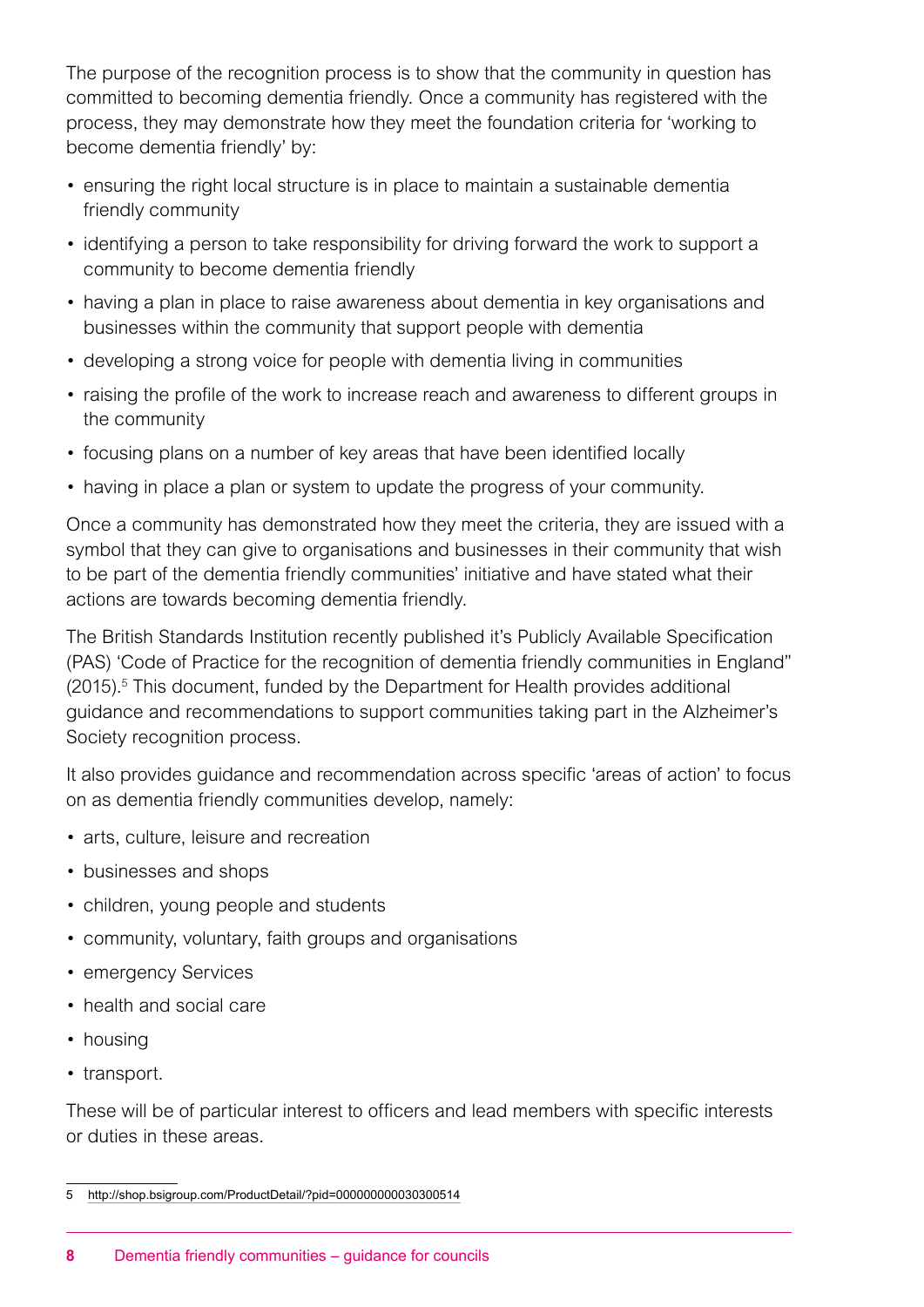# **4. Why is dementia a key issue for councils?**

There are currently estimated to be 850,000 people living with dementia in the UK. With projected numbers of people with dementia set to increase to 1 million by 2021 and 2 million by 2051, it is clear that a sustainable response to meeting the needs of people living with dementia is required.6

You can find details of the numbers of people with dementia in local authority areas, broken down by age and gender as well as projected figures to 2021 at the Alzheimer's Society website www.alzheimers.org.uk/site/scripts/download info.php?fileID=4

## Dementia has a massive impact

Dementia has a huge impact on those with a diagnosis, those close to them, and society more generally:

- The Alzheimer's Society estimates that the cost of dementia to the UK economy is £26 Billion a year  $<sup>7</sup>$ , more than the cost of heart disease, stroke, or cancer.</sup>
- The Alzheimer's Society estimate that 25 percent of hospital beds at any given time are occupied by people with dementia<sup>8</sup> People with dementia also stay in hospital for longer and are more likely to be re-admitted than people with other conditions.
- People fear dementia more than any other disease. 39 percent of over 55s fear getting Alzheimer's the most, compared to 25 percent who worry most about cancer.9

## People with dementia want to live everyday lives.

Work with people with dementia reveals a strong desire to live well, to continue with 'the stuff of life' and stay connected to their interests, social networks and communities.

However, research by Innovations in Dementia<sup>10</sup> and Alzheimer's Society<sup>11</sup> suggests that people with dementia increasingly withdraw from everyday life.

<sup>6</sup> Dementia UK: Update Second edition 2014 Alzheimers Society

<sup>7</sup> Dementia 2014: Opportunity for Change - Alzheimer's Society 2014 [w.alzheimers.org.uk/site/scripts/download\\_info.php?fileID=2317](http://w.alzheimers.org.uk/site/scripts/download_info.php?fileID=2317)

<sup>8</sup> Counting the cost – Alzheimer's Society 2009 [www.alzheimers.org.uk/site/scripts/download\\_info.php?downloadID=356](http://www.alzheimers.org.uk/site/scripts/download_info.php?downloadID=356)

<sup>9</sup> 3. Prime Minister's Dementia Challenge – Department of Health 2012 [www.gov.uk/government/uploads/system/uploads/attachment\\_data/file/215101/dh\\_133176.pdf](http://www.gov.uk/government/uploads/system/uploads/attachment_data/file/215101/dh_133176.pdf)

<sup>10</sup> Dementia Capable Communities – The views of people with dementia – Innovations in Dementia CIC 2011 [www.innovationsindementia.org.uk/DementiaCapableCommunities\\_fullreportFeb2011.pdf](http://www.innovationsindementia.org.uk/DementiaCapableCommunities_fullreportFeb2011.pdf)

<sup>11</sup> Building Dementia Friendly Communities – a Priority for Everyone – Alzheimer's Society 2013 [www.alzheimers.org.uk/site/scripts/documents\\_info.php?documentID=2283](http://www.alzheimers.org.uk/site/scripts/documents_info.php?documentID=2283)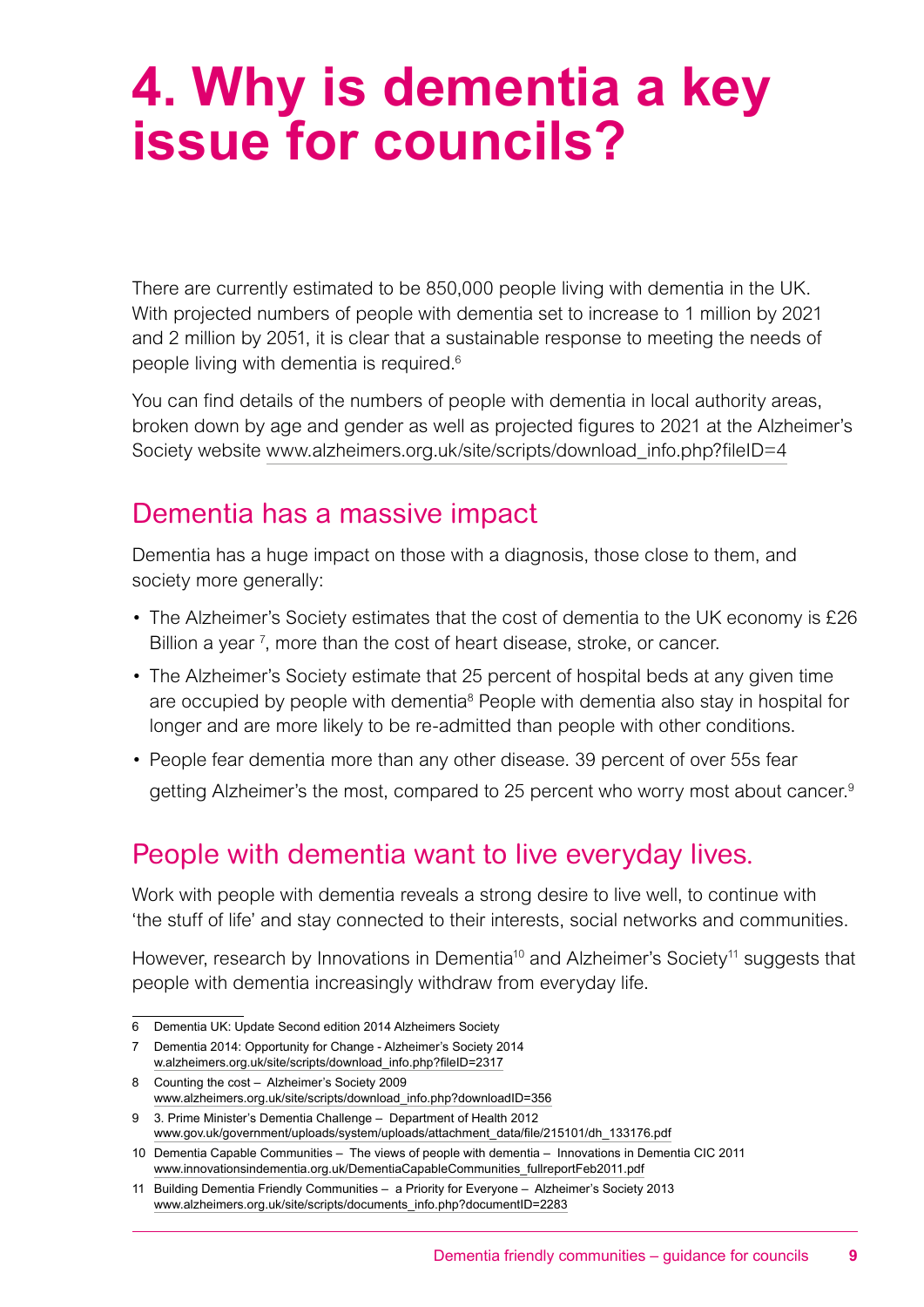"Many people with dementia are not able to take part in activities that they enjoyed before they developed the condition. Many feel constrained by the condition and are not confident to get out and engage in their area. There is more that the person with dementia would like to do but they need support to do so."

## **Building Dementia Friendly Communities – a Priority for Everyone – Alzheimer's Society 2013**

- Thirty-five per cent of people with dementia said that they only go out once a week or less and 10 per cent said once a month or less.
- Nine per cent of people with dementia said they had had to stop doing all of the things they used to do.
- People said that they had to give up activities such as getting out of the house (28 per cent), shopping (23 per cent), exercise (22 per cent) and using transport (16 per cent).
- Sixty-three per cent of people with dementia did not want to try new things and the underlying issues of confidence, worry and fear must be overcome in a dementia friendly community.12

(Building Dementia Friendly Communities – a priority for everyone – Alzheimer's Society 2013).

Yet – enabling people with dementia to take part in 'everyday activities' – to meet up with friends, take part in sporting activities, enjoy green space, go shopping – is key not only to enabling them to live healthier and more fulfilling lives, but to reducing and delaying their dependence on expensive health and social care services.

## So, what is the role of local councils?

Local councils; as leaders, commissioners, planners, regulators and service providers have a key role in supporting, facilitating and leading the development of sustainable, responsive and community led approaches that enable people living with dementia to overcome these barriers and to live well in their communities for as long as possible.

Councils that look at dementia strategically and positively, working with key partners and communities locally, will help mitigate the pressures on their services, particularly health and social care, from growing demand, while also unlocking enormous potential from people living with dementia, their carers and the wider community.

Health and social care services alone cannot meet the challenge of dementia, nor do people with dementia aspire to spend their lives within it. Dementia requires a community response, and yet it is clear that communities are still not, by and large, set up as well as they could be to support people with dementia to live well.

<sup>12</sup> Building Dementia Friendly Communities – a priority for everyone Alzheimer's Society 2013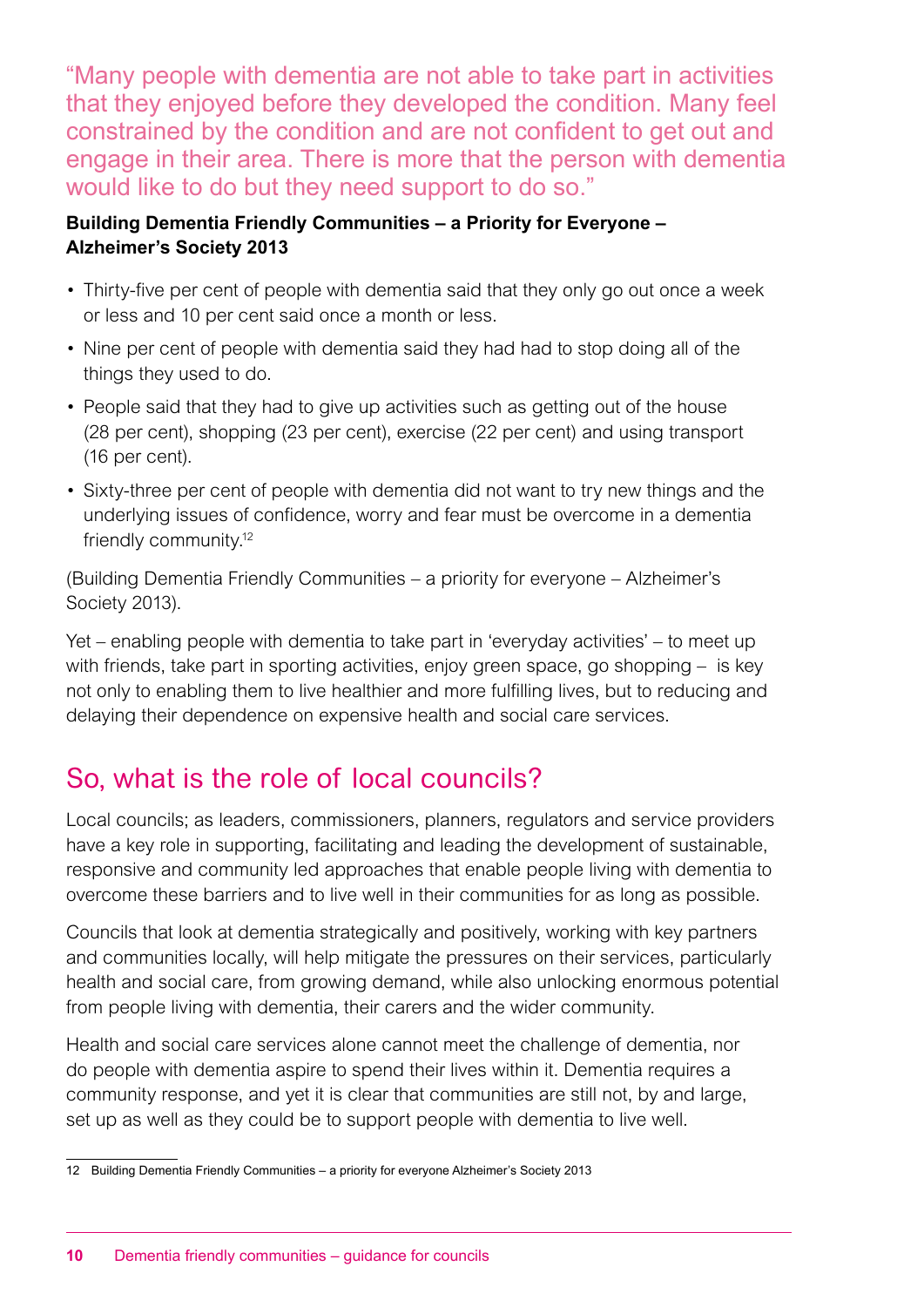Many people with dementia feel that the support they need to participate in their community and to do the everyday things they want to do, for example, shopping, socialising or using public transport, is not available. Many do not feel that they are a part of their local communities. The creation of dementia friendly communities is an attempt to meet this need.

As the State of the Nation report on Dementia set out in 2013:

"Establishing dementia friendly communities has the potential to transform the lives of people with dementia in England. Two thirds of people with the condition live in the community, close to a third of whom live on their own. Health and care services, while fundamental, cannot alone ensure people with dementia live good quality lives. Support from wider communities, services and organisations is needed, utilising the untapped potential of communities to help people with dementia and their carers."<sup>13</sup>

Enabling and supporting the development of dementia friendly communities provides councils and their partners with a vehicle to work in new ways with local communities and to support the development of more responsive services that enable people living with dementia to live well within their local communities for as long as they are able.

The central role of dementia friendly communities in enabling people with dementia to live better lives within their communities has been well documented and established. This has been most recently set out in the Prime Minister's Challenge on Dementia 2020, in which dementia friendly communities sit at the heart of the vision for the challenge. For example, its sets out an ambition that by 2020:

- half of the population will live in areas recognised as dementia friendly
- all businesses will be encouraged to become dementia friendly
- national and local government will take a leadership role with all government departments and public sector organisations becoming dementia friendly and all tiers of local government becoming part of a dementia friendly alliance.

Councils, working in partnership with others, are well placed to deliver on this ambition. Through their public health responsibilities and their key role within health and wellbeing boards, lead members and officers can engage in and support the development of dementia friendly communities within their areas.

## **Health and wellbeing boards**

The 2012 Health and Social Care Act set out key health duties and responsibilities for councils. This recognises local government's unique ability to:

<sup>13</sup> [www.gov.uk/government/uploads/system/uploads/attachment\\_data/file/262139/Dementia.pdf](http://www.gov.uk/government/uploads/system/uploads/attachment_data/file/262139/Dementia.pdf)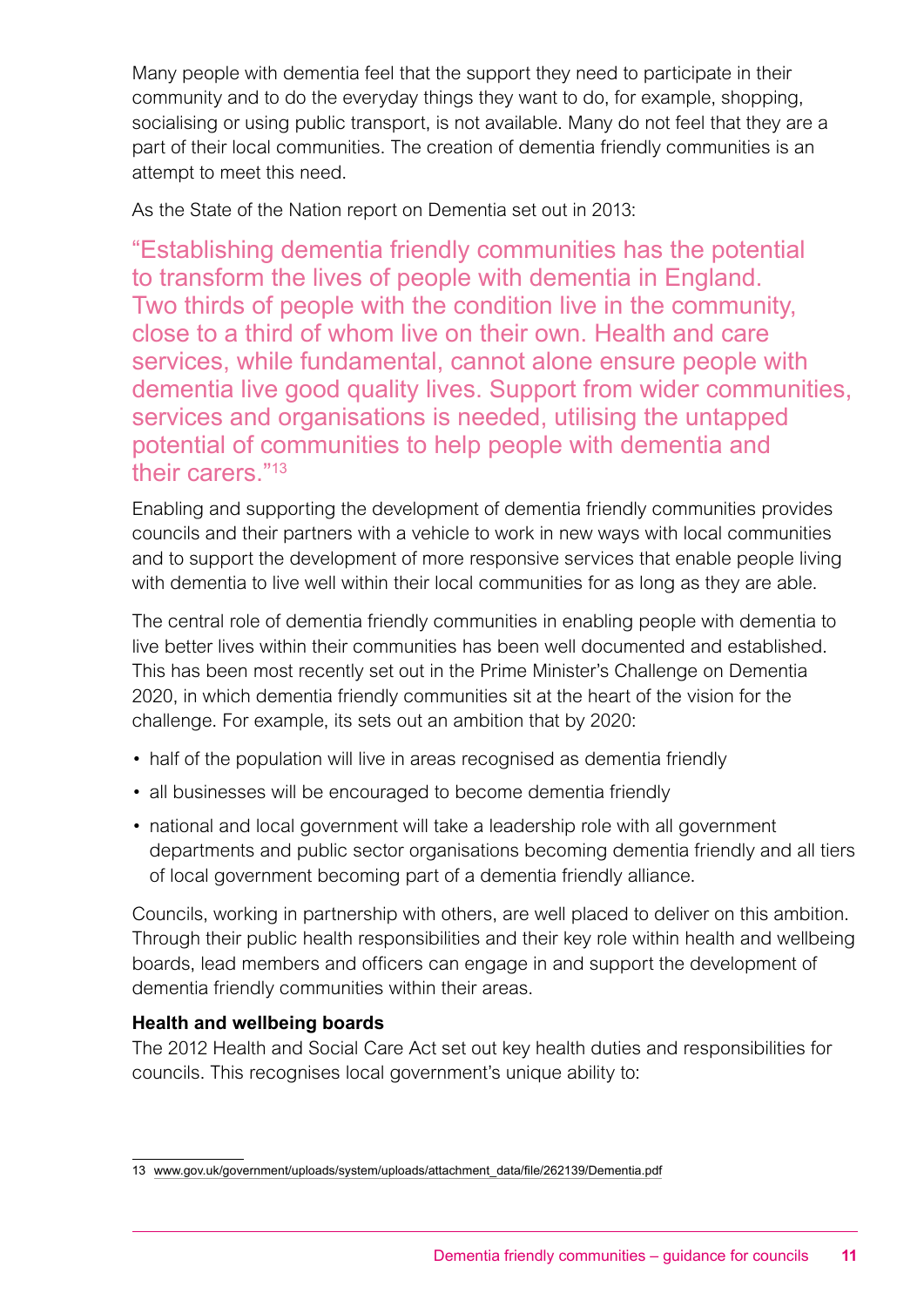- Shape 'place' around the needs of people, including those with dementia. The links between wellbeing and the environment in which people live, work, and play are well understood by councils, who wield considerable power in shaping 'place'.
- Maximise preventative measures by influencing those factors that contribute to shaping people's health and tackle health inequalities. The links between the conditions in which people are born, grow up, work and raise their families and health are well-documented. Many of these factors fall within the remit of councils and there is increasing evidence about links between health inequalities, lifestyle and dementia.

Health and wellbeing boards have a statutory responsibility to:

- produce a Joint Strategic Needs Assessment (JSNA) that gives a comprehensive analysis of the health and wellbeing needs and assets of the community
- produce a joint health and wellbeing strategy that identifies key priorities in respect of commissioning plans on health and wellbeing
- promote integration health and wellbeing boards bring together the clinical, commissioning, professional, political and community leadership of an area to drive health improvement and promote better health outcomes.

A number of boards are actively prioritising dementia and dementia friendly communities. In a number of areas, the development of joint health and wellbeing strategies are also following a 'person-centered' or 'life–centered' approach. This would, for example, include dementia as part of a focus on the 'later life agenda'.

## **Public health**

The transfer of public health from the NHS to local government in April 2013, was one of the most significant extensions of local government powers and duties in a generation, and offers a unique opportunity to promote the health and wellbeing of communities.

Dementia is a national public health priority, and as such, further serves to highlight the key role for councils in taking forward public health responses on dementia. This includes promoting a healthy lifestyle to help potentially reduce the risk of developing dementia and work to actively promote access to sport, leisure activities and wider community facilities for those who have been diagnosed with dementia. Public health could incorporate dementia risk reduction work as a key outcome of core heath improvement programmes for the whole population, such as work to reduce smoking and harmful drinking and to promote physical activity and programmes.

There is also a clear role for public health in the promotion of positive messages about living well with dementia as well as more general messages about prevention and brain health. This is supported by recent findings outlined in the Blackfriars Consensus on Promoting Brain Health<sup>14</sup>, which states that the evidence on dementia risk reduction is now sufficient to justify action to incorporate it into heath policies and to broaden awareness about factors which can reduce the risk of developing dementia.

<sup>14</sup> Blackfriars Consensus on promoting brain health: Reducing risks for dementia in the population; PHE 2014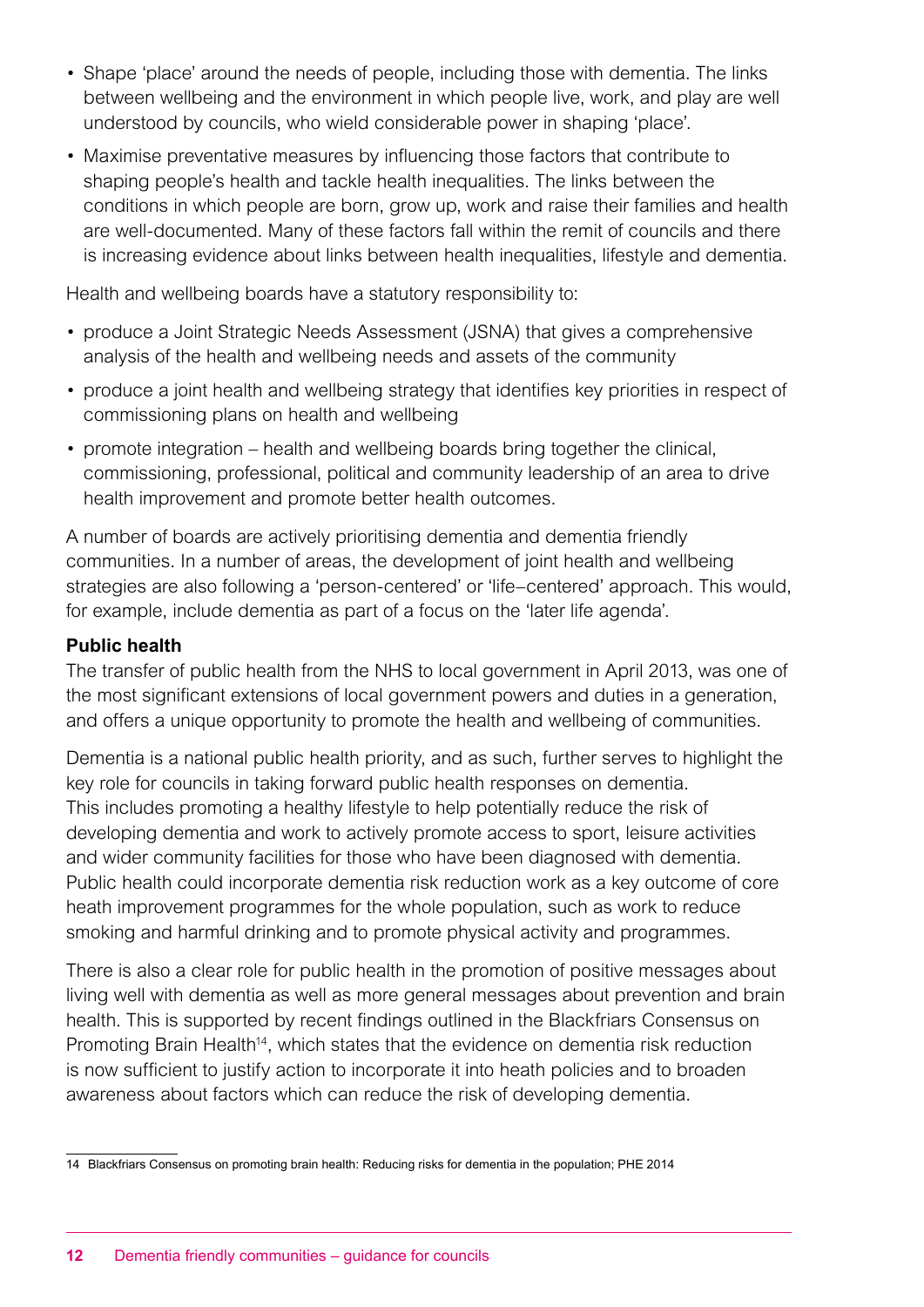"It strengthens the case for action to create the physical and economic environments which will support people to lead healthier lives; for example, transport plans and investment that promote more walking and cycling as part of everyday life" (Paul Lincoln UK Health Forum CEO quoted in Public Health England press release 20 May 2014).

## **Social care**

The Care Act introduces a raft of new responsibilities for councils, many of which can be clearly linked to and supported by engagement in the creation of dementia friendly communities. One example of this would be the duty to promote people's wellbeing and to prevent needs for care and support. Another example would be the duty to provide an information and advice service about care and support.

There is the opportunity for councils to extend the information provision and involve community groups to help support people with dementia. For example, in order to live well with dementia people will need information about health and social care, but will also need and benefit hugely from information about support in other areas of their lives as well, from benefits to leisure, transport, housing, employment issues and volunteering opportunities.

New duties around personalisation also provide opportunities to commission support services that allow people to engage the kind of support that suits them.

## **The Equality Act 2010**

The Equality Act 2010 defines disability as a physical or mental impairment that has a 'substantial' and 'long-term' negative effect on a person's ability to do normal daily activities. Under this definition many people with dementia fall within its scope and are protected under the Act against all forms of in both employment and the provision of goods and services.

## **A strategic approach to the development of dementia friendly communities**

The development of effective community-based responses to enable people living with dementia to live well within their communities is a cross-cutting issue for councils at ward level, district level, unitary level and county level. Councils can embrace and help deliver dementia friendly communities by working differently and in partnership with community organisations, across the whole of their areas of responsibility. For example:

- Planning officers can involve people with dementia in advising on new developments and make others aware of the issues that people with dementia face in accessing the built environment.
- Housing departments can make sure that housing staff understand how adaptations can enable people with dementia to stay independent in their own homes for longer.
- Transport providers can consider the needs of people living with dementia in the development of their services, so that they have the confidence to travel and can ask for help when required.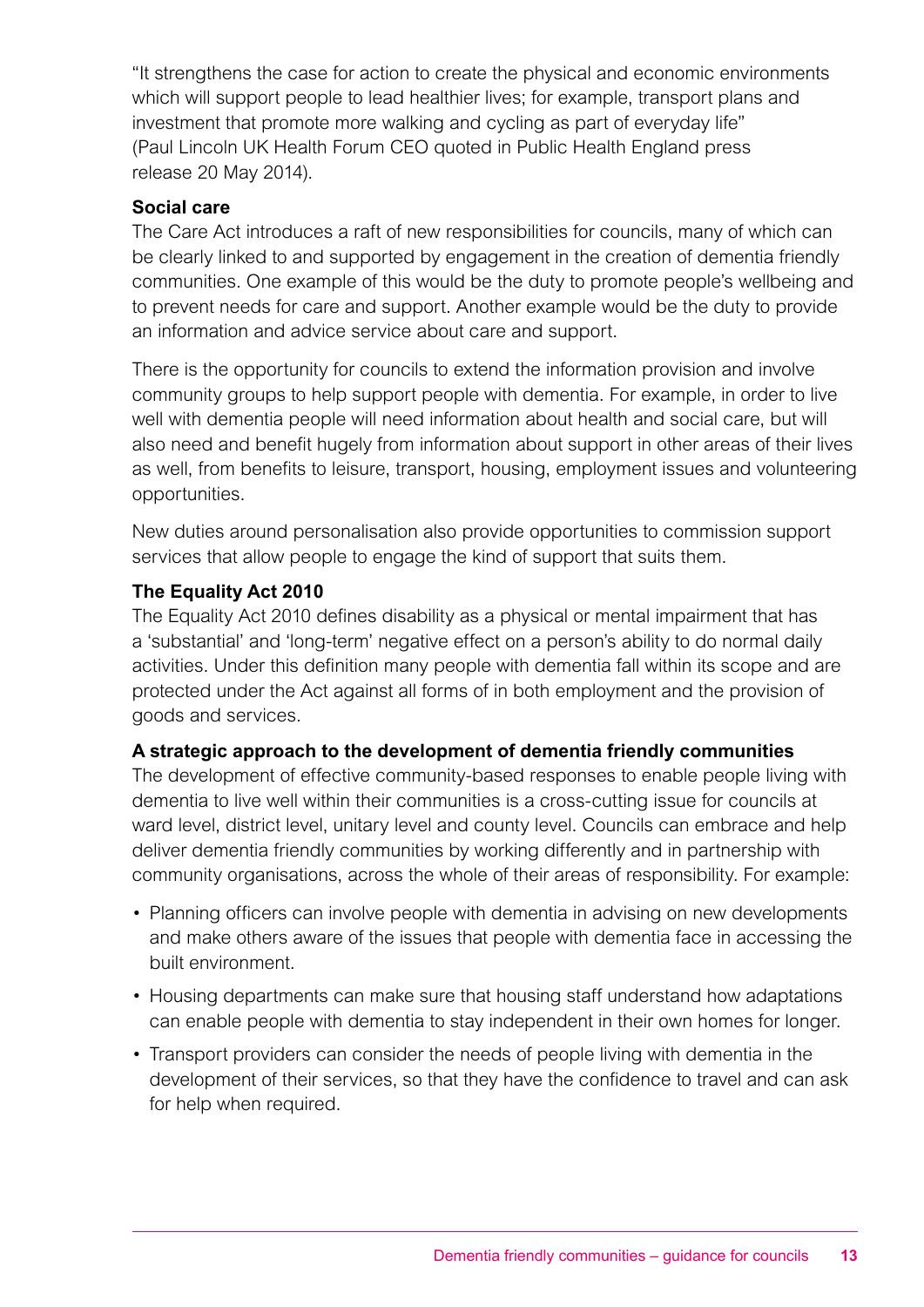Local government has the power to shape these services:

- as leaders and influencers
- as commissioners
- as planners and regulators
- as service providers and employers.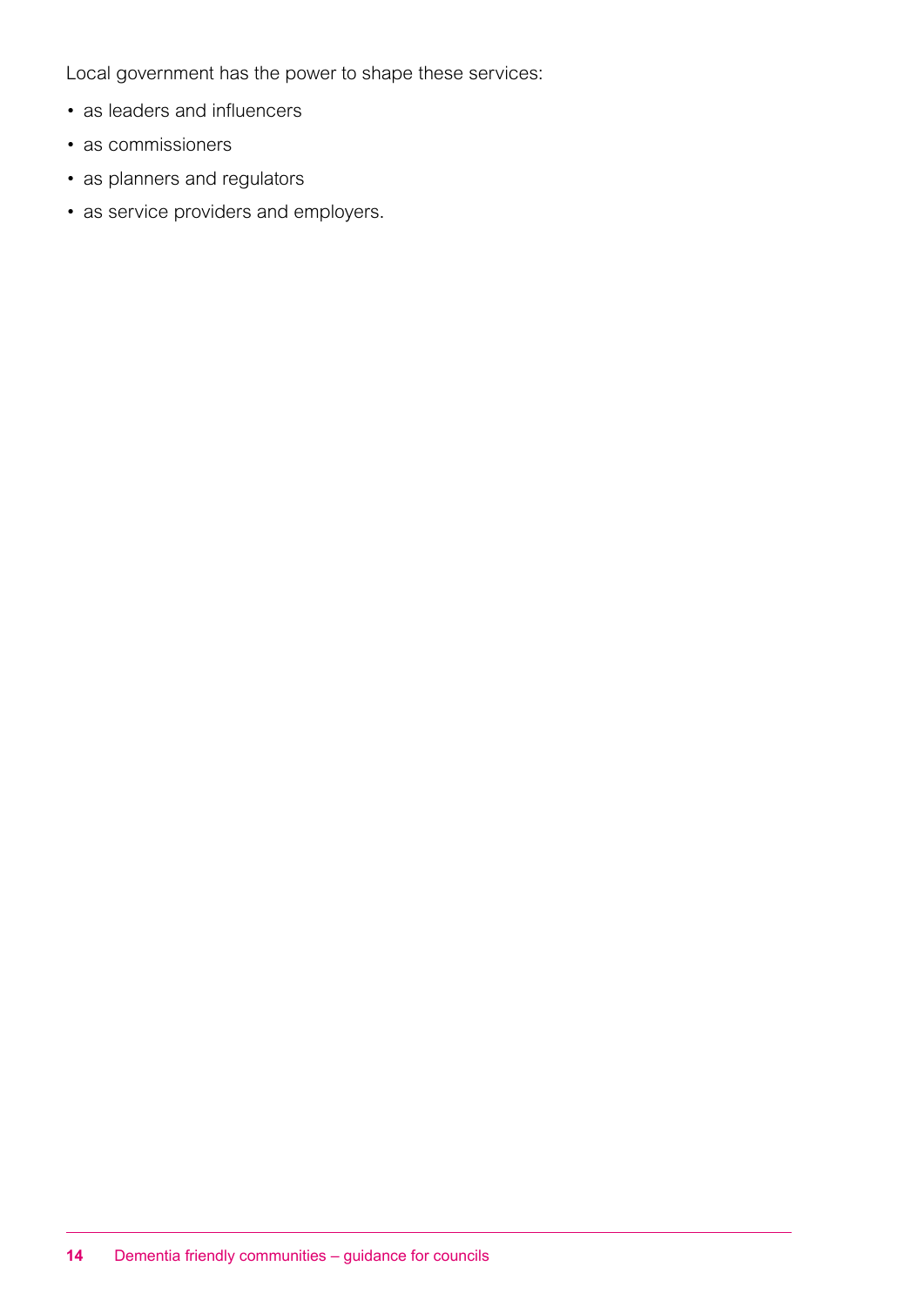# **5. A dementia friendly community framework.**

In the first edition of these guidelines we outlined a model that synthesised the issues arising from our work across the two project sites.

The model was based on five domains, each of which needs to be considered when planning, developing, or assessing the dementia friendliness of any given community, organisation or process.

This model has since been successfully used in assessing more than 60 organisations and services at both national and local level since 2012.

It is easy to understand, and flexible enough to be used in a variety of settings.

It is not intended to be prescriptive, but is offered as a starting point for others to take up and develop.

## **Structure of the Framework Sections**

Each of the following sections contains:

- the background to the issue
- key actions that councils can take to make this happen
- examples or case studies of existing practice

## **The five domains**

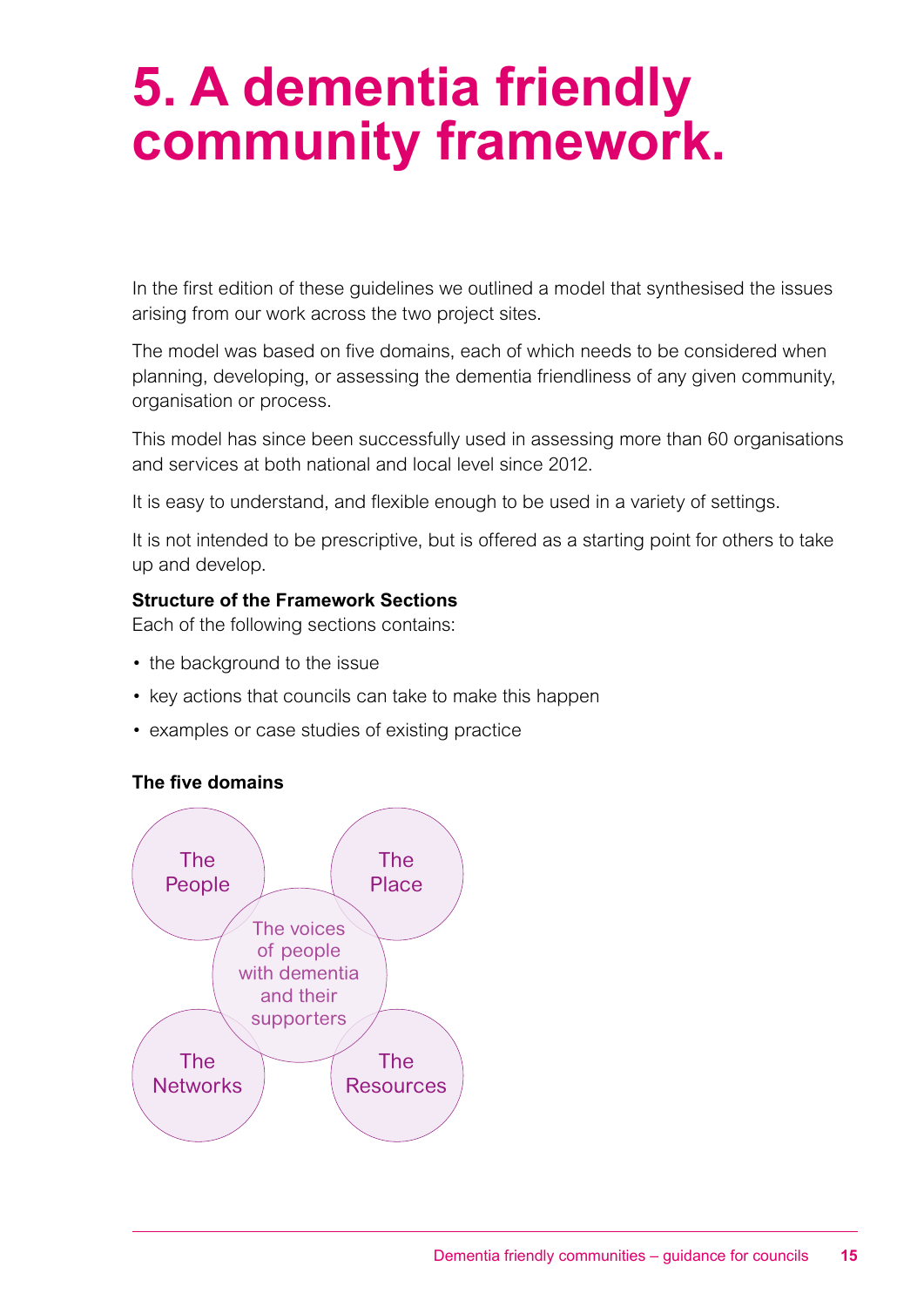# **A: The voices of people with dementia and their carers**

The voices of people with dementia and their carers are at the start and the heart of the process of creating dementia friendly communities. Dementia friendly communities are responsive to what people want, but perhaps more importantly, people with dementia have the right to have a sense of ownership, investment, responsibility and connectedness to their own communities.

Most people expect the right to have a say in the services they use and the kind of society in which they wish to live. In health and social care settings people with learning disabilities and people with mental health problems, for example, are routinely involved in shaping services and the development of strategies.

For people with dementia, however, this expectation is not yet the norm. For many years, carers were the proxy voice for people with dementia speaking on their behalf. People with dementia tended to be diagnosed at a late stage of their illness, with delivery of care being more of a priority than involvement. However, this is changing and people with dementia are increasingly demanding a say in the decisions that affect their lives.

## **Consultation**

User consultation should already be embedded in the processes of designing, improving or commissioning services.

## **What can councils do?**

- Take a look at the accessibility of the mainstream consultation and engagement processes you use. DEEP (Dementia Engagement and Empowerment Project) has produced a series of guides that will be of use here (see section on resources below).
- Ask whether there are ways people with dementia can be supported in mainstream engagement processes, for example through the provision of one to one support.
- Ask whether there is a need to set up a separate engagement process for people with dementia.
- When commissioning or licensing services how do these services go about hearing what its users or customers want or think? User consultation will have a stronger role to play in some services than others, but there will be situations where councils feel justified in making it a determining factor in its decisions.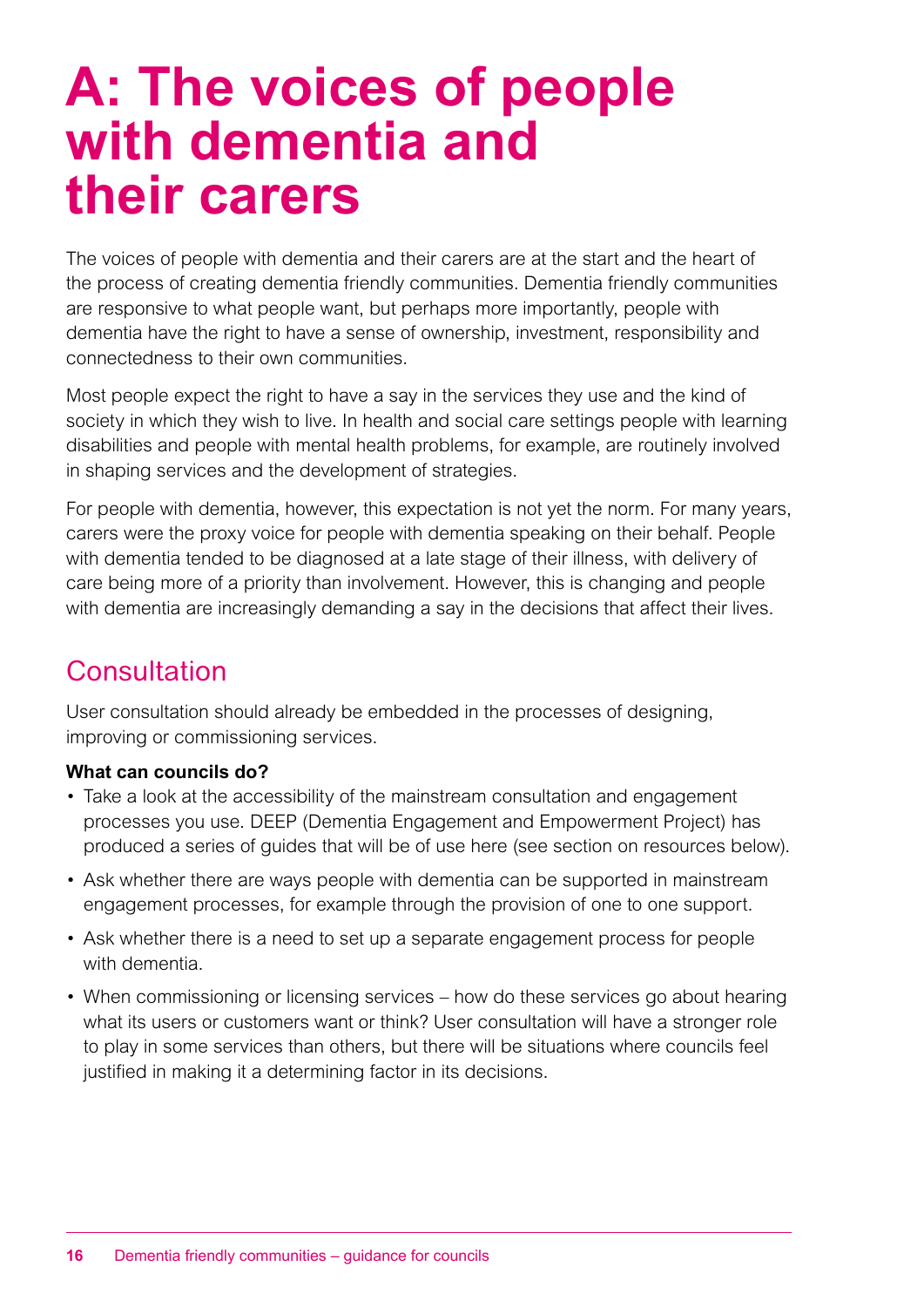- Specifications for services for older people or people with dementia should include the need to involve people with dementia and their carers, both in the planning and the delivery of services.
- Make sure that you find out what other strategic partners know about local needs and issues, in particular those who work directly with people with dementia and their carers
- Consider joining forces to consult and engage on issues of common interest.
- Feeding back to people is crucial as it engenders a sense that people have been listened to, even if what they say cannot be acted upon.' Here's what you told us and here's what we did as a result' sends out a very powerful message not just about the validity of the engagement process, but about the values of the organisation and what it thinks of the value of what people say and who says it.

## Beyond consultation

Hearing the voice of people living with dementia is not just about consultation, which is often one-off and as such limits the ways in which people are involved in decisions, planning, and shaping the future.

## **What can councils do?**

- involving people is an ongoing process where people are supported to engage. connect, participate and influence at many points and in many ways
- involving people with dementia can feel hard to implement, especially when resources and time are in short supply. Often, individual staff members feel inspired to support involvement, but feel unconfident or unsupported to take initiatives forward without buy-in and support from above.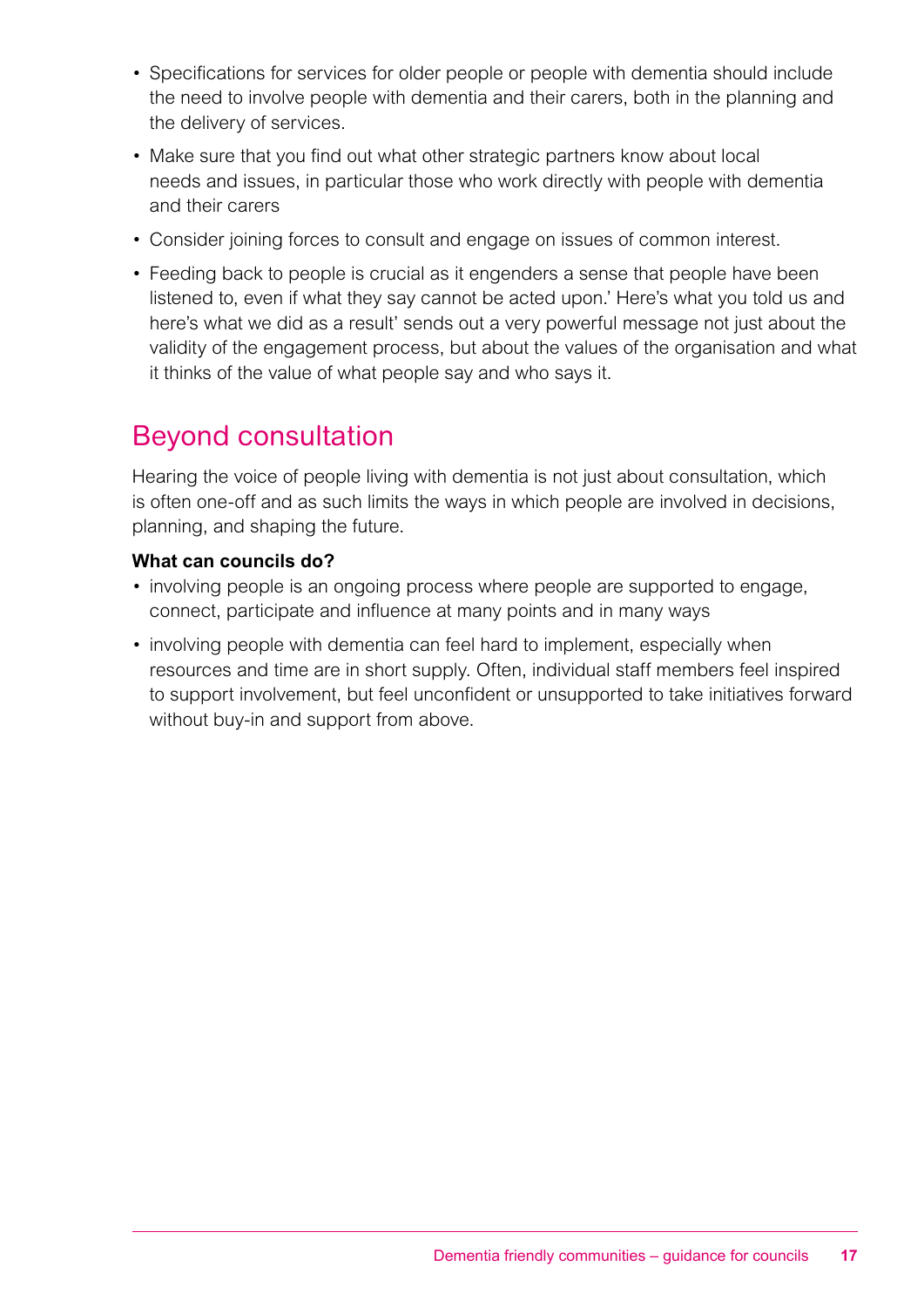## Case study – Gateshead Dementia Action Alliance

A Dementia Friendly Communities Consultation is underway. A questionnaire has been designed and circulated throughout Gateshead's Dementia Action Alliance and sent out to Gateshead residents in receipt of services. It is also available on the council consultation portal. A number of consultation events have been set up and actors from Equal Arts will be delivering these sessions to assist in communicating with people with dementia, in order to get the best out of the sessions. The results of the consultation will be used to ensure that each dementia friendly community that is developed, as part of the Alzheimer's Society accreditation programme, is tailored to the needs of people with dementia in that area.

#### **Source – Dementia Action Alliance**

• Statutory services across the board can be developed and delivered in ways which empower people to retain a sense of independence and self-determination and build resilience – 'doing with' as opposed to 'doing for'. The 'resources' section explores this area in more detail

## Case study – AGE UK Coventry and Coventry City Council

Coventry City Council commissioned AGE UK Coventry to work with people with dementia on environmental audits of five day centres and residential care settings across the city. A small team of staff and volunteers visited each of the venues to engage with people with dementia using or living in these settings, to gather their views and ideas about their environment.

"For the people with dementia involved, there was a real sense that they saw the process as important and valuable and with each person it was clear that their contributions were considered. In one case, a day centre member telephoned the worker from Age UK Coventry on the day following their visit as he had thought of something else he wished to raise and didn't want it to be missed, a clear indication of the significance of the process for the individuals involved"

## **Nichola Lavin – Age UK Coventry**

**Age UK Living Life with Dementia 201415**

<sup>15</sup> Living Life With Dementia - AGE UK 2014 www.ageuk.org.uk/Documents/EN-GB/For-professionals/Health-and-wellbeing/ Living\_life\_with\_dementia.pdf?dtrk=true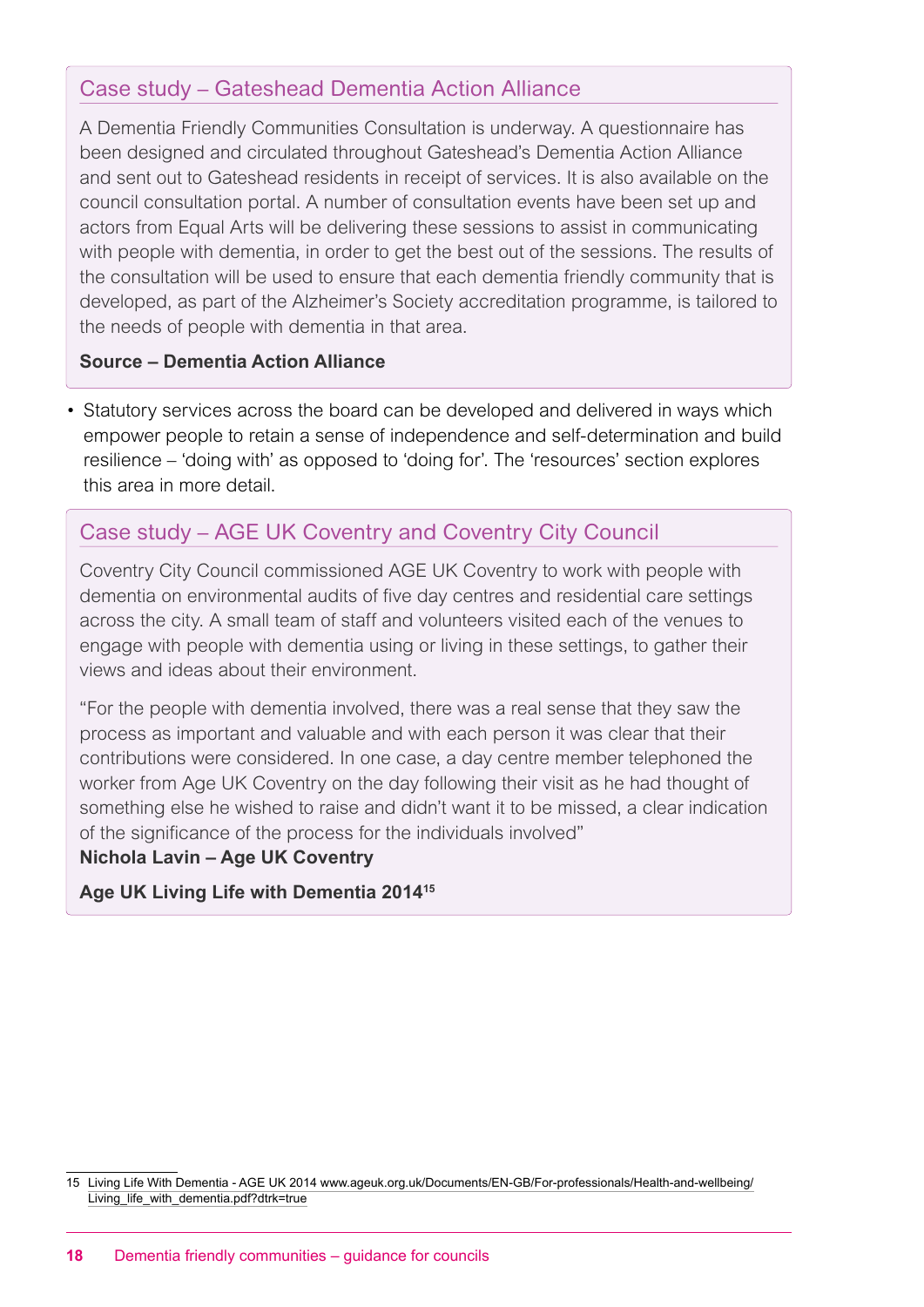## Case study – Swindon Forget me Not Group (Avon and Wilshire MHP)

Members of the group were fully involved in the recruitment of a new member of staff. They were supported to draw up the person specification, elected interviewees from a shortlist prepared by the facilitator, and sat on the interview panel. Members who did not want to sit in on the interviews took part in activities with candidates, and then fed back their feelings to the interview panel. Crucially, they also made the final decision about which person got the job.

## **Source DEEP Project Dementia Voices Website15**

16

• Supporting peer group development – encouraging and supporting access to and development of local peer support is an effective way of keeping both carers and people with dementia connected to, and engaged with, their local communities. Not only does peer support enable the sharing of knowledge and experience, but it also provides significant opportunities for engagement in the broader community. See the 'resources' section for more.

## **Case study** - The Dementia Engagement & Empowerment Project (DEEP)

DEEP brings together groups of people with dementia from across the UK and supports them to try to change services and policies that affect the lives of people with dementia.

'I often say I spend a third of my time on dementia activities, a third of my time doing 'fun things', and a third of my time recovering from the other two! Towards the latter days of my career, occasionally I would consider the question, 'What will I do when I retire?' Never for one moment could I have anticipated how the last three years have unfurled. Looking back over this time, the biggest rewards have been to see a growing awareness within all sectors of dementia care that the person with a diagnosis can play a significant part in the services which we are to receive. It has been great to see a number of people who previously felt that there was no contribution they could make and nothing they could do to help themselves or others, grow to speaking in front of large and small audiences with passion and conviction, and a real desire to help to make things better for all. Some might say, "Once a teacher, always a teacher."

## **Keith Oliver reflects on his engagement with the DEEP network<sup>16</sup>**

• Another powerful way of engaging with and understanding the issues faced by people with dementia is to 'walk the patch'. As the title suggests, this means spending time with people with dementia on the streets, in cinemas and shops and anywhere else that people may want to go. Seeing this world through the eyes of someone experiencing some level of cognitive impairment can be a revelatory experience.

<sup>16</sup> DEEP Webpage<http://dementiavoices.org.uk>

<sup>17</sup> <http://dementiavoices.org.uk/>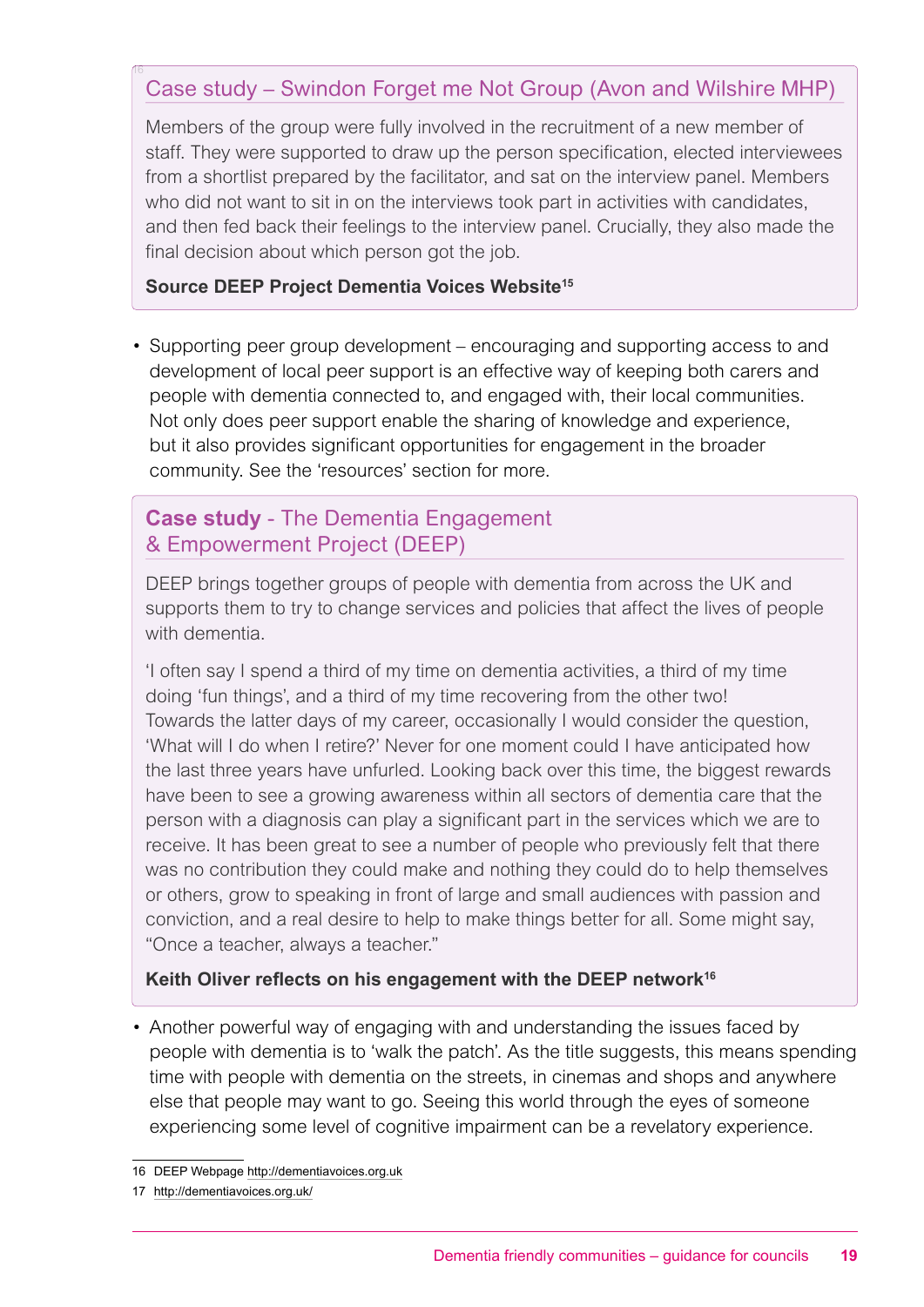## **More reading and resources**

For more information about **DEEP** - the Dementia Engagement and Empowerment Project. Various guides to engaging with people with dementia can be found here.

<http://dementiavoices.org.uk>

Exploring ways for Staff to Consult People with Dementia about Services – Kate Allen JRF 2003 – [www.jrf.org.uk/publications/exploring-ways-staff-consult-people-with](http://www.jrf.org.uk/publications/exploring-ways-staff-consult-people-with-dementia-about-services)[dementia-about-services](http://www.jrf.org.uk/publications/exploring-ways-staff-consult-people-with-dementia-about-services)

RIPFA – Practice Tool – Involving and Engaging People with Dementia

[www.ripfa.org.uk/publications-resources/professional-development/157-practice-tool](http://www.ripfa.org.uk/publications-resources/professional-development/157-practice-tool-involving-and-eng)[involving-and-engaging-people-with-dementia](http://www.ripfa.org.uk/publications-resources/professional-development/157-practice-tool-involving-and-eng)

A guide to community-centred approaches for health and wellbeing – NHS England – Public Health England 2015

[https://www.gov.uk/government/publications/health-and-wellbeing-a-guide-to](https://www.gov.uk/government/publications/health-and-wellbeing-a-guide-to-community-centred-approac)[community-centred-approaches](https://www.gov.uk/government/publications/health-and-wellbeing-a-guide-to-community-centred-approac)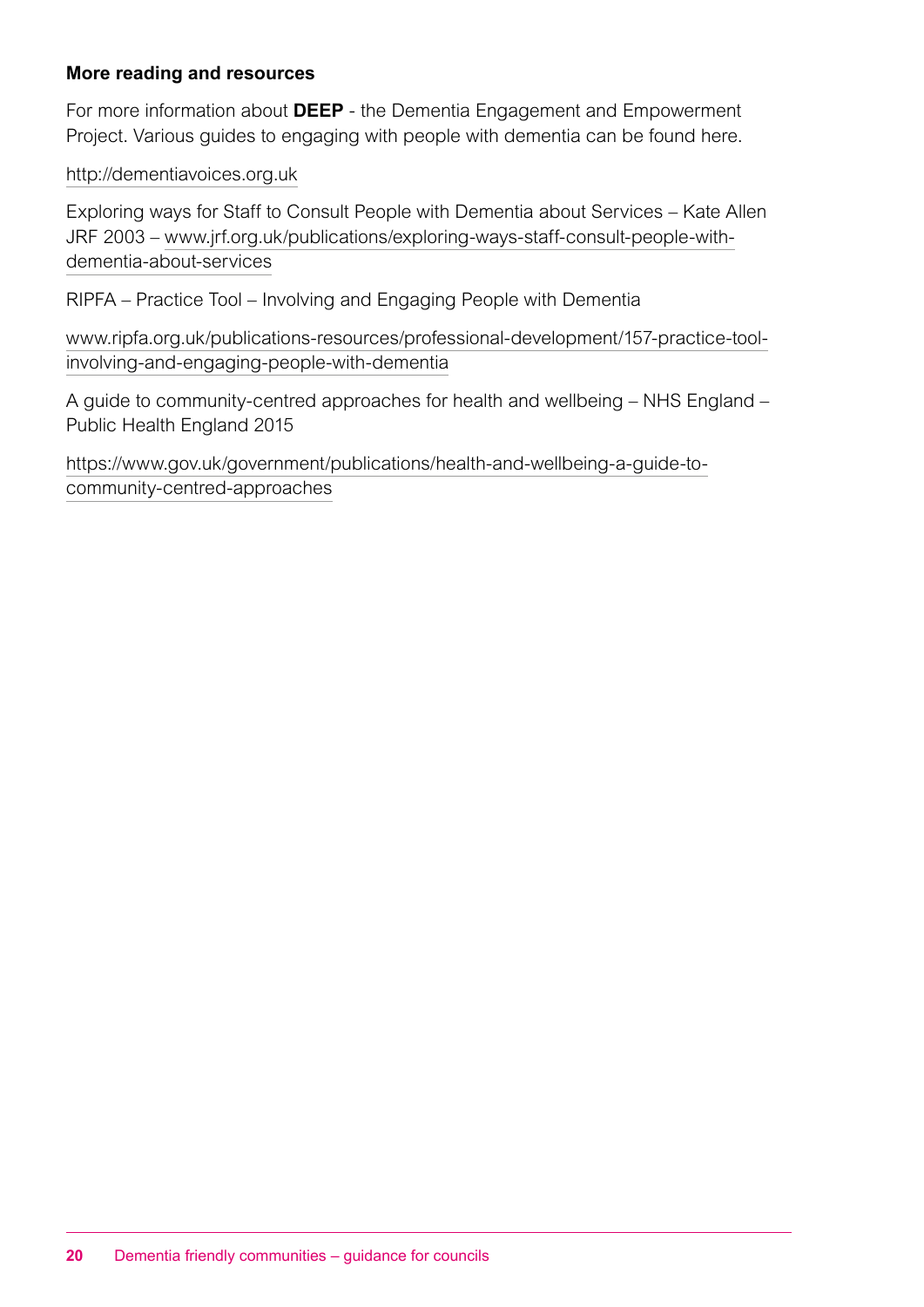# **B: The place**

The physical environment, from streetscape down to individual shops and facilities within it, as well as people's own homes, plays a key role in determining the extent to which people with dementia will find their communities dementia friendly.

In the work that informed the original version of these guidelines, people stated that a physical environment in which they can find their way around, in which they know where they are, and which makes them feel safe, is a huge advantage and an ideal gateway to their communities.

## The Built Environment

Neighbourhoods that are designed to make it easy and enjoyable to go outdoors are a significant factor in determining whether people attain recommended levels of physical activity through walking (regardless of sensory or mobility impairment) and is, more generally, a significant predictor of health and life satisfaction.

People who live within a 10 minutes' walk of a local open space are twice as likely to achieve the recommended levels of healthy walking compared with those whose local open space is further away. Access to green space and to nature has been shown to have particular benefits for people with dementia, including better mood, memory and communication and improved concentration. (Greening Dementia - Dementia Adventure<sup>18</sup>)

Orientation, wayfinding, and familiarity all contribute to an accessible environment for people with dementia, as does a reduction in unnecessary clutter and potentially disorienting visual and auditory stimuli.

Unsurprisingly, environments that are viewed by people with dementia as accessible also tend to be easier and more pleasant for everyone else as well. Relatively small changes can make a significant difference to people with dementia, often at no or very little cost.

Many people living with dementia however find it difficult to negotiate public spaces and environments, making it more difficult for them to access social groups or cultural activities, keep fit or visit their local shops.

<sup>18</sup> Greening Dementia – a literature review of the benefits and barriers facing individuals living with dementia in accessing the natural environment and local greenspace – Natural England 2013 [http://publications.naturalengland.org.uk/](http://publications.naturalengland.org.uk/publication/6578292471627776) [publication/6578292471627776](http://publications.naturalengland.org.uk/publication/6578292471627776)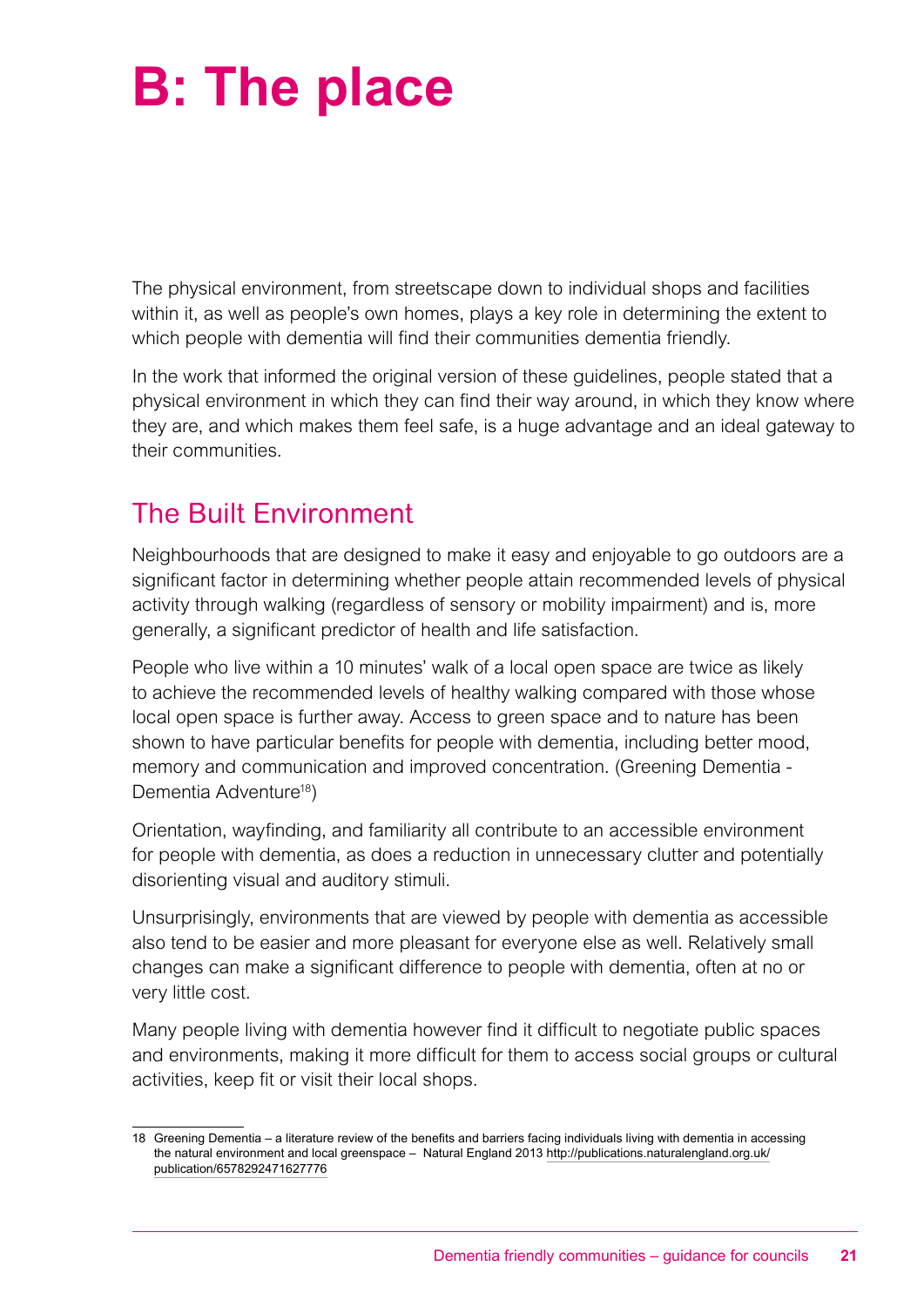A number of councils are addressing the issue of place 'head on' – reviewing issues as the height of kerbs, the availability of seating and toilets and the availability and accessibility of green spaces. This has benefits, not only for older people and people living with dementia, but for the wider community.

Many councils are also working in partnership with local businesses, to enable people living with dementia to be able to access local high streets and community amenities without fear of stigma or their needs not being understood. Such work includes the development of 'dementia friendly high streets', shopping areas where local shops and staff working in them are aware of the needs of people living with dementia and extra support that they may need to access their facilities and services.

## **What can councils do?**

Councils can have a significant impact on the accessibility of the built environment to people with dementia through their role in the design and maintenance of local place.

- Councils could conduct an audit of their customer-facing premises to ensure that they are as accessible as possible to people with dementia. A link to a basic audit tool from Innovations in Dementia and other more detailed resources are given below.
- Councils can encourage developers to consider how design can support dementia friendly communities in, for example:
	- the layout of roads and streetscape
	- the design of adequate and legible signage
	- the design of wider and pedestrian-only pavements with clearly-defined edges
	- the provision of more drop-off and pick-up points outside of public venues
	- the impact of good lighting
	- acoustics
	- the design and placement of seating
	- the design and provision of adequate toilets, including those with enough room for people who need support
	- the provision of more handrails at road crossings.
- Engage people with dementia in planning and reviewing the physical environment. New and existing development and planning projects could be considered through the lens of people with dementia to ensure spaces are accessible and inclusive.
- 'Walking the patch' with people with dementia can provide valuable insight for those with responsibility not just for planning but for services across the board. Ask people to explain how they make decisions about where to go and how clearly they understand the environment as you go.
- The design of green and natural spaces could also be considered having pleasant safe and easily navigable outdoor spaces encourages people with dementia to get out and about and can have a significant impact on health and wellbeing.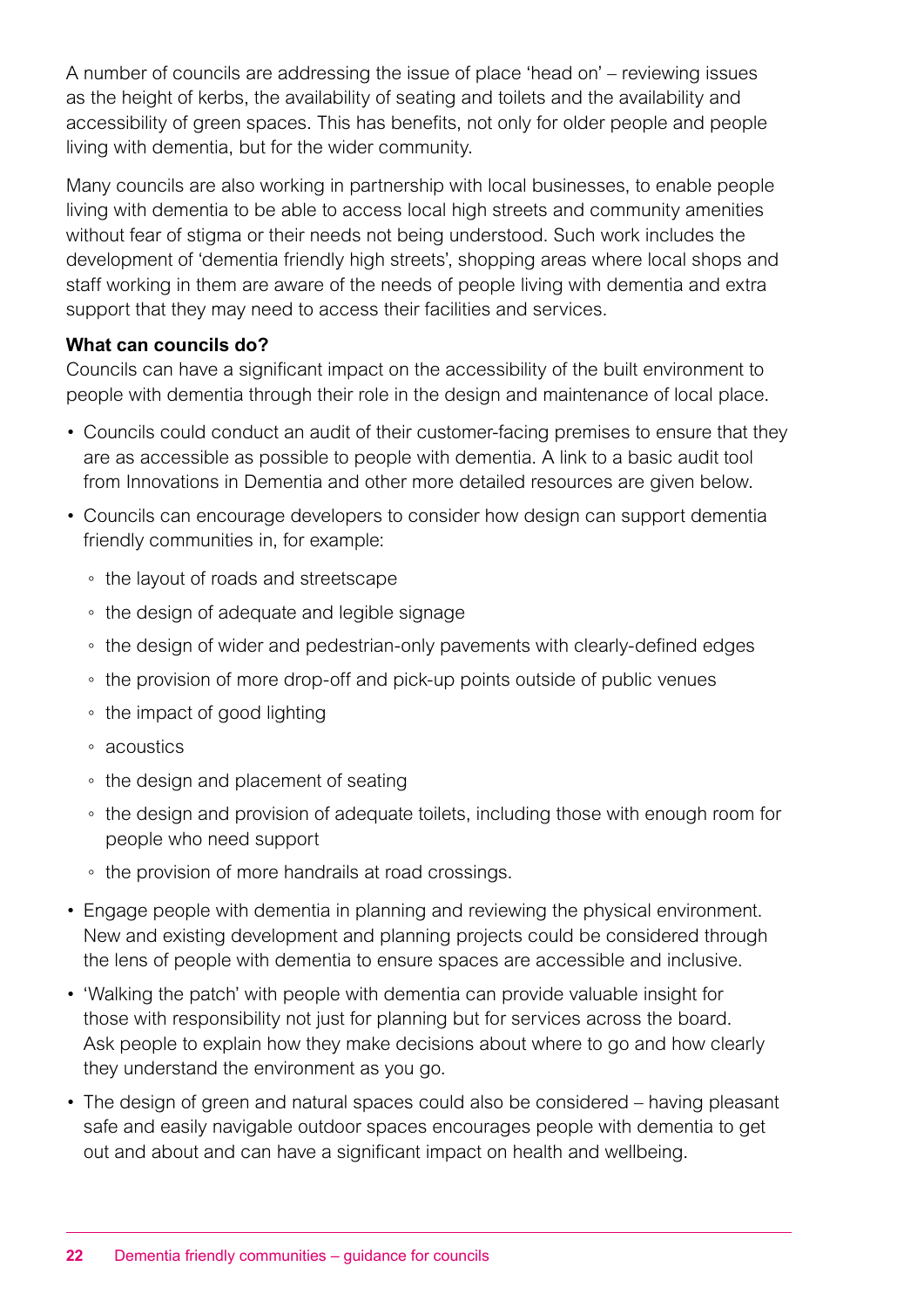• By taking a leading or supportive role in the local Dementia Action Alliance – councils have a great opportunity to share good practice with those partners who can make a real difference to the day to day experience of people with dementia. This includes businesses and organisations who form the 'high street'. There is much that can be done to improve the physical environment of, for example shops – and of course these are the places where people with dementia are likely to be spending most of their time when they are out, rather than in health and care settings.

## Case study – Hampshire Dementia Friendly High Street

Dementia Friendly High Streets - we are working with local, regional and national shops, organisations and businesses to establish High Streets in which people with dementia will feel understood and accepted. Businesses participating in a Dementia Friendly High Street are entitled to display our Dementia Friendly Hampshire window sticker, which shows people with dementia and their carers that the business is working towards being dementia friendly.

Our first Dementia Friendly High Street was launched in Fareham on 27 November 2013. Since then we have launched 5 more Dementia Friendly High Streets - Lyndhurst; Fleet; Romsey; Alton; Winchester - and have supported local Dementia Action Groups to launch a further 2 - Lymington and Eastleigh. Planned launches for 2015 include Milford-on-Sea, Basingstoke and Andover.

## **Source – Dementia Action Alliance**

• Councils could also consider the significant role that feeling safe plays in the perception of a dementia friendly community. The creation of safe neighbourhoods needs joint working across council departments, including housing, transportation, and planning, as well as with broader strategic partners.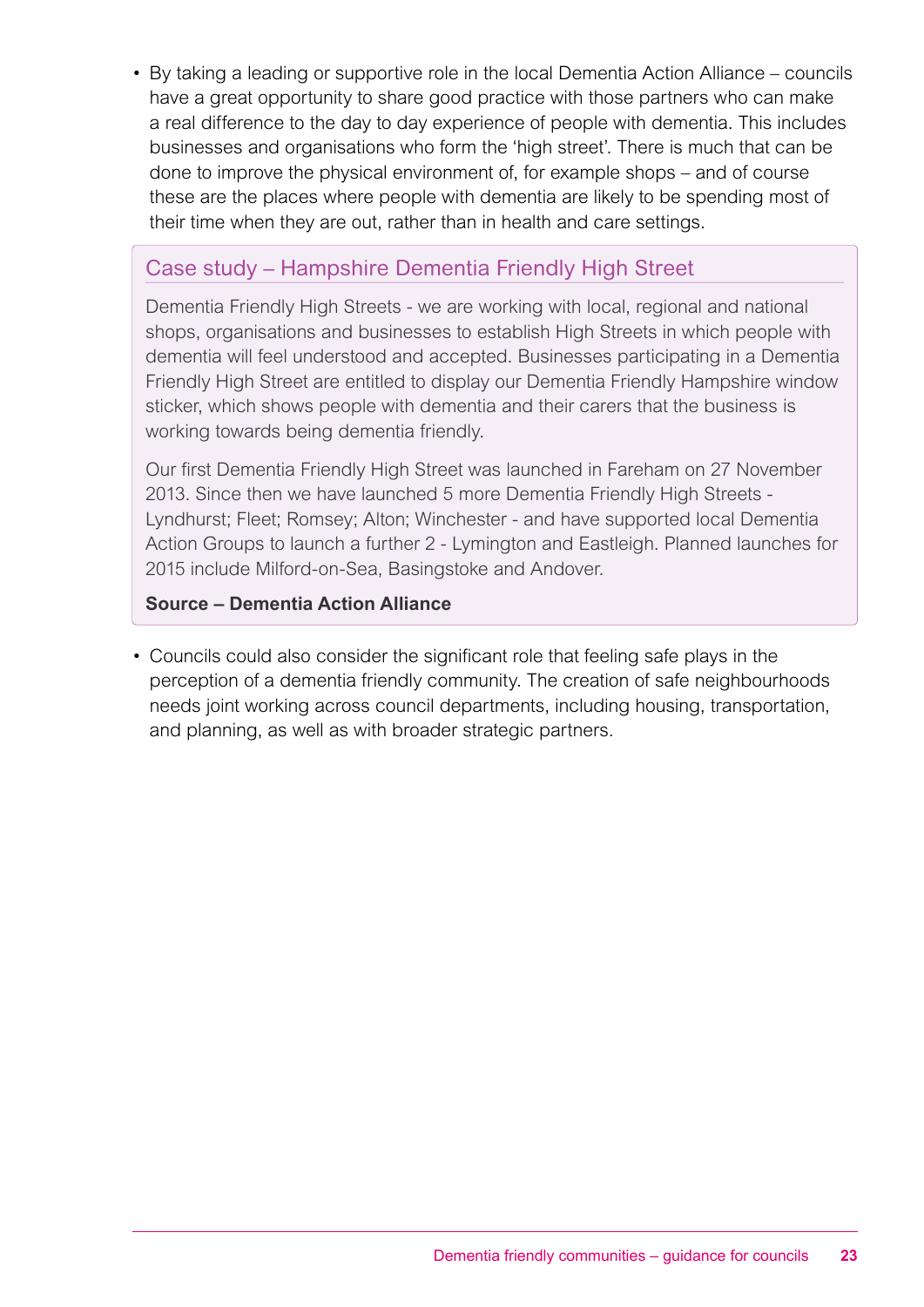Case study – Protection from Doorstop Crime – North Yorkshire County Council Trading Standards

"Doorstep crime gangs increasingly target people with dementia," warns Ruth Andrews. "It's big business and well organised."

Gangs specialise in, say, roofing or gardening but share information, grooming victims carefully. The stakes are high; offenders can take tens, even hundreds, of thousands of pounds from victims.

"Trading Standards wants to help people stay in their own home safely and confidently. That's not just about the crime, it's about seeing the whole person," explains Ruth.

That's why her 13-strong team has changed their emphasis from prosecution to safeguarding and protection. They've put victims in touch with befriending services, arranged family reconciliations, helped get locks changed and had surveyors safety-check homes.

"It's very labour intensive. But it's hugely rewarding," says Ruth.

One challenge has been gathering evidence differently. Ruth's team thinks constantly about imaginative ways to build a picture. People with dementia can't always give written statements so the team captures what they can tell the court on video. This also helps the judge and jury understand the personal impact.

**Source – Dementia Friendly Yorkshire JFR 201418**

## **Transport**

The Equalities Act places a legal duty upon transport providers to make 'reasonable adjustments'19 to enable people with disabilities use services, and while the provision of ramps and assistance for people with mobility and sensory problems is widely available, the needs of people with dementia is not often considered. Few service providers take cognitive impairment due to dementia into account when considering their duties under the act.

Many people with dementia are able to drive for some time after their diagnosis, but as dementia progresses many make the decision to stop driving. The loss of a driving licence is a significant blow for many people, not just in terms of convenience, but also in terms of the psychological impact. Passing a driving test for many is a rite of passage and marks transition into adulthood and independence. To lose it may feel like a reverse process, suggesting dependence upon others, loss of status and an activity that many will have found enjoyable and intricately tied up with their own identity. This is particularly hard on people in rural areas who might have very limited access to public transport.

<sup>19</sup> Dementia Friendly Yorkshire - first steps on the journey - JRF 2014 [www.jrf.org.uk/publications/dementia-friendly-yorkshire](http://www.jrf.org.uk/publications/dementia-friendly-yorkshire)

<sup>20</sup> [http://www.equalityhumanrights.com/private-and-public-sector-guidance/organisations-and-businesses/businesses/creating](http://www.equalityhumanrights.com/private-and-public-sector-guidance/organisations-and-businesses/b)[reasonable-adjustments-disabled-people](http://www.equalityhumanrights.com/private-and-public-sector-guidance/organisations-and-businesses/b)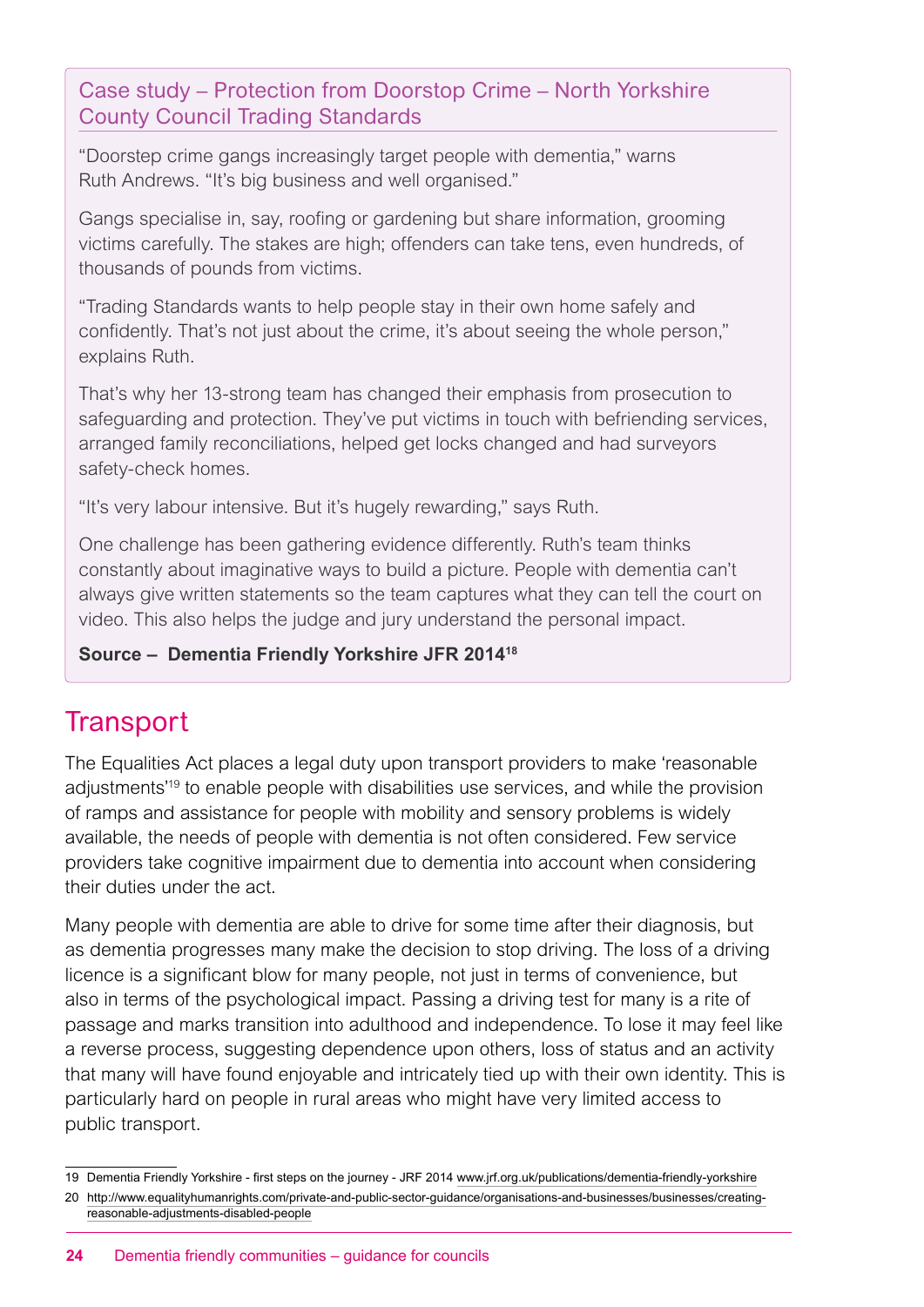Further quidance around transport is included in the BSI Code of Practice<sup>2021</sup>.

## **What can councils do?**

- Design transport hubs and stops that are accessible to people with dementia.
- Service specifications could require that consideration be given to accessibility for people with dementia, including:
	- training for customer-facing transport staff (including taxi drivers)
	- clear signage and written information about services.
- Other things that people with dementia say can improve their experience of using public transport include:
	- staff that can be seen at key points in transport hubs
	- clear explanations and support to understand changes and disruptions.

## Case study - York Station – Yorkshire and Humber DAA

York has become the first UK railway station to attempt to become dementia friendly. In addition to training for all British Transport Police office, train operating company staff and even the staff running the coffee shop concessions, they have introduced a 'safe haven' room for people needing a quiet space to collect their thoughts – or to enable carers or family members to be contacted. They have gone one step further, by organising day trips to reassure people with dementia and carers that they can continue to use the railways with the support of knowledgeable and sympathetic staff.

## **Source Dementia Action Alliance**

- Councils can encourage the development of one to one support in the form of volunteer drivers or transport 'companions'. Many people with dementia may only need support to gain confidence on a particular route, which they then may be able to use independently.
- Councils could take a lead in coordinating provision of community transport services between themselves and local partner organisations.

## Case study - Reading Dementia Action Alliance

One of the most notable achievements of Reading DAA to date is the collaboration with Reading Buses, who have committed to providing all new employees with Dementia Friends training sessions, with the ultimate aim for all staff to have attended a session. Drivers have been observed as being more considerate to elderly passengers, ensuring they have embarked on the correct bus regardless of a dementia diagnosis.

## **Source Dementia Action Alliance**

21 Code of Practice for the recognition of dementia friendly communities in England. British Standards Institution 2015 [www.alzheimers.org.uk/site/scripts/documents\\_info.php?documentID=279](http://www.alzheimers.org.uk/site/scripts/documents_info.php?documentID=279)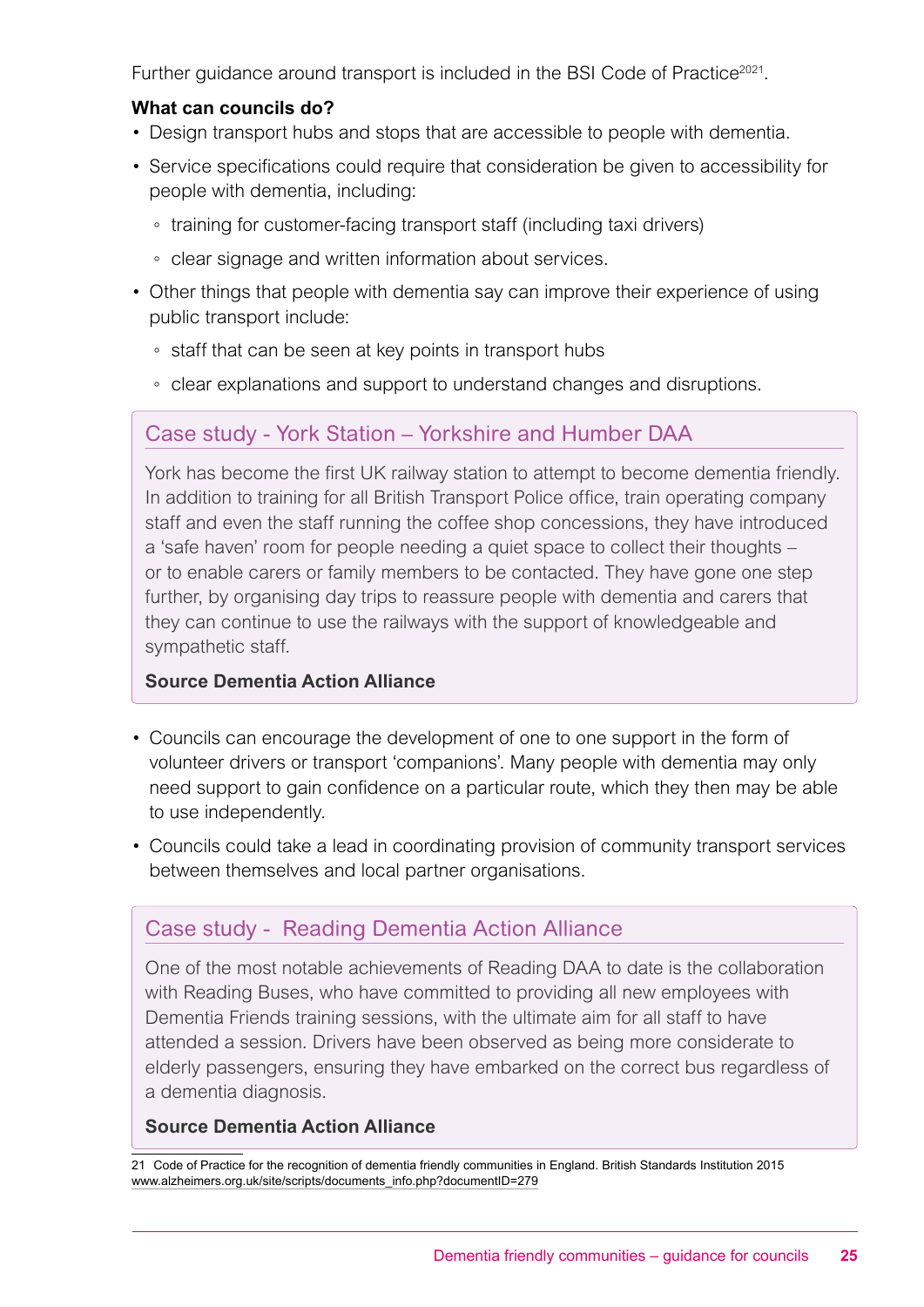## **Housing**

People with dementia and their carers live in a range of housing including privately owned or rented homes, social housing, as well as supported housing such as extra care housing and care homes. Councils and their partners can help to ensure that housing supports people with dementia to live as independently as possible and engage with their local community.

## Case study – Connect Housing Association

Involvement with the Dementia Action Alliance has enabled Connect Housing to develop an internal Dementia Strategy detailing how it will be supporting current and future generations of tenants with dementia to live independently and well as part of their communities. Connect is a charitable housing and support provider operating in Leeds, Kirklees and parts of Calderdale and Wakefield, providing quality housing to people in over 700 properties specifically for older people. The organisation is already investing in a wide range of physical improvements to property and has supported about 70 staff to undergo dementia awareness sessions and other training.

Further quidance around housing is included in the BSI Code of Practice<sup>21</sup>.

## **What can councils do?**

• Support staff who are involved in housing to access training that enables them to respond to the needs of people with dementia in the settings in which they work - ie the training needs of people working in community housing are different from those in extra-care. Staff should be able to identify changes that can be made in people's homes to make them easier to live in with dementia.

## Case study – AGE UK Social Care

AGE UK Social Care staff including people from handy person services attended a training course in which they explored ways of making clients' homes easier to live in with dementia. The course included the basic principles of environmental design and audit considerations and practical examples of simple changes, including, for example, see-through doors on kitchen cupboards, placing high contrast covers over light switches to aid visibility, and replacing white toilet seats with black, again, to aid visibility.

<sup>21</sup> [www.alzheimers.org.uk/site/scripts/documents\\_info.php?documentID=2790](http://www.alzheimers.org.uk/site/scripts/documents_info.php?documentID=2790)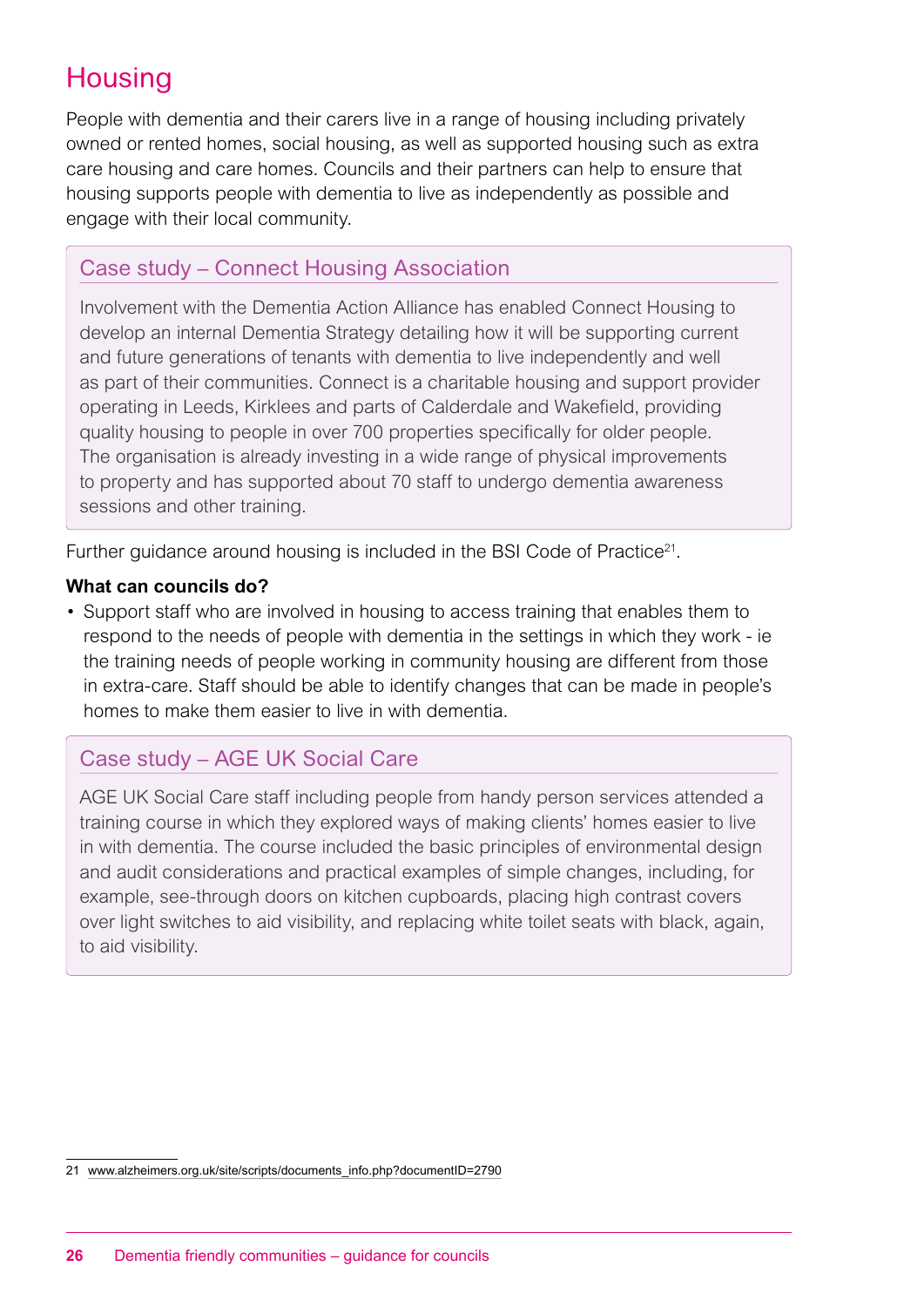- Encourage housing providers, people living with dementia and their carers to consider assistive technology such as aids and adaptations, both low and hi-tech which can help them remain independent for longer. Examples include:
	- flood detectors in bathrooms and kitchens to protect from over-running sinks and baths
	- infra-red detectors to turn on lights if someone leaves their bed this can help to prevent falls as well as aiding navigation and orientation
	- blackout blinds in the bedroom can aid sleep as well as reducing confusing shadows and light pooling which might lead to disorientation
	- the ASK Sara website run by the Disabled Living Foundation has a wealth of information in this area.
- Encourage housing staff to work with fire and rescue services so that they are aware of fire safety issues, so that where appropriate joint working can take place to address specific needs (see case study 'protection from doorstep crime' on page 21).
- When the transition from mainstream to specialist housing is needed, support people with dementia to keep their links to their community by working with housing providers, the family and the person themselves.

## The importance of written and published information

Councils produce a great deal of information both on paper and online and there is much that can be done to make sure it is accessible. The DEEP project has produced some guidelines on writing for people with dementia, referenced below.

The biggest contribution to accessibility comes from the use of plain English – and the Plain English Campaign have a wealth of free information available at their website – see below.

## **What can councils do?**

- Highlight the importance of the basic principles of plain English and good design for those writing or designing. Ensure that information is written with the end-user in mind. Many professionals write well for other professionals but this doesn't always translate well into materials for people with dementia.
- Consult with people with dementia about the accessibility of published materials. The DEEP project has produced guidance to consulting with people with dementia, linked below.
- Avoid language that stigmatises people with dementia as a group words like 'sufferers' and 'victims' are viewed as exceptionally unhelpful when applied collectively to people with dementia. A guide to language is referenced below.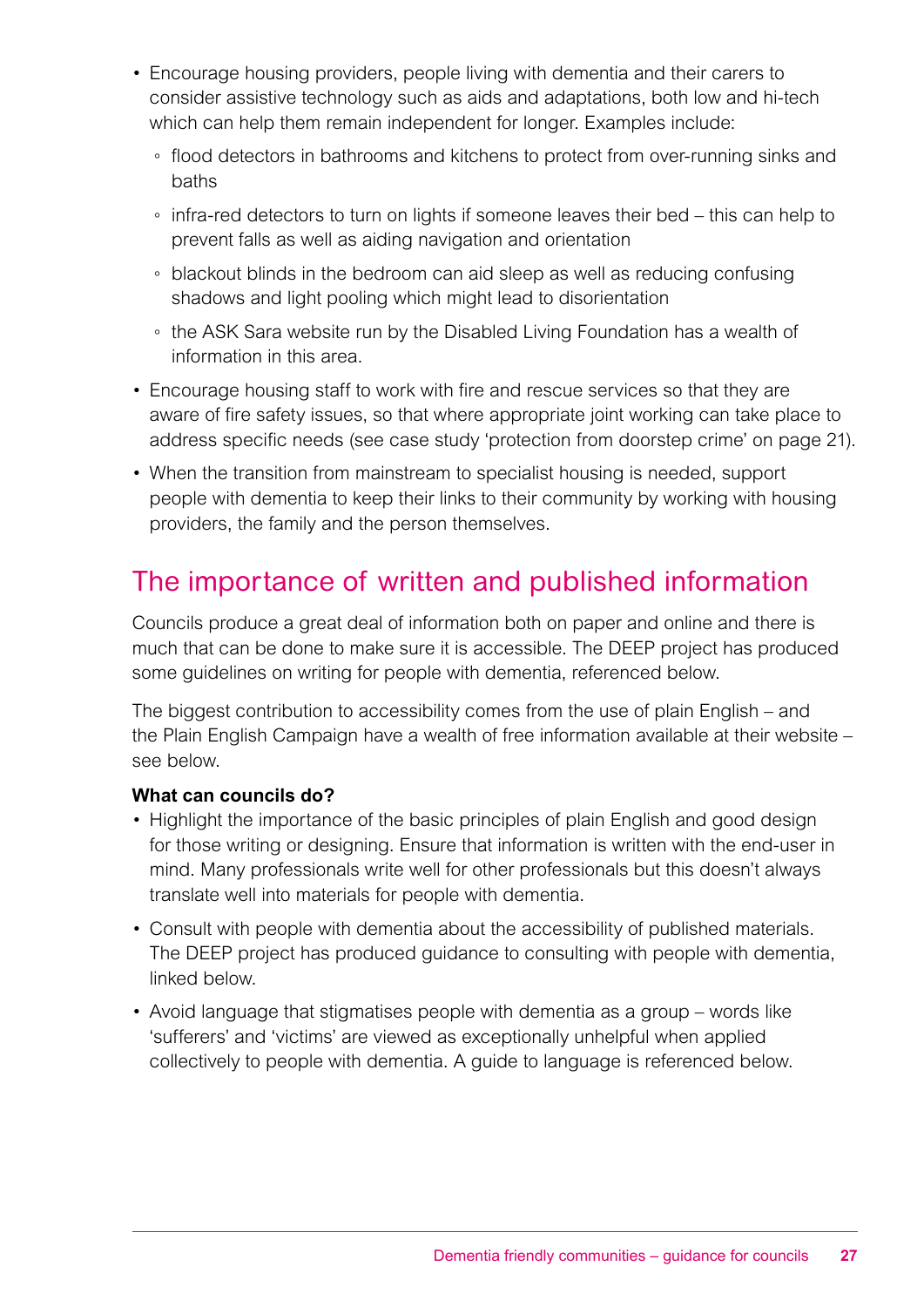## **More reading and resources**

**How to do an audit** - basic audit checklists and resources for dementia friendly environments (Innovations in Dementia 2015) <http://www.innovationsindementia.org.uk/HowToDoAnAudit.pdf>

**Neighbourhoods for life** – designing dementia friendly outdoor environments. Oxford Institute for Sustainable Development

This is aimed primarily at planners, designers and developers and covers all scales from urban design to street furniture, on the criteria to consider in developing dementia friendly urban areas.

It also has much of interest to those thinking about the outside environment at any level.

#### [www.dementiaaction.org.uk/assets/0000/8252/NfL-FL.pdf](http://www.dementiaaction.org.uk/assets/0000/8252/NfL-FL.pdf)

**Stirling University Dementia Services Development Centre** is arguably the centre of excellence for issues around the design and dementia. It produces a wide range of publications in the theme of design for dementia and also provides training and auditing services:

#### <http://dementia.stir.ac.uk>

The Virtual Care Home is on online resource from Stirling DSDS that demonstrates key features of dementia friendly design in a care home setting.

<http://dementia.stir.ac.uk/design/virtual-environments/virtual-care-home>

## **Alzheimer's Australia WA**

Alzheimer's Australia WA, in partnership with the NSW Dementia Training Study Centre at the University of Wollongong, have developed a national project focusing on translating research into practice in the area of enabling environments for people with dementia. There are lots of free resources here, including an audit tool for gardens.

[www.enablingenvironments.com.au/About.aspx](http://www.enablingenvironments.com.au/About.aspx)

## **Checklist of essential features of age – friendly cities**

The checklist was produced by the World Health Organisation. Age-friendly environments have much in common with those for people with dementia. This is aimed at those working at a strategic level, and is intended as a tool for measuring dementia friendliness across a wide variety of domains including housing and social inclusion.

[http://www.who.int/ageing/publications/Age\\_friendly\\_cities\\_checklist.pdf](http://www.who.int/ageing/publications/Age_friendly_cities_checklist.pdf)

## **Housing LIN**

Housing LIN have produced a comprehensive resource list around housing and dementia

[www.dementiaaction.org.uk/assets/0000/9077/Housing\\_LIN.pdf](http://www.dementiaaction.org.uk/assets/0000/9077/Housing_LIN.pdf)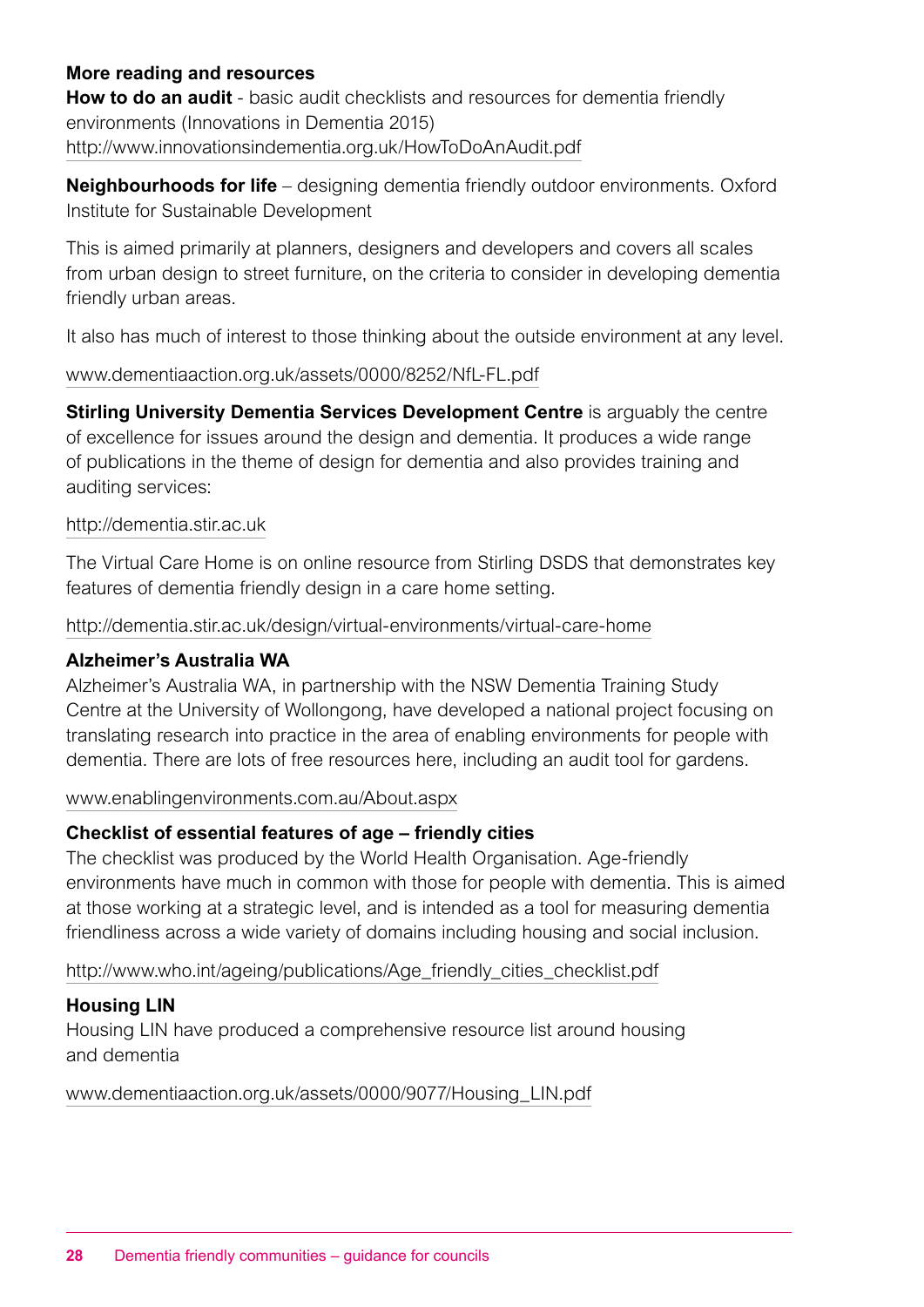## **The King's Fund – Developing supportive design for people with dementia**

To support clinical and care staff, managers and estates colleagues, The King's Fund has produced a range of resources to enable hospitals, care homes, primary care premises and specialist housing providers to become more dementia friendly

[www.kingsfund.org.uk/projects/enhancing-healing-environment/ehe-design-dementia](http://www.kingsfund.org.uk/projects/enhancing-healing-environment/ehe-design-dementia)

## **Social Care Institute for Excellence (SCIE)**

SCIE have detailed online resources looking at dementia friendly design in every room. These resources have been mapped to specific Qualification and Credit Framework (QCF) units.

[http://www.scie.org.uk/publications/dementia/supporting-people-with-dementia/](http://www.scie.org.uk/publications/dementia/supporting-people-with-dementia/dementia-friendly-envir) [dementia-friendly-environments/index.asp](http://www.scie.org.uk/publications/dementia/supporting-people-with-dementia/dementia-friendly-envir)

**ASK Sara Website** – great for aids and equipment to support people with dementia

<http://asksara.dlf.org.uk/>

**DEEP guidelines** on writing dementia friendly information

[http://dementiavoices.org.uk/wp-content/uploads/2013/11/DEEP-Guide-Writing-](http://dementiavoices.org.uk/wp-content/uploads/2013/11/DEEP-Guide-Writing--information.pdf) [information.pdf](http://dementiavoices.org.uk/wp-content/uploads/2013/11/DEEP-Guide-Writing--information.pdf)

**DEEP guidelines** on consulting people with dementia about written information http://dementiavoices.org.uk/wp-content/uploads/2013/11/DEEP-Guide-Consultingabout-written-documents.pdf

#### **DEEP guidelines "Dementia Words Matter"**

http://dementiavoices.org.uk/wp-content/uploads/2015/03/DEEP-Guide-Language.pdf

## **Plain English Campaign**

link to free guides to writing in Plain English <http://www.plainenglish.co.uk/free-guides.html>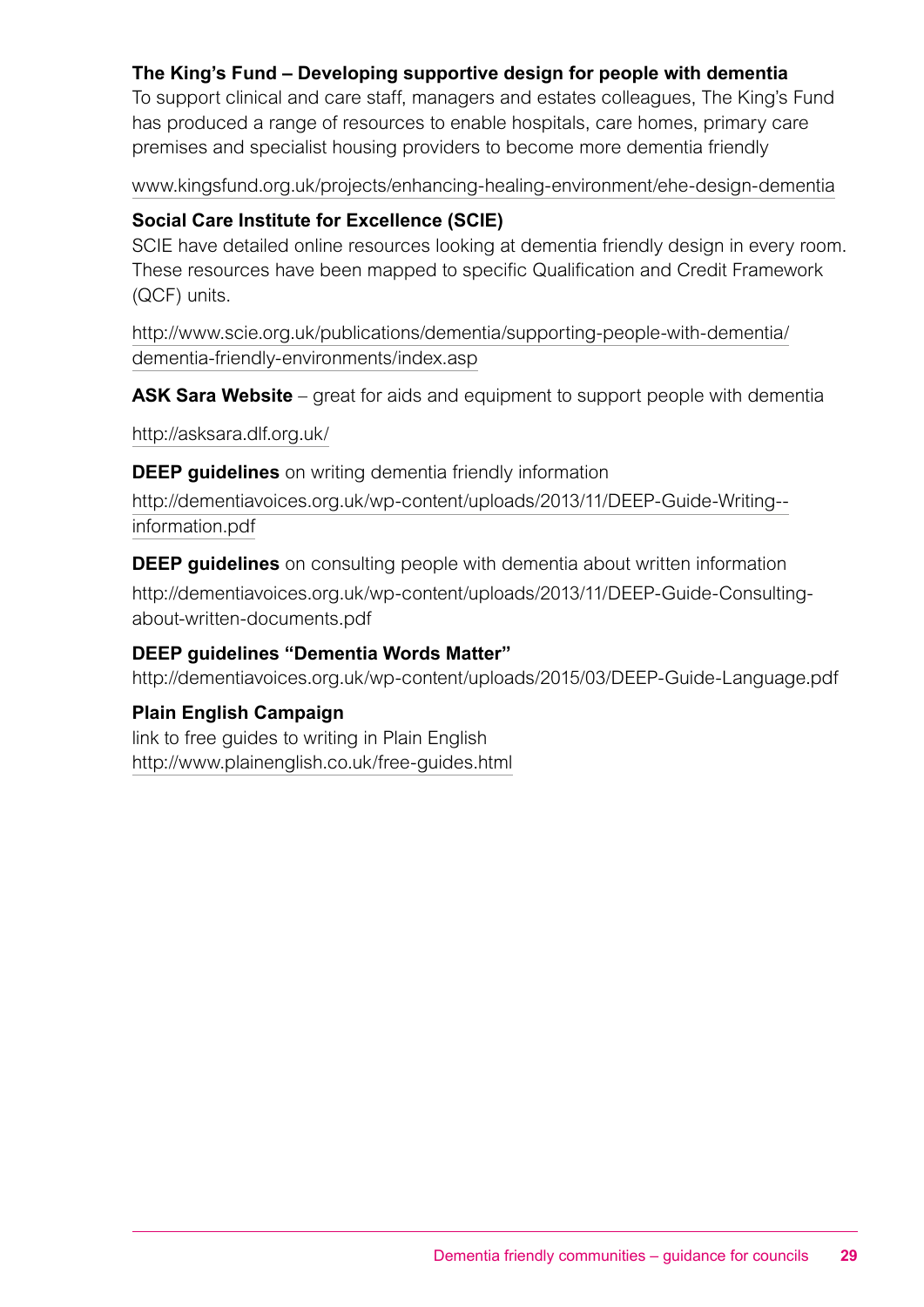# **C: The people**

People make communities friendly – those people whom a person with dementia might interact with in the course of everyday life – shop assistants, bus drivers, train conductors, the postman, the dustbin collector, the library assistant, the gym instructor. These are not people providing care, but people who provide services to all of us.

Most people with dementia live in communities and neighbourhoods and use generic and universal services. Most staff working in services such as housing, customer centres, leisure services, libraries, transport and adult education are going to meet people with dementia as customers. Basic knowledge and understanding about the condition would enable them to do their job more effectively and provide a better experience for the person with dementia.

People are often willing to help, but stigma, fear and misunderstanding around dementia can mean that people are unsure of what to do for the best.

Awareness-raising and training have a crucial role to play in the creation of more dementia friendly communities. This is probably the most important feature of a dementia friendly community and the area where councils have the greatest potential to transform the lives of people with dementia.

Experience suggests that organisations and services with a strong ethos of customer care, and who recruit people with good communication skills, already have most of the attributes they need to provide a great service for people with dementia. All that is needed for many is just a little information.

At a basic level, especially for staff working in non-care services and settings, Dementia Friends is proving to be an effective way of delivering dementia awareness.

## **Dementia Friends**

Dementia Friends was developed by Alzheimer's Society under the Prime Minister's Challenge, and at the time of writing more than a million have attended information sessions and signed up as Dementia Friends. The Dementia Friends programme is the biggest ever initiative to change people's perceptions of dementia which helps people to understand a bit more about dementia and the little ways they can help. It aims to transform the way the nation thinks, talks and acts about the condition. Ways of becoming a Dementia Friend include attending an information session, learning a little bit more about what it is like to live with dementia and then turning that understanding into practical action that could help someone with dementia living in their community.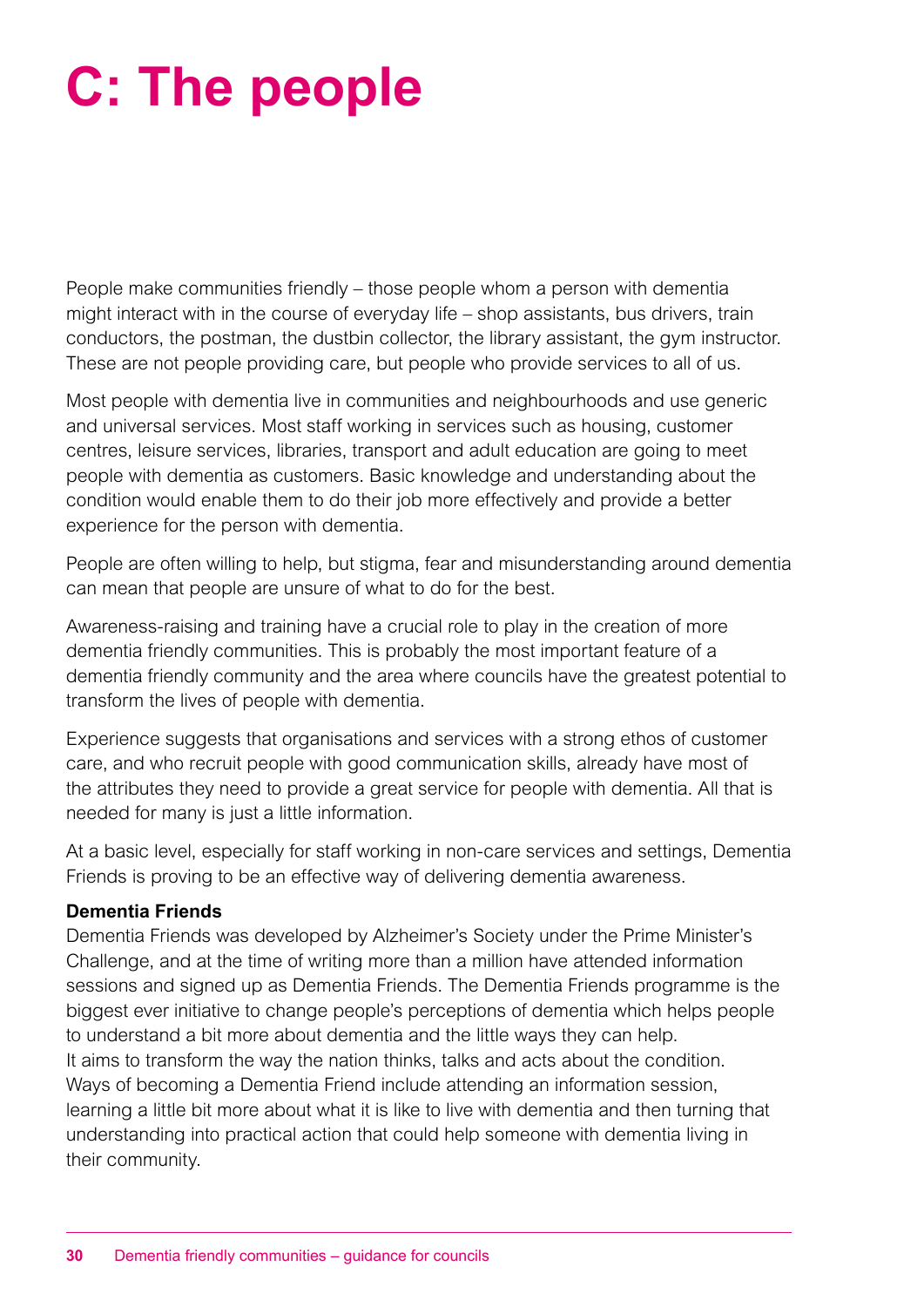Local councils can actively support the roll out of Dementia Friends by promoting the training amongst council staff and members; by making space available for Dementia Friends training and by encouraging all staff to visit the Dementia Friends website and watch the short video on becoming a Dementia Friend. Further information on becoming a Dementia Friend is available at [www.dementiafriends.org.uk](http://www.dementiafriends.org.uk)

## **Dementia Friends Champions**

Dementia Friends Champions are volunteers trained by Alzheimer's Society to deliver Dementia Friends sessions in their workplaces and communities. In many councils, local members are choosing to become dementia champions and to take an active role training others to become Dementia Friends and in supporting their local areas to become dementia friendly.

Further information on becoming a dementia champion is available at [www.dementiafriends.org.uk](http://www.dementiafriends.org.uk)

## **Training all council staff about dementia**

Local councils commission and deliver core services that are necessary for all of us to live our daily lives well. These include libraries and leisure services, waste disposal services, council tax and other revenue services, advice and guidance services and welfare rights services, etc.

Ensuring that staff working within these services are aware of the potential needs of people living with dementia and their carers, can make a significant difference to their lives. It can also be cost effective for councils, as it can result in people with dementia living in their local communities for longer without requiring intensive health and social care support.

For some staff, accessing a Dementia Friends information session may be sufficient. However, for others and particularly those in customer facing roles, staff might benefit from additional training or support. We have set out below a few examples of areas where local councils may want to consider providing additional information or training for staff. For example for staff working in:

- **• Welfare rights**. Training might be helpful to enable them to understand the variety of services and supports that can be accessed by people living with dementia and their carers. This will include occupational therapists, physiotherapists, social workers, GPs, Dementia Support workers. It is important that staff working in more generic advice roles are aware of these services so that they can make sure that the advice and guidance they offer takes these into account.
- Waste disposal. Training might be helpful on how to recognise the signs of dementia so that they can be responsive to the needs of people living with the condition.
- **• Libraries**. Training or information might include the impact of dementia on reading, resources that are available on dementia and how they can make the library more accessible to people living with dementia.
- **• Transport**. Drivers are trained to understand the impact of dementia, how this might affect someone while travelling and how to do their job in a way which makes the service more accessible to everyone: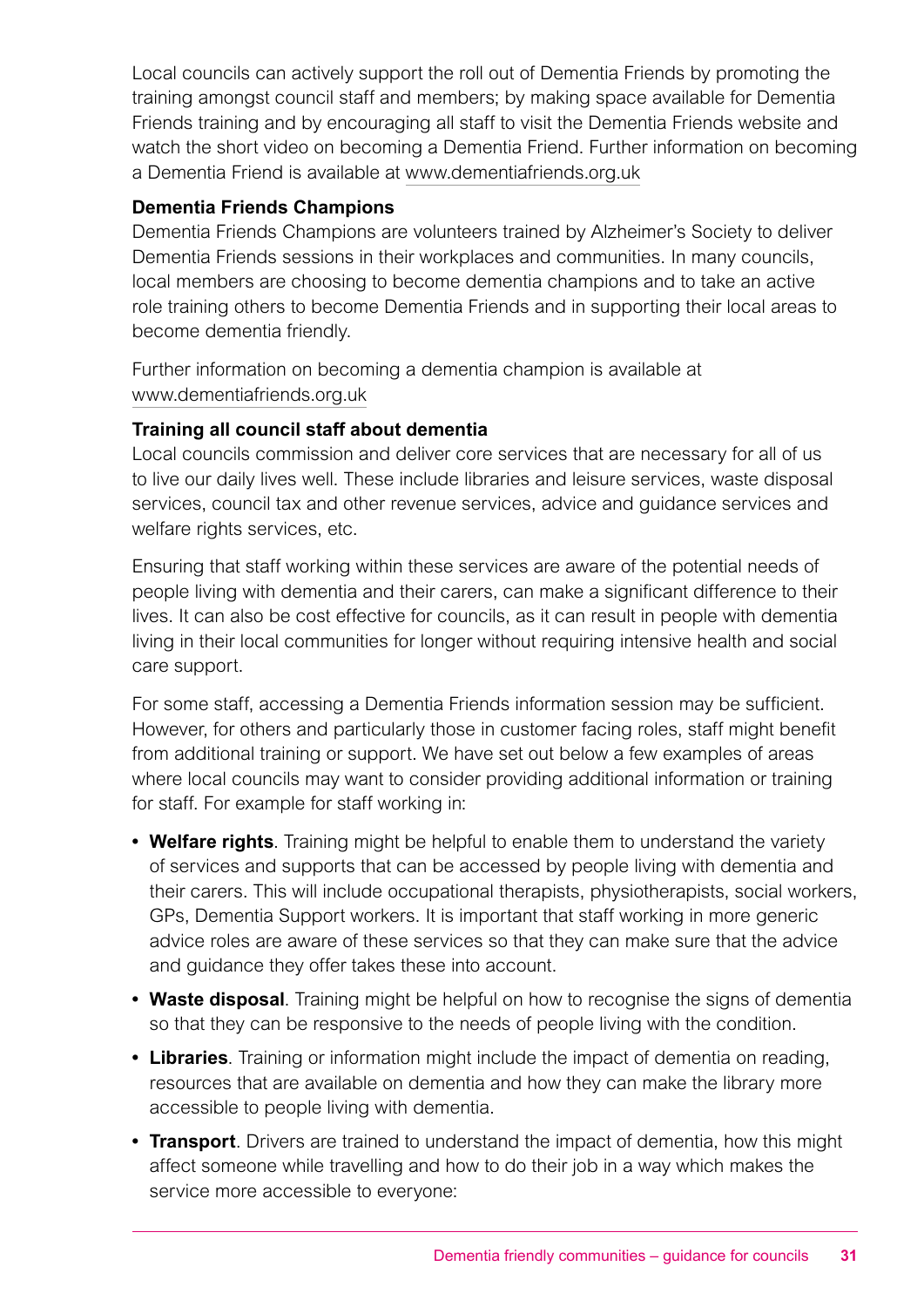Case study Drivers for Change: Dementia friendly bus transport in Northumberland

Northumberland is developing a dementia awareness training package for local bus drivers for inclusion in the Certificate of Professional Competency.

The training development has identified that a more sustainable and effective process is to work in partnership with the existing providers of driver training to develop an enhanced package that focuses on awareness and practical measures to support passengers.

**• Tourist and visitor information**. Visitors with dementia who are unfamiliar with the environment may need additional support.

## Case study – Sam Farooq – Information Advisor – Visit York

"When my manager suggested dementia friendly training, I'm embarrassed to say I had to Google what dementia meant," says Sam Farooq. The training gave Sam a real insight into what living with dementia involves. But she also realised she was already helping people with dementia day in, day out. "One lady came in every day with the same question," she explains. "I wondered why she didn't remember what I'd told her the day before. Now I think she was probably living with dementia."

Around seven million people visit York each year. Whether they live locally or on the other side of the world, many pass through the visitor centre. "We'll go the extra mile for anybody. It's what we do," says Sam. "That made switching to dementia friendly working easy." The big difference is simply having more awareness, taking a little more time. "If someone comes in five times a day asking the same thing, it doesn't matter," says Sam. "I'd rather they felt safe and secure." Sam tells how one lady came into the centre in distress, having completely forgotten why she was in York. Staff were able to reassure her, find her address in her handbag and arrange a taxi home. Sam is proud of the centre's dementia friendly sticker. It impressed four Canadian visitors so much they came in just to say congratulations. "They gave me a huge hug," she laughs. "I'd like to see the sticker across the whole city. On buses, in taxis, at the post office and the library, in schools." To anyone thinking of making their workplace dementia friendly, Sam says: "Go for it. Don't be embarrassed if you feel you know nothing. Go on a course, talk to other people, listen to their stories. There's a lot of support out there."

## **Dementia Friendly Yorkshire – first steps on the journey – JRF 2014**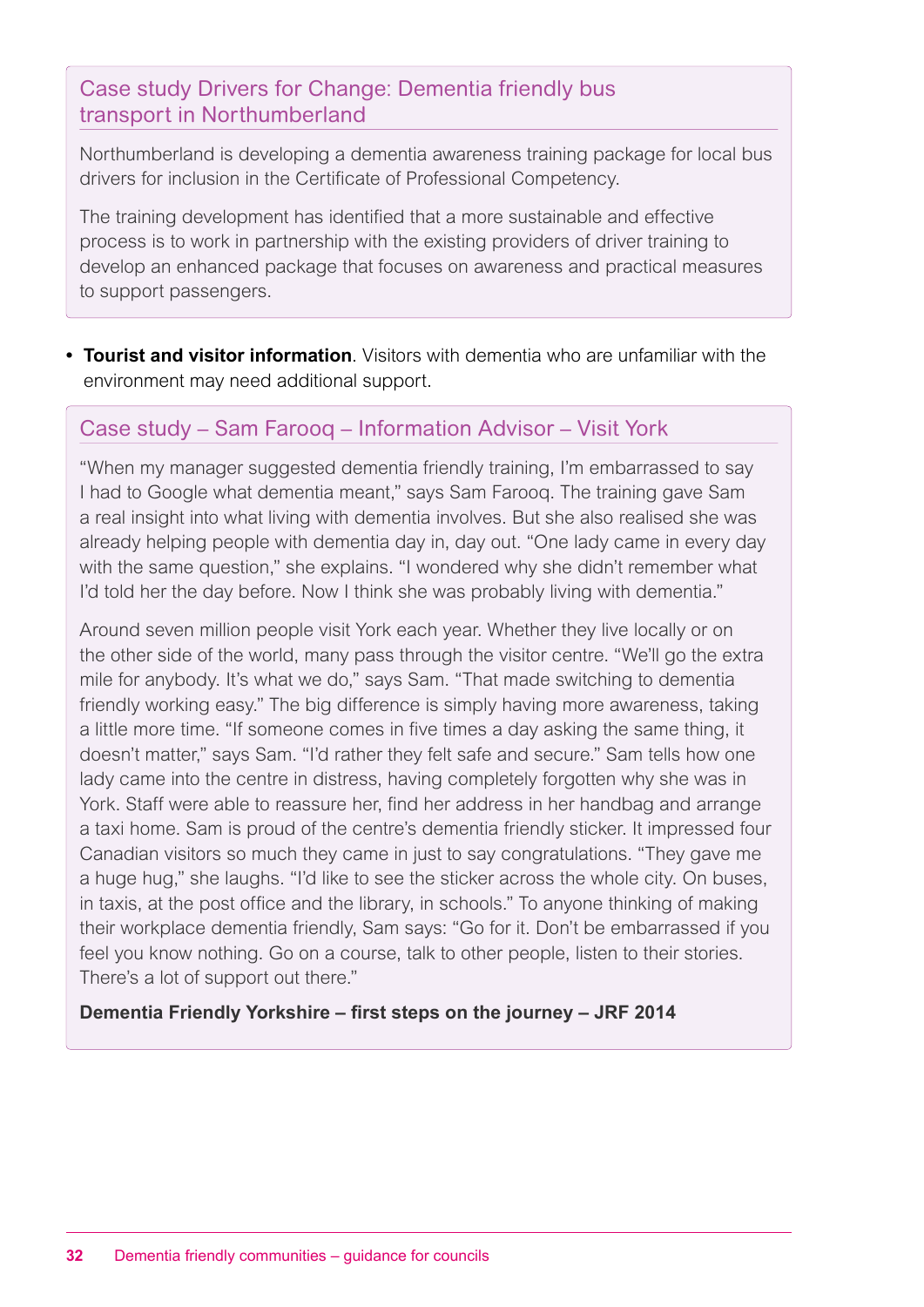The Social Care Institute of Excellence (SCIE) has produced an E-learning course called Open Dementia – it is a useful and flexible resource as a starting-point for further training and awareness- raising. It has seven modules, and each can be completed in about half an hour. It is free of charge, of very high quality, and focused chiefly on people with dementia living in the community.

The SCIE course has been used by more than 60 local Age UKs, who have been working to make their mainstream services accessible to people with dementia since 2012 – and feedback has been very positive.

To ensure that the SCIE course was relevant to specific roles, many AGE UKs produced a matrix to map volunteer and staff roles to specific elements of the course.

In this approach, staff who manage a particular team, service, or function within the organisation complete the whole course themselves. While they are becoming familiar with the material, they are also constructing their own 'matrix' linking specific parts of the course with specific roles within their team.

There will of course be staff who might benefit from some additional training, but the SCIE course provides a firm foundation of knowledge that should be suitable for most staff and volunteers working within mainstream services AGE UK 201423

## **Addressing the needs of people with dementia from Black, Asian, Minority and Ethnic (BAME) communities through training and support.**

In the delivery of a dementia friendly community, it is important to remember the person behind the dementia, and that they will have their own unique set of circumstances like, for instance, being from a Black, Asian and Minority Ethnic community.

"Research into the barriers to social participation for all people from seldom-heard communities shows that many face additional pressures or difficulties. People from black, Asian and minority ethnic groups, for instance, may face problems around both accessing health services and engaging in activities, especially where people feel that practitioners do not have cultural competence, hold particular stereotypes, or make assumptions about the care that people want"24

## **Lesbian, Gay, bisexual and transgender (LGBT) people with dementia**

LGBT people with dementia and their carers often face particular challenges. For example they may feel out of place in traditional support groups or they may be worried about accessing services due to fears of homophobia. Many feel that they would be uncomfortable with care home staff or paid carers knowing their sexual orientation. The Alzheimer's Society makes a number of recommendations for working positively with LGBT people with dementia<sup>25</sup>.

<sup>23</sup> Making your services dementia friendly – a how to guide for local AGE UKs – Age Uk 2014

<sup>24</sup> Black and minority ethnic people with dementia and their access to support and services; Moriaty et al: SCIE 2014

<sup>25</sup> [www.alzheimers.org.uk/site/scripts/documents\\_info.php?documentID=1100](http://www.alzheimers.org.uk/site/scripts/documents_info.php?documentID=1100)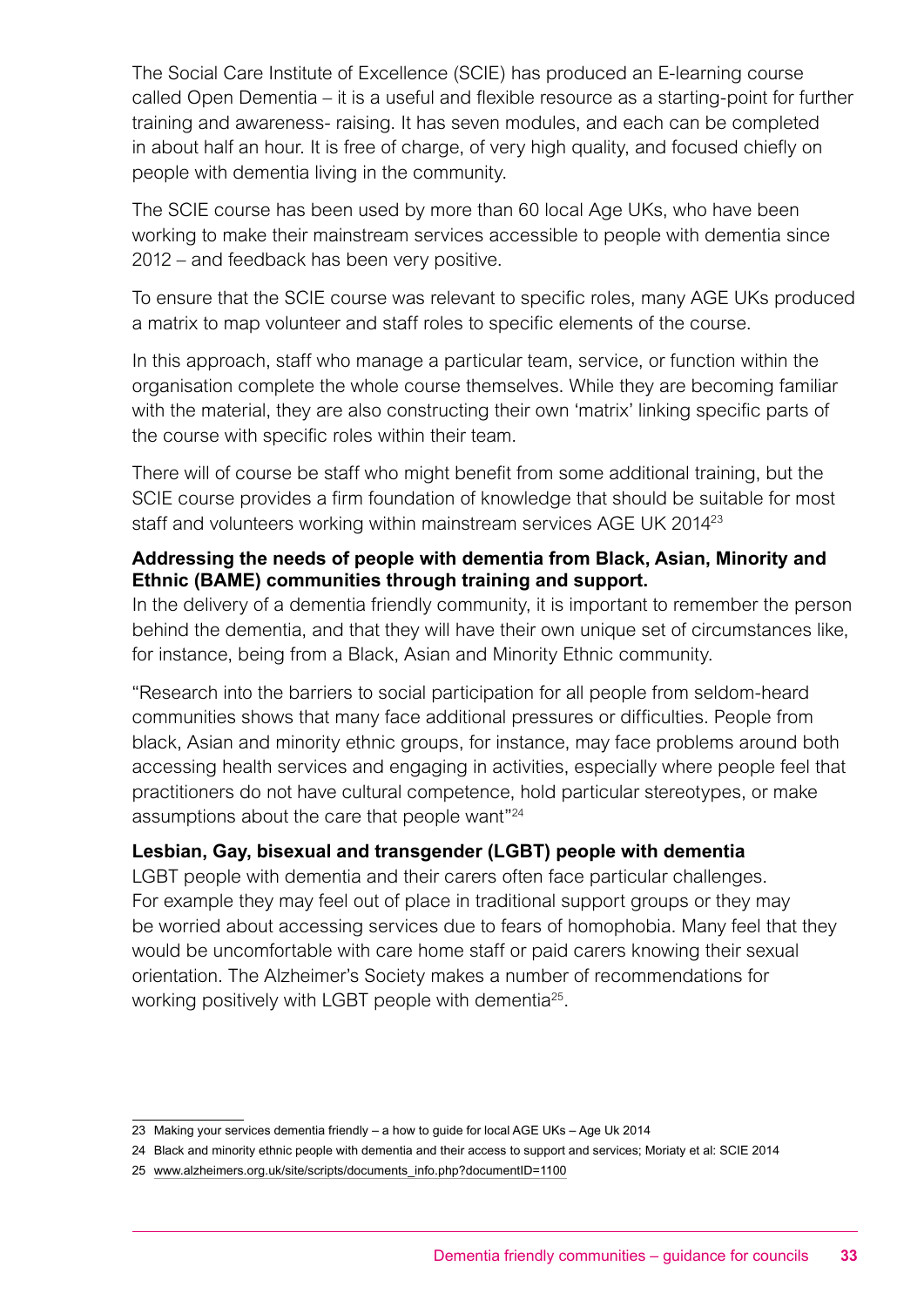## **Younger people with dementia**

There are more than 40,000 younger people with dementia in the UK. Younger people with dementia may have different needs, and require some different support to older adults. The Alzheimer's Society have published a factsheet 'younger people with dementia' that looks at the types of dementia that younger people may have, some of the difficulties that they might experience and where support can be found.<sup>26</sup>

## **Councils as employers**

As employers, councils have a responsibility towards staff whose lives may be affected by dementia. There will not be any council who does not have staff or elected members who have close family members with dementia. It is almost certain that many, if not most councils will also have employees and elected members who have or are developing dementia.

Dementia increasingly affects younger people and older people are retiring later, this means that many people are still in work when they get the first symptoms of dementia or a diagnosis. Dementia affects each person differently so it is not possible to predict how long someone can keep working. Also an individual's ability to continue working is dependent on the nature of their work. Earlier diagnosis and medication are helping more people with dementia stay in work for longer. It is important to recognise that a person with dementia may not need to stop working: indeed it may be better for their well-being to carry on as long as they are able to do so.<sup>27</sup>

Under the Equality Act (2010) employers must avoid discrimination and make reasonable adjustments to make sure that people with dementia and their carers are not disadvantaged at work. Developing employment policies and practices that support people affected by dementia not only fulfils councils' duty as employers under the Equality Act 2010, but also communicates a powerful message about their commitment to creating a dementia friendly community.

Local councils can be one of the largest employers within an area. As such, they play an important role in supporting the needs of people living with dementia or who have caring responsibilities within their employment.

This might include:

- making sure that information about dementia and support is available to staff
- providing occupational health services for staff
- developing action plans to enable staff who have been diagnosed to continue in their role for as long as possible, as their dementia develops
- providing flexible working arrangements where appropriate to accommodate the caring responsibilities of employees with close family members with dementia
- developing clear exit strategies which might include volunteering opportunities to enable those leaving to maintain their connections with the organisation and their communities, continue to use their skills and knowledge and to maintain their self-esteem.

<sup>26</sup> [www.alzheimers.org.uk/site/scripts/download\\_info.php?downloadID=1104](http://www.alzheimers.org.uk/site/scripts/download_info.php?downloadID=1104)

<sup>27</sup> [www.alzheimers.org.uk/site/scripts/documents\\_info.php?documentID=355](http://www.alzheimers.org.uk/site/scripts/documents_info.php?documentID=355)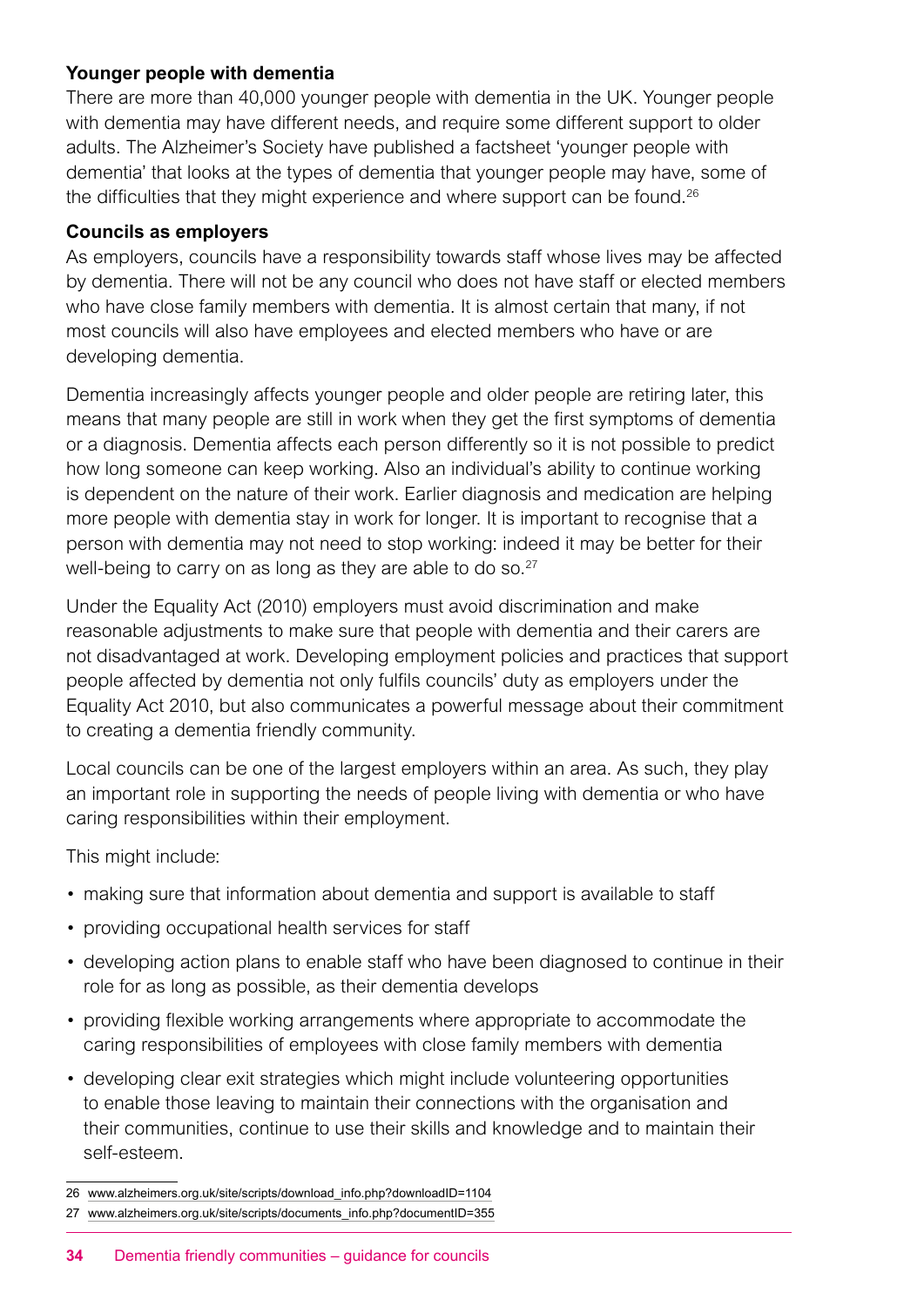## Case study – Joseph Rowntree Foundation (JRF)

The Joseph Rowntree Foundation and Housing Trust employ around 750 people in Yorkshire. As part of their initiative to become a dementia friendly organisation, JRF has reviewed its HR policies and is promoting the role of its Admiral Nurse in supporting employees as well as residents. Information boxes have been placed in all 17 work settings, and a resource of books built up in the central library. A local solicitor has been providing pro bono information sessions open to all staff about the importance of Lasting Power of Attorney and wills. One third of all staff, including most Trustees and Directors, have become Dementia Friends, raising awareness of the condition in all parts of the organisation.

## **What can councils do?**

- Encourage and support all staff and elected members to engage with the Dementia Friends programme and to become Dementia Friends.
- Support key staff and elected members to become dementia champions so they can train and support other members and officers to become dementia friends and to act as ambassadors and supporters of work to promote dementia friendly communities locally.
- Consider including Dementia Friends as part of basic induction for all customer facing staff.
- Support the rollout of Dementia Friends to partner organisations and the broader community by making premises available for session, or by running sessions in public spaces or as a part of larger events.
- Provide additional training or information on dementia for staff in customer facing roles who need more than basic awareness, including and going beyond those in health and social care.
- Take advantage of the existing good quality and free training resources there is a great deal of existing high quality training online, including the SCIE open dementia course.
- Raise awareness about the specific issues facing people with dementia within Black and Minority Ethnic Communities.
- Take a lead in developing employment policies that include the needs of people with dementia and their carers.
- Include information about dementia and dementia support in newsletters, websites and on council noticeboards.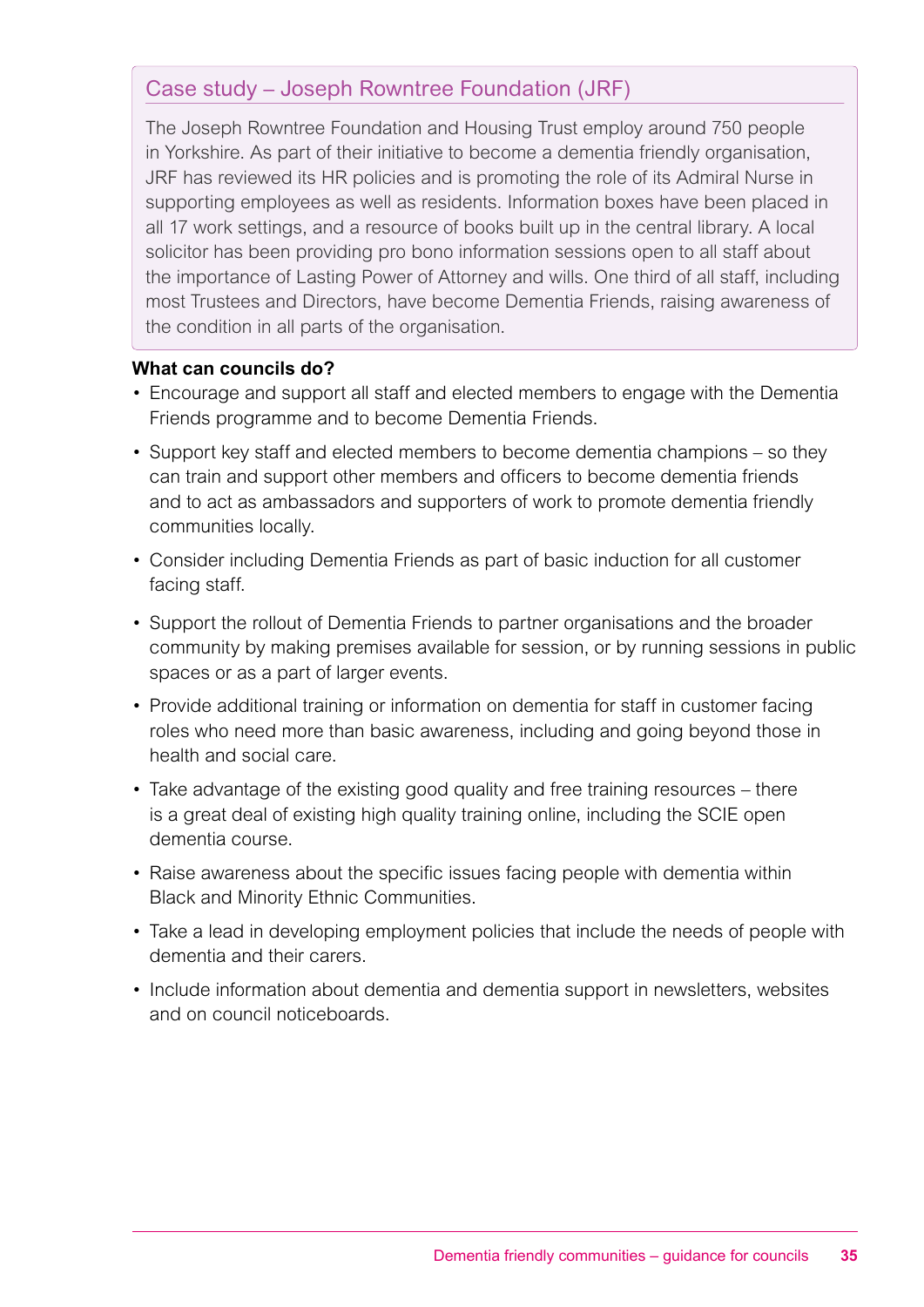## **More reading and resources**

Dementia Friends at <https://www.dementiafriends.org.uk/>

SCIE Open Dementia E-learning course

<http://www.scie.org.uk/publications/elearning/index.asp>

How to help people with dementia - a guide for customer-facing staff - Alzheimer's Society<http://alzheimers.org.uk/customerfacing>

For more information on BAME populations, see Dementia Does Not Discriminate the experience of people with dementia from black, Asian and minority ethnic communities All Party Dementia Group

DEEP guidelines - Dementia Friendly Tips for Employers.

<http://dementiavoices.org.uk/resources/deep-guides/>

Employers Toolkit (Draft) Alzheimer's Society (2015)

Living with Dementia booklet; Employment. Alzheimer's Society. (2010)

[http://www.alzheimers.org.uk/site/scripts/download\\_info.php?fileID=1016](http://www.alzheimers.org.uk/site/scripts/download_info.php?fileID=1016 )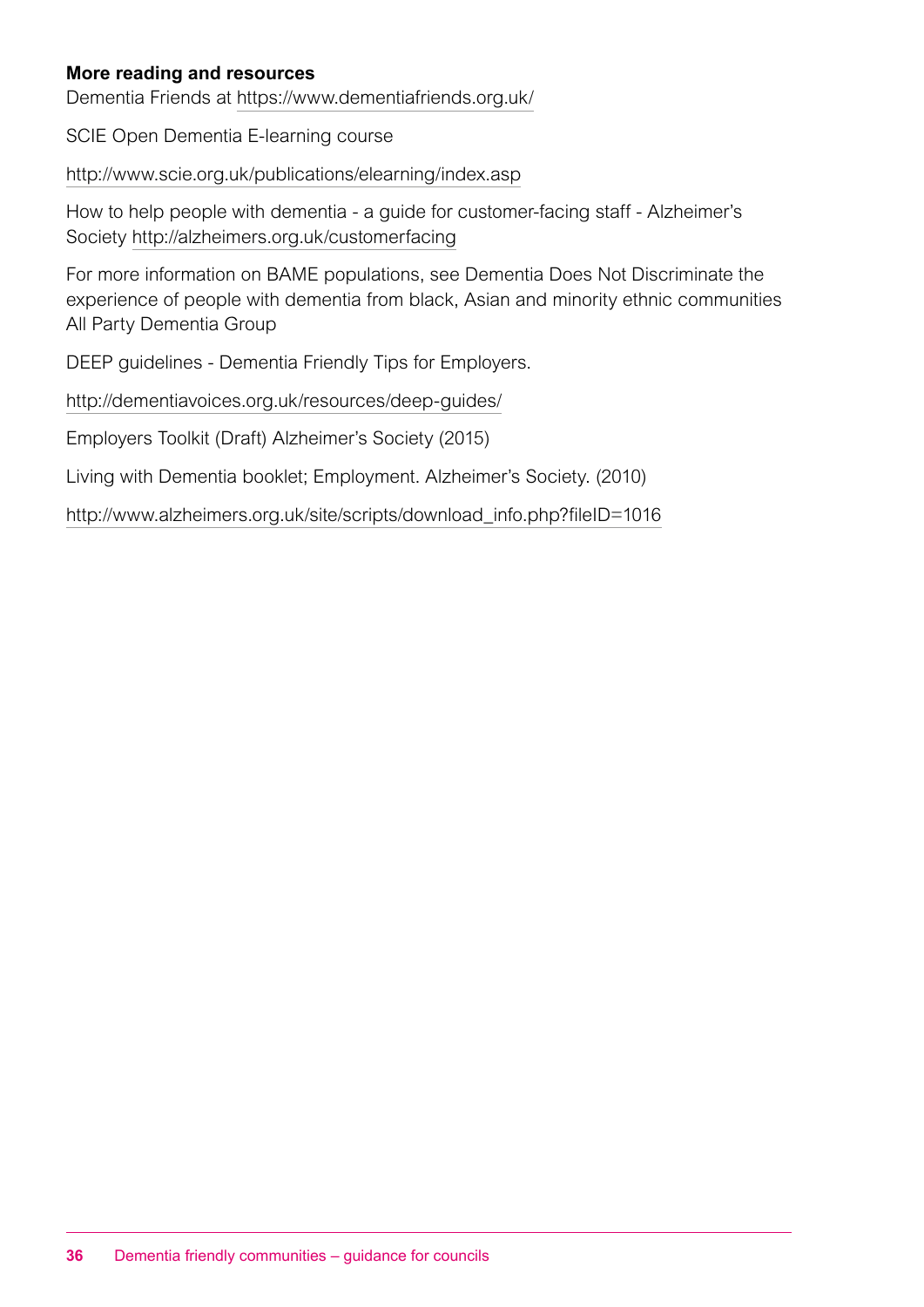# **D: The resources**

This section looks at how resources can be deployed in services that have the greatest potential to support people with dementia and their carers engage with their communities.

Traditionally, support to people with dementia has focused on the later stages, through day centres, care homes and home care. Over the last 20 years the focus has shifted towards earlier support and this has accelerated, along with the demographic changes, improvements to diagnosis and the changing aspirations of people with dementia.

More recently still, an emphasis on prevention of dementia has become prominent in public health messages along with emerging evidence about the possibility of reducing specific risk factors for dementia.<sup>27</sup>

It is not just people in the later stages that benefit from support. This starts from before diagnosis and at the point of diagnosis. The provision of timely support enables people to maintain independence and avoid crisis admissions to healthcare. It also contributes towards the sustainability of dementia friendly communities.

The following three sections discuss important initiatives and services that have the potential to support the capacity and resilience of people with dementia and their carers:

- access to timely diagnosis
- appropriate post-diagnostic support
- services which support people to stay connected, such as accessible activities, peer groups and one to one support.

## Supporting people to access a timely diagnosis

Improving the rate of diagnosis has been a major focus of dementia policy from the Dementia Strategy onwards. Research suggested that attempts to improve diagnosis rates have achieved mixed results. In 2010/11, in England, less than half (42 per cent) of those estimated to have dementia were being diagnosed. The recent Prime Minister's Challenge on Dementia reports that this has risen by 17 percentage points to 59 per cent.

<sup>27</sup> Blackfriars Consensus on promoting brain health: Reducing risks for dementia in the population; PHE 2014 http://nhfshare.heartforum.org.uk/RMAssets/Reports/Blackfriars%20consensus%20%20\_V18.pdf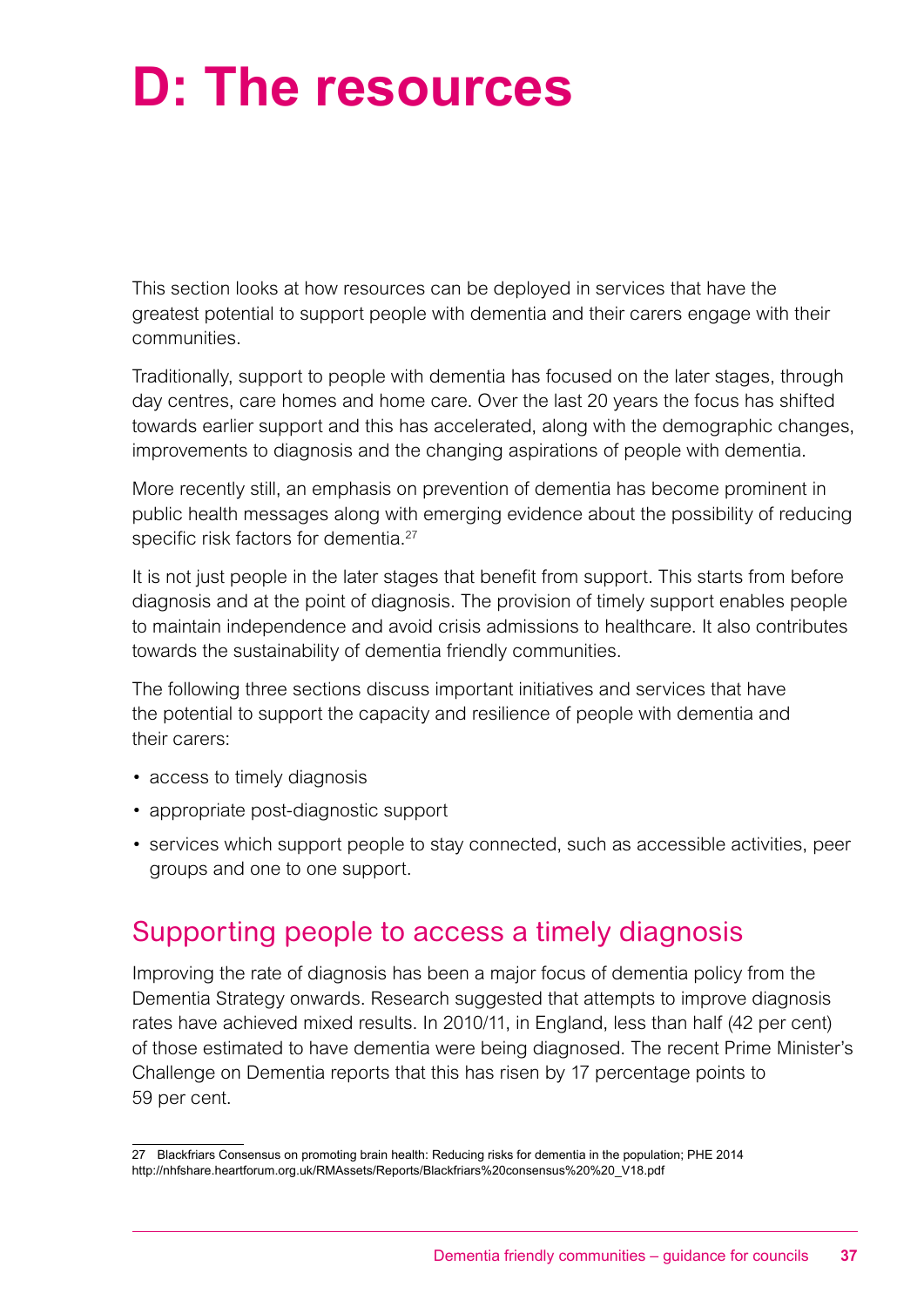Receiving a diagnosis of dementia can be devastating for individuals and their families. However, with the right support to enable people to understand the implications of a diagnosis and how to continue to live well, being diagnosed can bring huge benefits.

- it gives them a better chance of learning to live well and cope better with dementia
- it opens up appropriate treatments and support
- it enables people to plan ahead and make decisions about their future needs
- it can identify common treatable conditions that can mimic the effects of dementia, such as depression, constipation or infection.

It is also essential for the health and social care system because it makes it easier to plan for future care needs, avoid crisis admissions to hospital and use local resources better.

However, the best diagnosis services are of little use if people are unwilling to seek diagnosis, or don't know how to access it.

Stigma is a major barrier to diagnosis<sup>29</sup>. People are less likely to seek a diagnosis if they are unaware of the advantages of doing so, and there is strong evidence of a connection between awareness of dementia and take-up of diagnosis -so activities to raise awareness, in relation to both people with a potential to develop dementia and the wider public are likely to have a continued impact, particularly within black, Asian and minority ethnic communities for whom lack of awareness has been identified as a significant influence on poor rates of diagnosis<sup>30</sup>.

There is strong evidence to show the benefit of early diagnosis to individuals and families and also to the taxpayer. As long ago as 2009, an economic metric was published by the Department of Health, which demonstrated the financial benefits of early diagnosis in delaying admission to hospital and to care homes (Department of Health, 2009a)<sup>31</sup>.

## Appropriate post – diagnostic support.

Delivering immediate and appropriate post-diagnostic support in a way that emphasises the potential to live well with dementia has a significant role to play in raising the expectations of both people with dementia and their carers and supporting their ongoing engagement in their communities.

<sup>29</sup> [www.mrc.ac.uk/news-events/news/social-stigma-around-dementia-hinders-diagnosis-care-and-research/](http://www.mrc.ac.uk/news-events/news/social-stigma-around-dementia-hinders-diagnosis-care-and-research/)

<sup>30</sup> Dementia Does not Discriminate -The experiences of black, Asian and minority ethnic communities - House of Commons All Party Parliamentary Group on Dementia 2013

<sup>31</sup> Unlocking Diagnosis – the key to improving the lives of people with dementia APGD 2012 – referencing Department of Health (2009a). The clinical and health economic case for early diagnosis and intervention services in dementia. Department of Health, London.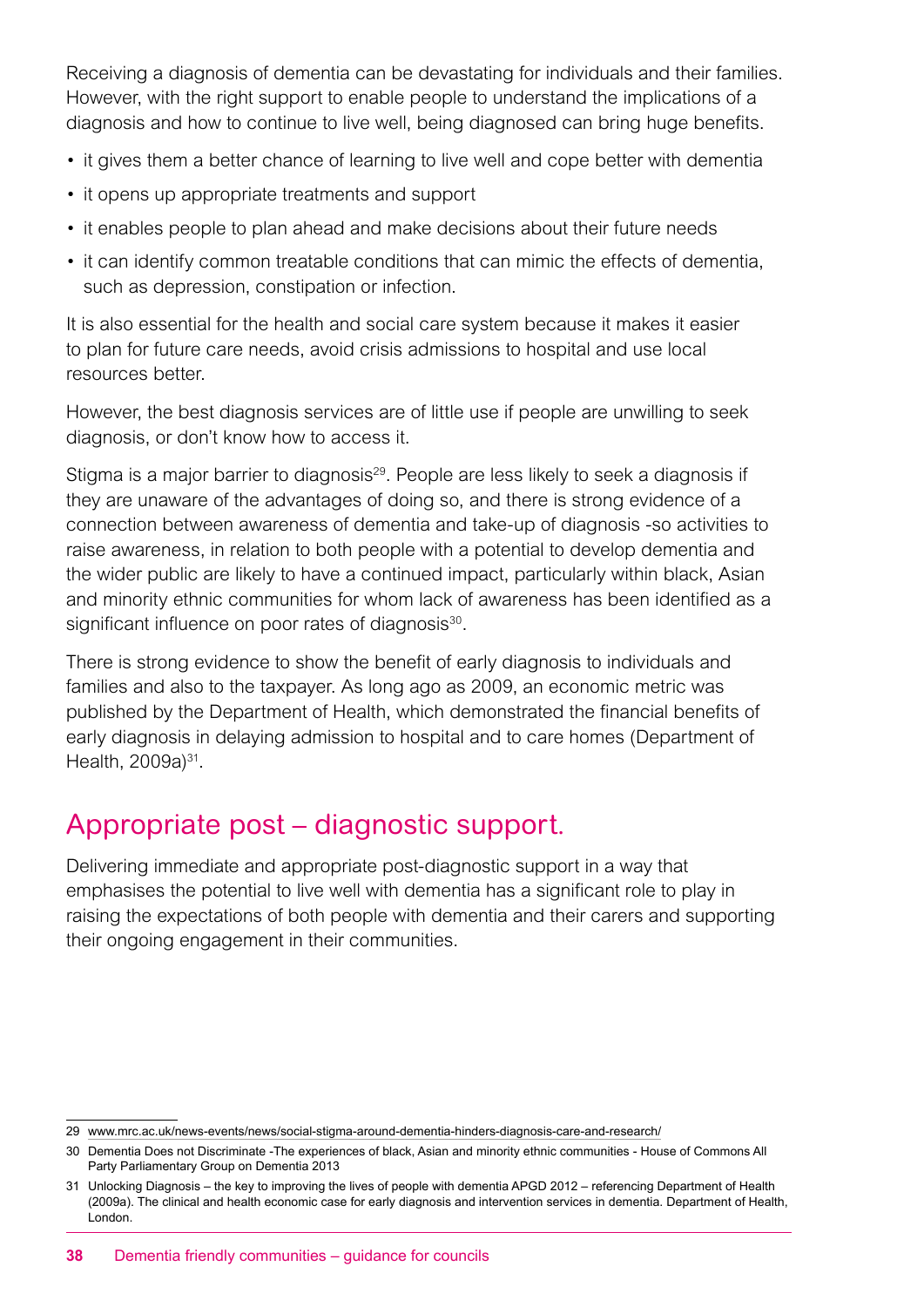## Case study – The Think Again programme – Avon and Wiltshire MHP

The Think Again programme provides a post-diagnosis therapeutic group course for up to seven people with dementia and their carers which lasts for eight weeks. Each session lasts for two hours and covers a variety of issues including practical coping strategies, looking at the impact on the relationship, forward planning, and sessions with a psychiatrist. An exit strategy is agreed with ongoing support from local partners, including the Alzheimer's Society.

However, this level of support following diagnosis is far from the norm, with many people with dementia and carers reporting significant delays between diagnosis and the receipt of meaningful support, if at all $^{32}$ .

'You are fine at the moment – but come back when there is a problem' is a phrase which is often reported by people with dementia and carers<sup>33</sup>.

Ongoing support post-diagnosis has been identified as a significant challenge, if improvements in the diagnosis rate are to have meaning for those receiving the diagnosis.

"Improving diagnosis rates involves more than just improving numbers – it involves designing a diagnostic pathway that takes people from their first appointment with their GP through to the support they receive in the years following a diagnosis This requires investment, joint working across health and social care, and leader ship. Political commitments and top-down policy directives are starting to yield improvements, but must also be met with local services designed around the needs and voices of people with dementia"34.

However, there is currently a lack of clarity and strong evidence about what interventions work in post-diagnostic support, with the Alzheimer's Society also highlighting further inconsistencies:

"…at present there is no guidance on a minimum provision of support and it is unclear in England and Wales whether the responsibility for commissioning services lies with health or social care. As a result access to support after adiagnosis is inconsistent."

## **(Alzheimer's Society 2014)**

The impact of a range of different post-diagnostic interventions is, in the words of

<sup>32</sup> [http://www.alzheimers.org.uk/site/scripts/documents\\_info.php?documentID=404](http://www.alzheimers.org.uk/site/scripts/documents_info.php?documentID=404)

<sup>33</sup> <http://dementiapartnerships.com/wp-content/uploads/sites/2/dementia-review-final-report.pdf>

<sup>34</sup> Dementia 2014: Opportunity for Change – Alzheimer's Society 2014 [www.alzheimers.org.uk/site/scripts/download\\_info.php?fileID=2317](http://www.alzheimers.org.uk/site/scripts/download_info.php?fileID=2317)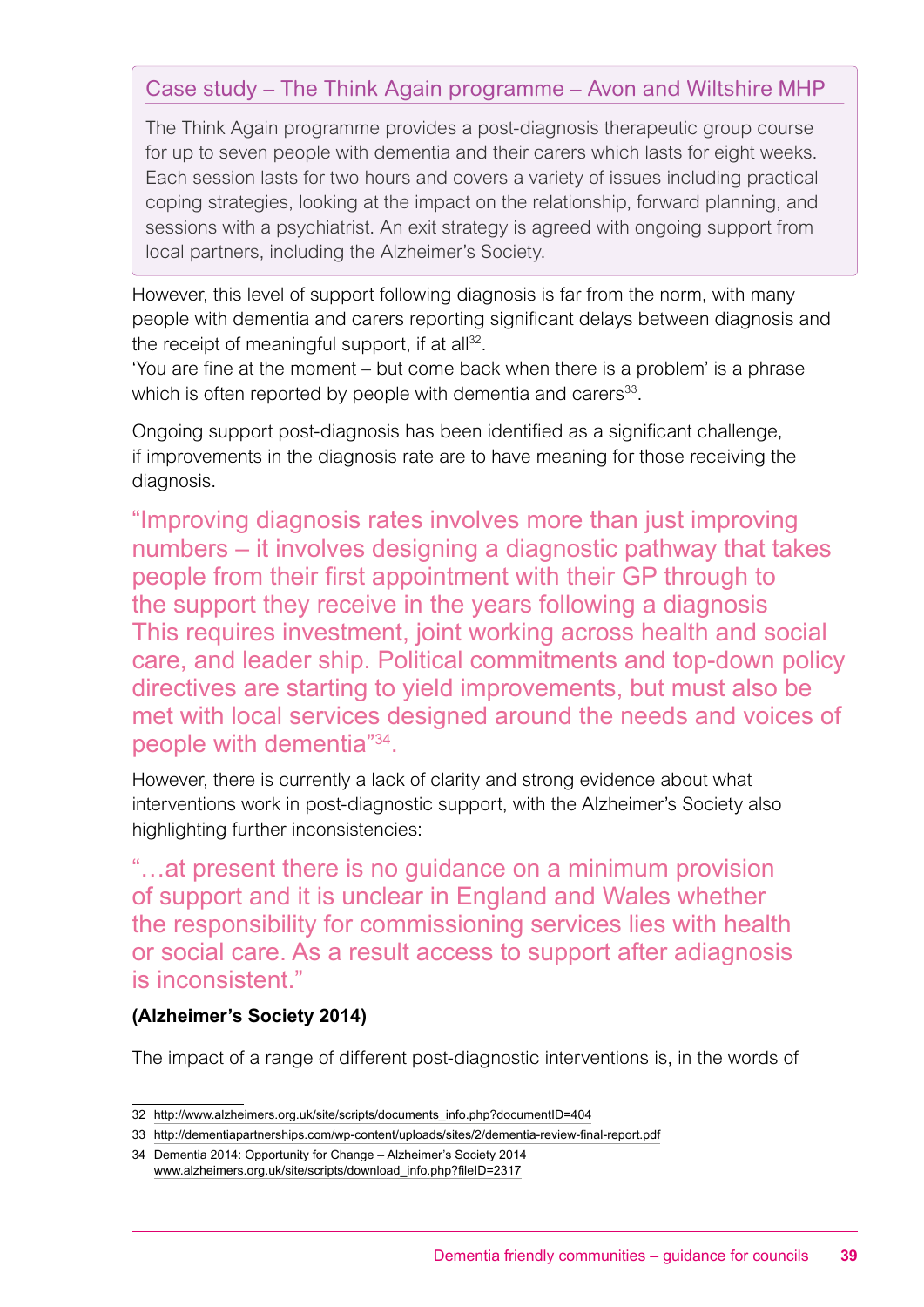the 2020 Challenge currently being 'robustly tested', and there is an acceptance that there needs to be significant improvement in the sharing of good practice in this area. However, the Prime Minister's Challenge 2020 also challenges local commissioners to develop a better understanding of local needs, available services, and gaps in provision in order to develop appropriate commissioning strategies.

"People's experience of living with dementia or caring is significantly determined by characteristics such as their ethnicity, age, pre-existing disabilities or whether they have a carer living with them. Local commissioners and providers need to continue to improve their understanding of the best ways to tailor postdiagnosis support services to diverse needs."35

While giving little in terms of recommendation for specific forms of post-diagnostic support, the Challenge cites one to one support and peer group support as good examples of practical ways to support and maintain engagement.

It also highlights the role of Dementia Advisors or Navigators to support people to find and coordinate appropriate support, as well as the broader role of information and advice services to people with dementia and carers. Also cited is the need for access to psychological interventions for people with dementia and their carers. Access to counselling support for carers and people with dementia in particular have been very poor, which may seem surprising given the impact that dementia has in so many areas that counselling may seem ideally suited to address.

It is likely that these forms of post-diagnostic support will continue to be highly significant factors in supporting people with dementia to maintain resilience.

## **What can councils do?**

- Councils could review how they are enabling people living with dementia and their families and carers to access holistic, integrated and effective post-diagnostic support. It is important that people living with dementia, their families and carers are aware of what local services are available and how to access them, and that such services are based on evidence of what works.
- Psychosocial interventions have a key role to play, both immediately post-diagnosis and on an ongoing basis. Health and wellbeing boards could consider how services can be stimulated and supported to meet this need.
- Existing counselling and mainstream information services could be encouraged to consider their accessibility to people with dementia, and their awareness of issues affecting carers.
- Support from Dementia Advisors is crucially important for people with dementia and these initiatives could be encouraged and maintained.

<sup>35</sup> Dementia 2014: Opportunity for Change – Alzheimer's Society 2014 / [www.alzheimers.org.uk/site/scripts/download\\_info.](http://www.alzheimers.org.uk/site/scripts/download_info.php?fileID=2317) [php?fileID=2317](http://www.alzheimers.org.uk/site/scripts/download_info.php?fileID=2317)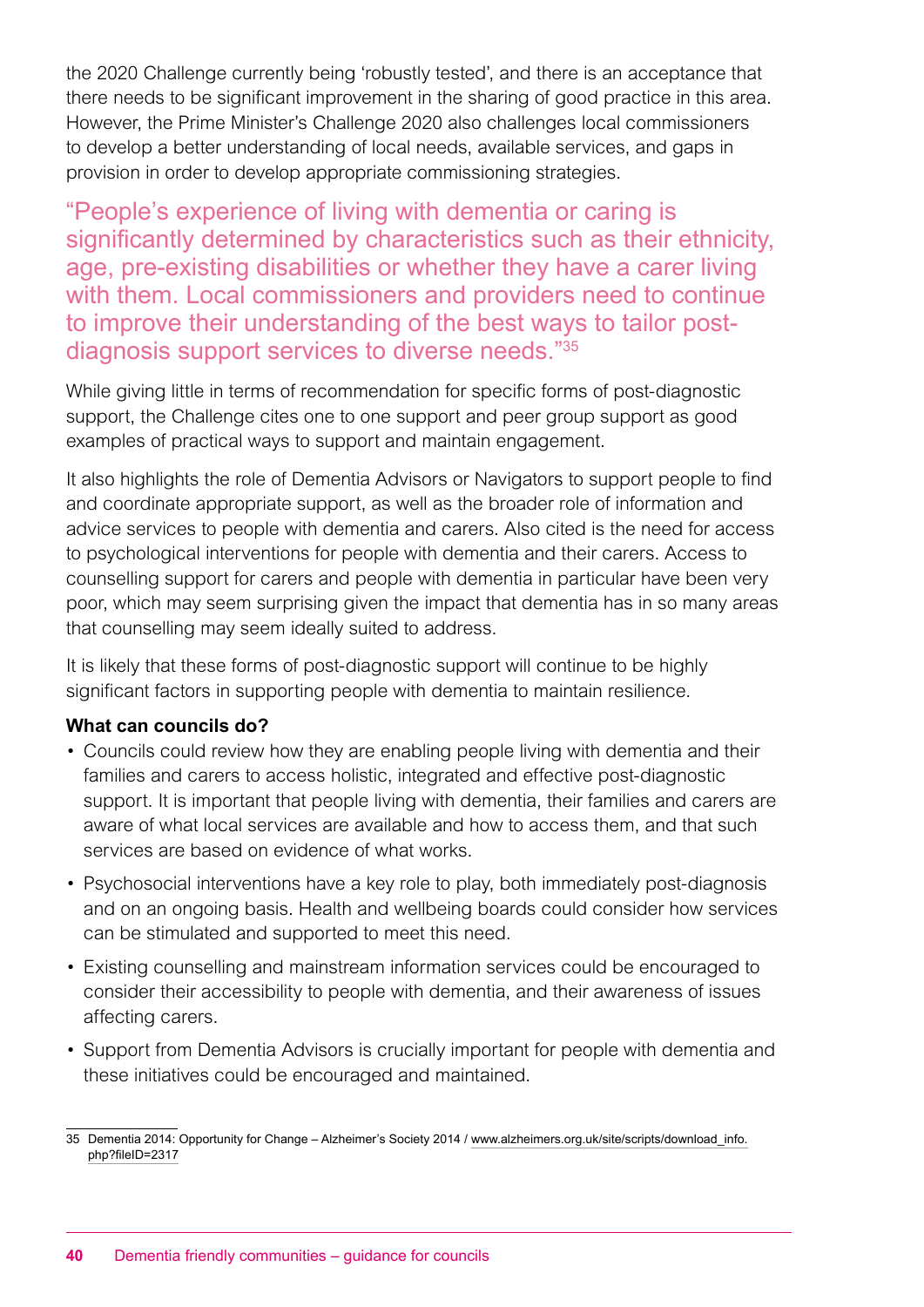- Councils have a key role to play in ensuring their staff have access to appropriate information and knowledge about dementia and, where relevant, understand what good quality post-diagnostic integrated care and support looks like.
- Good quality post-diagnostic support is not confined to health and social care, but includes a whole range of services that enable people to take a part in the lives of their communities and to live as fulfilling a life as possible.
- Public health could maintain focus on public health campaigns using resources such as Dementia Friends, as well as promoting key messages and actions to promote prevention and healthy living.

## Supporting people to stay connected

The most dementia friendly community in the world will be of little use if people with dementia are so discouraged and downhearted that they won't even leave the house. This is where the support and services people receive post-diagnosis are so important for building and maintaining resilience and social capital.

"The review on promoting cognitive health and vitality (by Yevchak et al) clearly demonstrated the importance of older people maintaining social engagement, contacts and stimulation. Conversely, these authors found that older people with higher levels of perceived isolation and feelings of disconnection were twice as likely to experience more rapid cognitive decline in multiple-functional domains compared with 'those individuals who perceived themselves to be supported by and connected to others."36

Systematic reviews have found evidence that participating in stimulating and social activities can reduce the risk of developing dementia. These activities can also help reduce depression and feelings of loneliness in people with dementia, increasing quality of life and self-confidence.'37

People with dementia commonly express a desire to continue to live their lives and maintain their interests, activities, hobbies, and community connections. It is widely recognised that many people become isolated following a diagnosis of dementia, and there is a strong tendency for people to withdraw into the relative safety and comfort of their own homes. There is also strong evidence that people with dementia who become isolated from their communities experience faster rates of cognitive decline.

As research from the Alzheimer's Society (Building Dementia Friendly Communities 2013) highlights, many people with dementia withdraw from everyday life, and face significant barriers in maintaining their engagement.

<sup>36</sup> Prime Minister's Challenge on Dementia 2020: Department of Health, Cabinet Office, Prime Minister's Office. [www.gov.uk/government/publications/prime-ministers-challenge-on-dementia-2020](http://www.gov.uk/government/publications/prime-ministers-challenge-on-dementia-2020)

<sup>37</sup> Dementia and Cognitive Decline – a review of the evidence - Sujita Ray and Dr Susan Davidson – pub AGE UK 2014 [www.ageuk.org.uk/Documents/EN-GB/For-professionals/Research/Cognitive\\_decline\\_and\\_dementia\\_evidence\\_review\\_Age\\_](http://www.ageuk.org.uk/Documents/EN-GB/For-professionals/Research/Cognitive_decline_and_dementia_evidence_) [UK.pdf?dtrk=true](http://www.ageuk.org.uk/Documents/EN-GB/For-professionals/Research/Cognitive_decline_and_dementia_evidence_)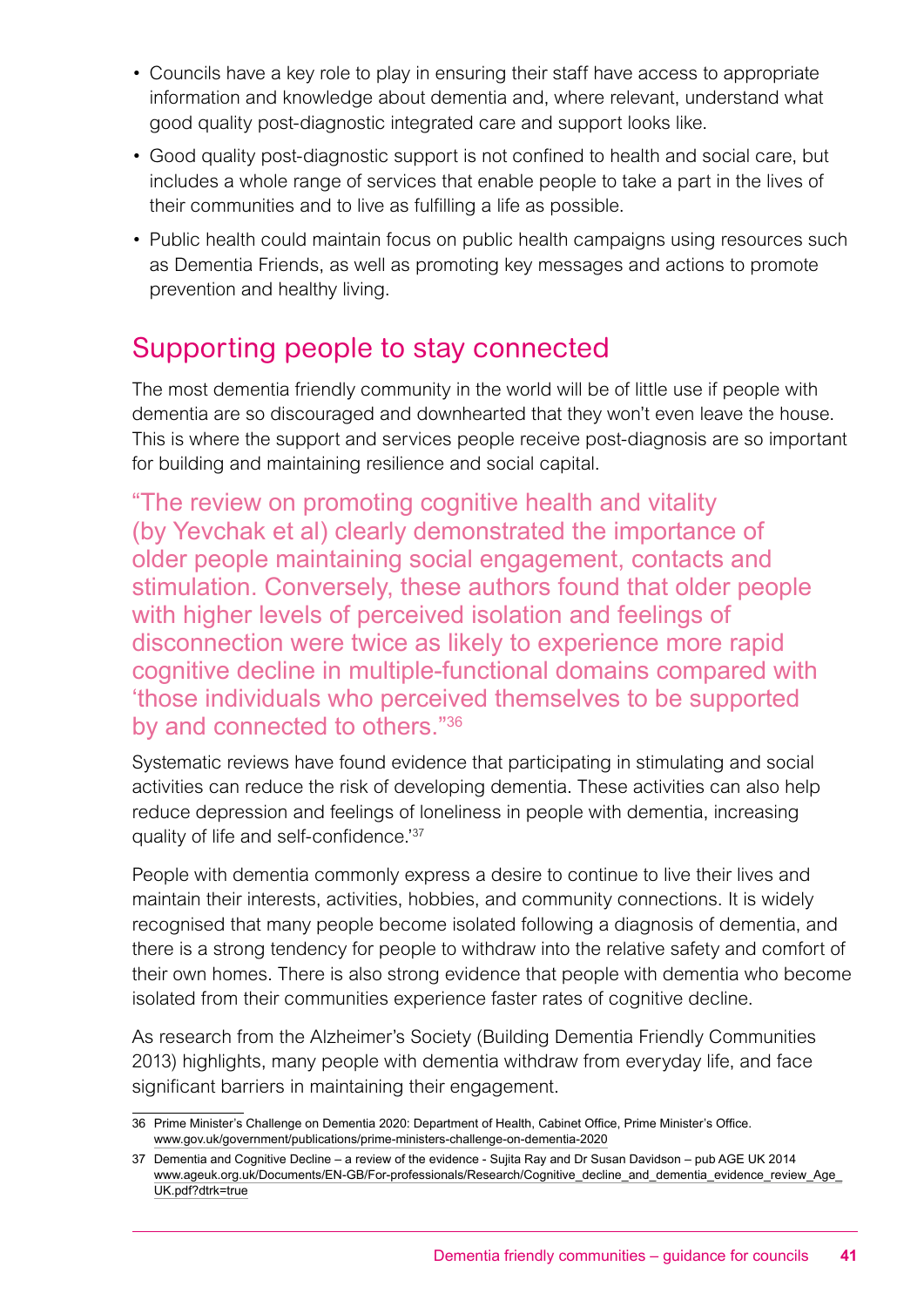"Many people with dementia are not able to take part in activities that they en joyed before they developed the condition. Many feel constrained by the condition and are not confident to get out and engage in their area. There is more that the person with dementia would like to do but they need support to do so".

## **Staying connected through dementia specific initiatives**

In many areas, local councils are working with voluntary organisations such as the Alzheimer's Society and AGE UK to offer a variety of activities for people with dementia at a local level. These include activities such as 'dementia cafe's' and 'singing for the brain'.

Dementia cafe's come in various shapes and sizes. Some cafes provide additional support and information from professionals, others do not. Some provide structured activity, others do not. What they all share in common is an opportunity for people with dementia and their carers to meet in mainstream community settings and enjoy company and the support of others

## Case study - Singing for the Brain – Hartney Whitney

Singing for the Brain uses singing to bring together people with dementia and their carers with volunteers. There is a strong emphasis on fun, but the sessions are also structured to include activity which stimulates memory and cognition. "It's really good fun, obviously, but more importantly it gets us out of the house, and we get to be with others who share the same issues and problems." (carer)

## "I love it – it makes me feel we're not alone – and as I have always sung it's like I am helping the others with my loud voice – even if I do go out of tune." (person with dementia)

These services are well-used and very popular with people with dementia and their carers. For many they provide an important 'way in' to meeting other people in a similar situation and experience suggested that they can also provide a 'safe haven' from which to venture further into the community.

## Case study – Dementia cafe

In one cafe visited by the author, people with dementia had started to venture to the pub next door, with initial support from a volunteer. This has become a regular part of the cafe session, with carers remaining in the cafe. A number of men with dementia have since started to meet in the pub informally, once they realised that they would be welcomed and felt comfortable.

## **Source – Innovations in Dementia**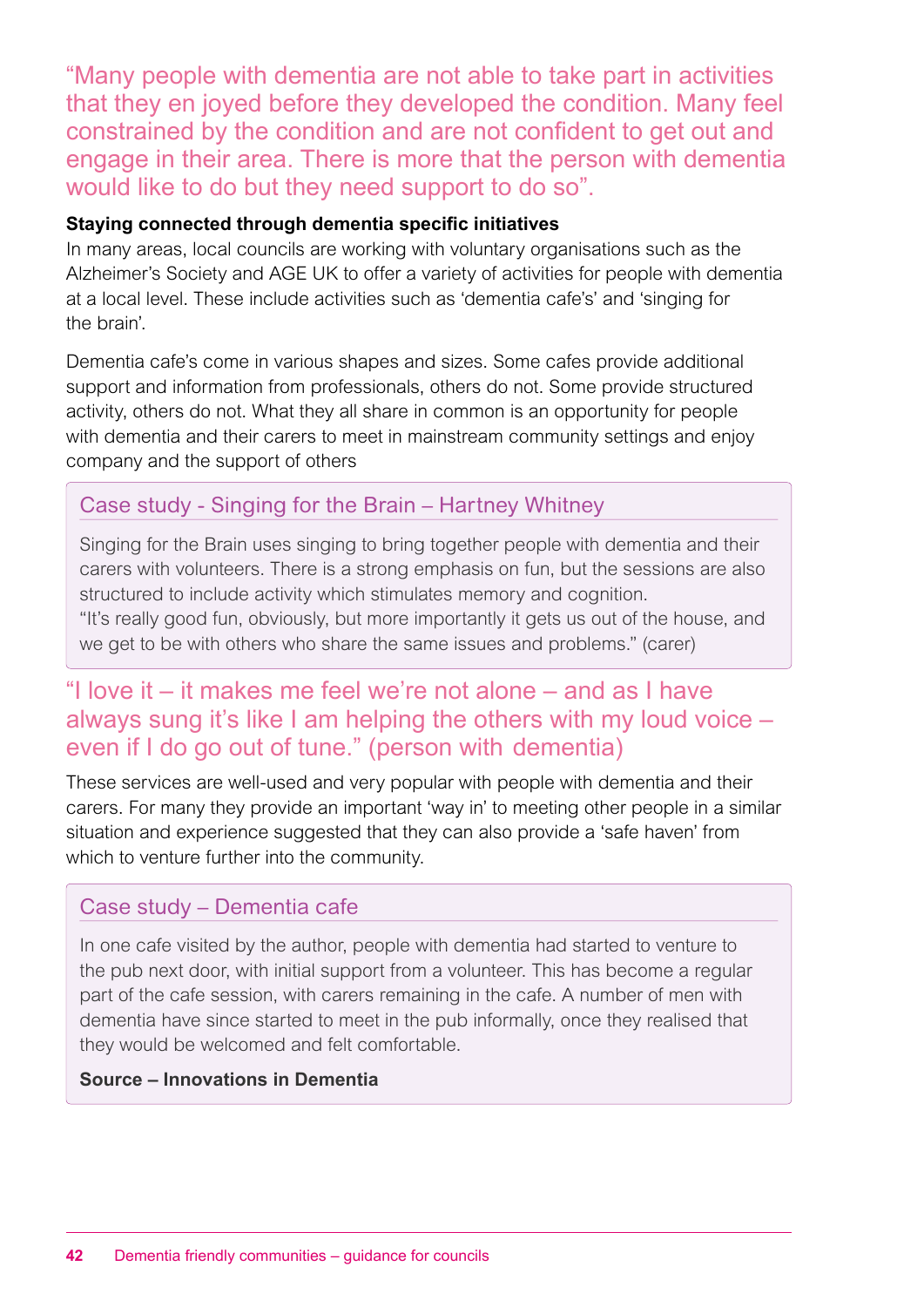It is clear that for many people with dementia and their supporters, these services provide a very important anchor to their communities. However, although they are highly cost-effective, they are often insecurely funded.

Dementia cafe's and Singing for the Brain are widely adopted and well recognised ways of providing opportunities for peer support and activity for people with dementia and their carers. However, there is a huge range of imaginative approaches to providing activities targeted at people with dementia.

Many councils have been proactive in supporting the development of a range of approaches, often working together with local partners.

## Case study – Wolverhampton City Council and the Dementia Action Alliance

Thirty people with dementia took part in a project involving the city's Arts and Heritage Service in collaboration with the Grand Theatre, English Touring Opera, the Royal College of Music and Turtle Key Arts. The project was supported by a grant from Wolverhampton City Council and the use of facilities at the City Archives and Art Gallery. People with dementia worked with musicians and a writer, using objects from the museum collections to stimulate ideas for new songs. Participants were fully involved in writing the songs and performed them to a specially-invited audience of family and friends at the Grand Theatre. The project aimed at promoting the message that people can live well with dementia, enjoying new activities and new learning. Funding from the city council enabled the production of a booklet and CD so participants and their families could have a permanent reminder of their achievement.

## **Source – Dementia Action Alliance**

It is easy to fall into making assumptions about what people want to do, but the range of activities being developed is a useful reminder that people with dementia are as varied in their interests and aspirations as everyone else.

"When I was younger, I was into punk music…… I don't do tea dances." person with dementia in Scarborough (source DAA)

## **One to one support**

This is where the potential for personalised one to one support is particularly relevant, and is one of the forms of post diagnostic support specifically mentioned in the 2020 Dementia Challenge.

One to one support has been consistently identified by people with dementia as key to engaging in their communities, dating from early work by Innovations in Dementia<sup>38</sup> Alzheimer's Society notes:

<sup>38</sup> Dementia Capable Communities – The views of people with dementia – Innovations in Dementia CIC 2011 [www.innovationsindementia.org.uk/DementiaCapableCommunities\\_fullreportFeb2011.pdf](http://www.innovationsindementia.org.uk/DementiaCapableCommunities_fullreportFeb2011.pdf)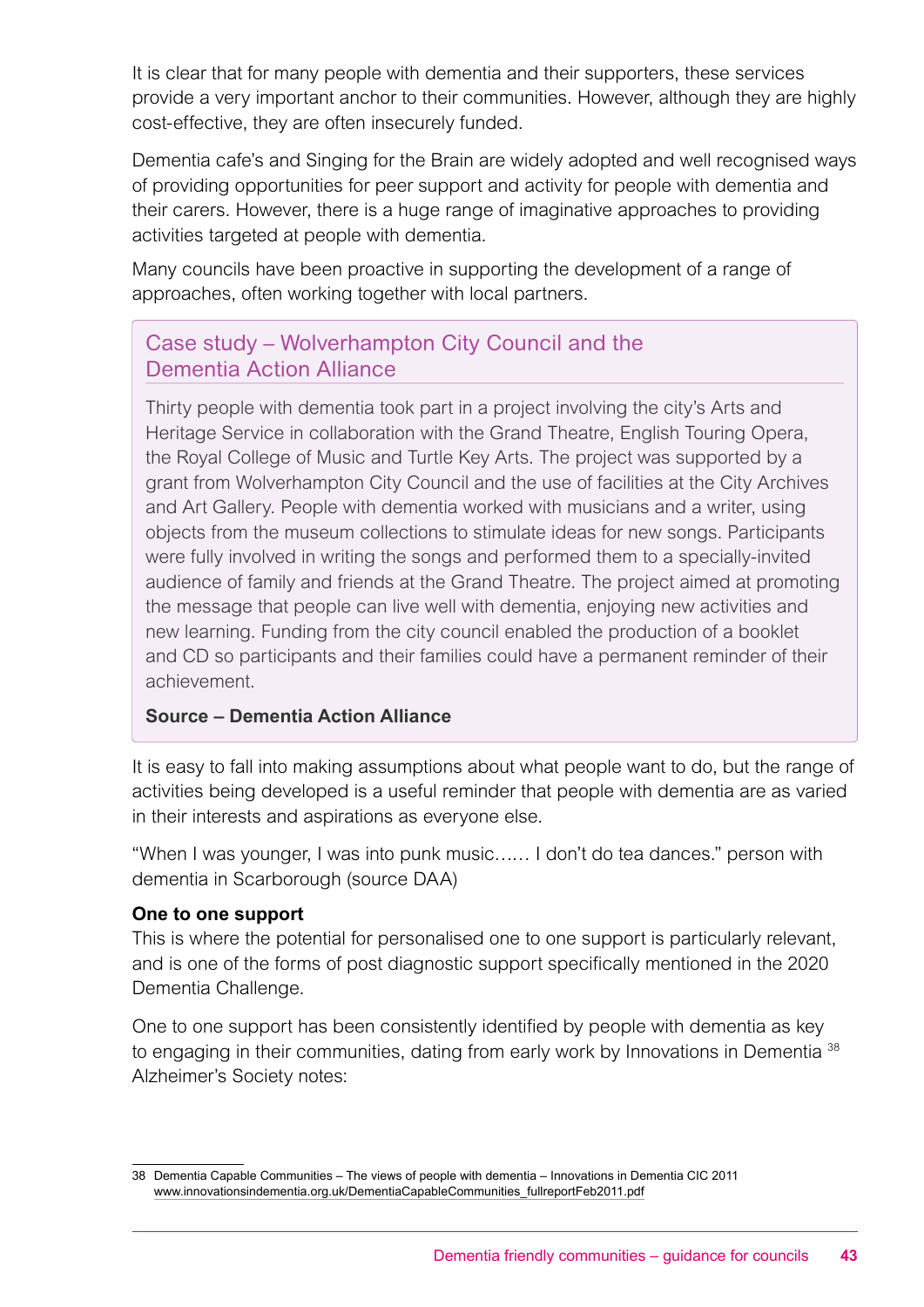One third of people (35 per cent) would like more care, support and services to do things in the community, including more opportunities to participate and help to attend activities through a befriender.

## Alzheimer's Society 2013 39

Light touch support in the form of befriending or buddying schemes, or even less formal ways of engaging support, could have a particular relevance for people in the earlier stages, but once established could serve to maintain the person's engagement in their community as their dementia progresses. This also offers the opportunity to engage volunteers from different backgrounds to support people with dementia in a wider range of activities than might have previously been on offer.

## Case study – My Day, My Way

My Day, My Way is a specialised 1 – 1 support service for those with a dementia living in the community. As part of the service we support individuals to remain independent in the community accessing local groups and activities. We use the life history of those that access the service to engage in meaningful activities, for example horse riding, swimming, craft clubs and exercise classes. All of our staff are trained with regards to dementia support and promote the ideals of a dementia friendly society at all the groups we attend, often signposting group organisers and attendees to Dementia Friends sessions.

## **(Source - Dementia Action Alliance)**

## **Peer group support and volunteering**

Peer group support has also been identified by many people as playing a crucial role in building and maintaining community connectedness. Similar to one to one support, it is one of the few forms of post-diagnostic support specifically cited in the 2020 dementia challenge.

People with dementia engaging in the DEEP project report enormous benefits from being in the company of other people with dementia. Not least of these is the inspiration derived from seeing others living well, and renewed confidence to be part of the wider community.

Many people with dementia have spoken about the sense of loss of role that they experience upon diagnosis. Many feel that their life is over, that they have nothing to offer.

This is why opportunities to contribute and to maintain reciprocity are so important for people with dementia. Feeling that what they say matters is a very significant characteristic of a dementia friendly community.

<sup>39</sup> Building Dementia Friendly Communities – a Priority for Everyone – Alzheimers Society 2013 www.alzheimers.org.uk/site/scripts/documents\_info.php?documentID=2283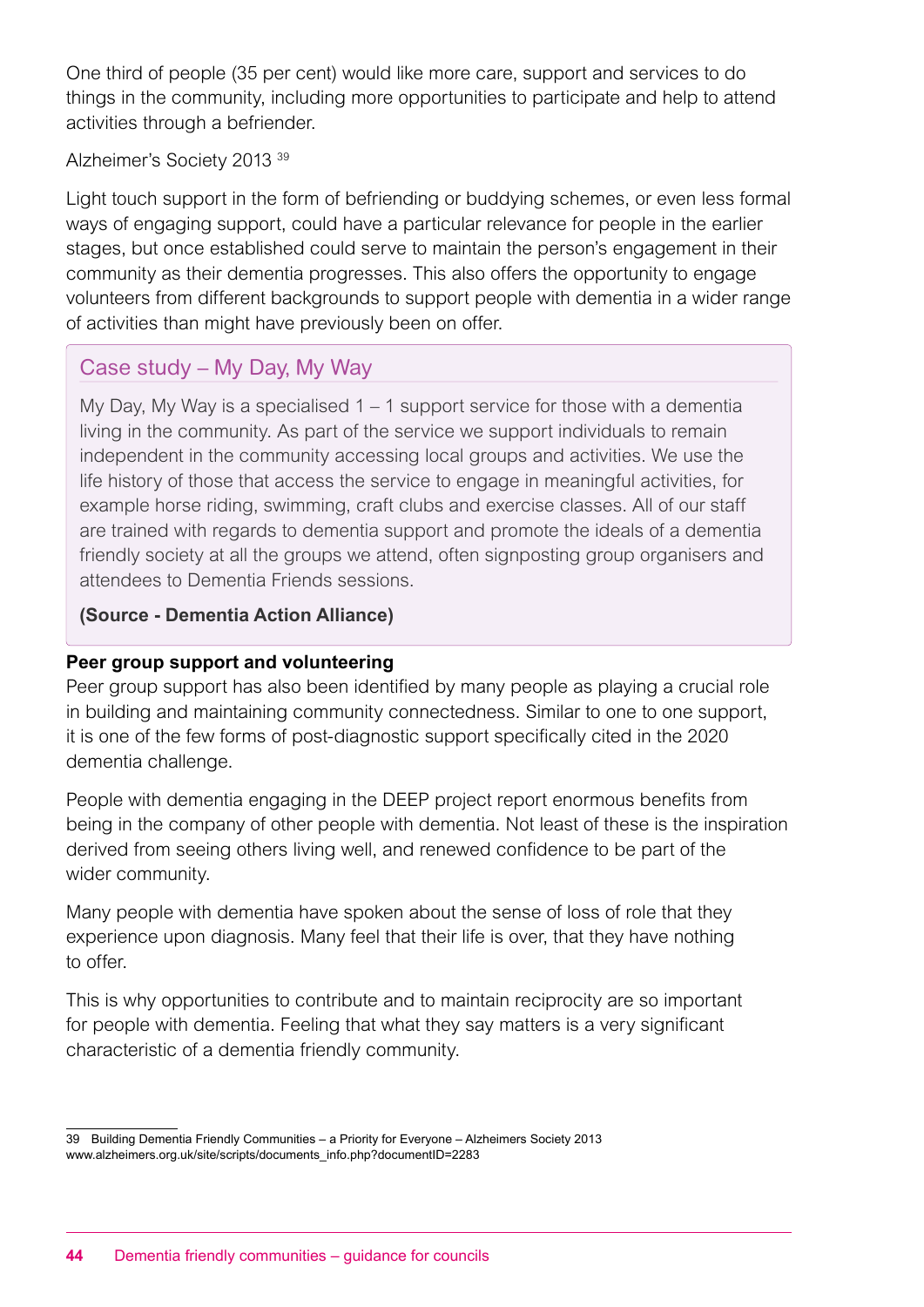Many people with dementia also mention their need to give back to their communities, and many choose to volunteer to support other people with dementia, and have been actively involved in setting up support groups.

"Helping vulnerable groups of people to get out and get active in their communities is shown as the best way to have a huge positive impact on their overall wellbeing, according to a SCIE report into ageing (May 2012). Although existing campaigns encouraging better understanding of dementia and developing befriending groups will help to achieve this, the Council for Voluntary Service's experience with various other groups of individuals with additional support needs shows that continued active involvement in community life and being able to make a contribution through volunteering is the most effective way of fostering a sense of belonging and value"

## **(Council for Voluntary Service – Dementia Active Project Proposal).**

The DEEP project provides numerous examples of user-led initiatives. One such is Dementia Mentors – a support service which provides people with dementia to mentor those with a recent diagnosis:

Case study – Maidstone Mentors – Kent and Medway Primary Trust, Alzheimer's Society Maidstone Peer Support Group (Members of the DEEP network)

Maidstone mentors provides volunteers with dementia to support and provide a listening ear to people recently diagnosed with dementia.:

"The idea for Maidstone Mentors came from Tom who attends Maidstone Peer Support group. Tom had previously reached out to his GP offering his phone number to be passed onto people who had been recently diagnosed so that he could listen to their worries and let them know that support is out there. He wanted to prevent anyone else feeling as alone as he had when he was diagnosed."

## **Staying connected through mainstream services and activities**

However, while activities specifically targeted at people with dementia are important, more significant and sustainable gains are likely to be made in ensuring that mainstream provision is as accessible as possible. Many people with dementia have argued for the importance of 'normal', of the 'stuff of life', and of wanting to maintain their everyday activities, rather than being channelled into 'specialist' provision.

This is at the core of the notion of dementia friendly communities. The more accessible mainstream services become, the less likely it will be that people with dementia will need or want specialist provision.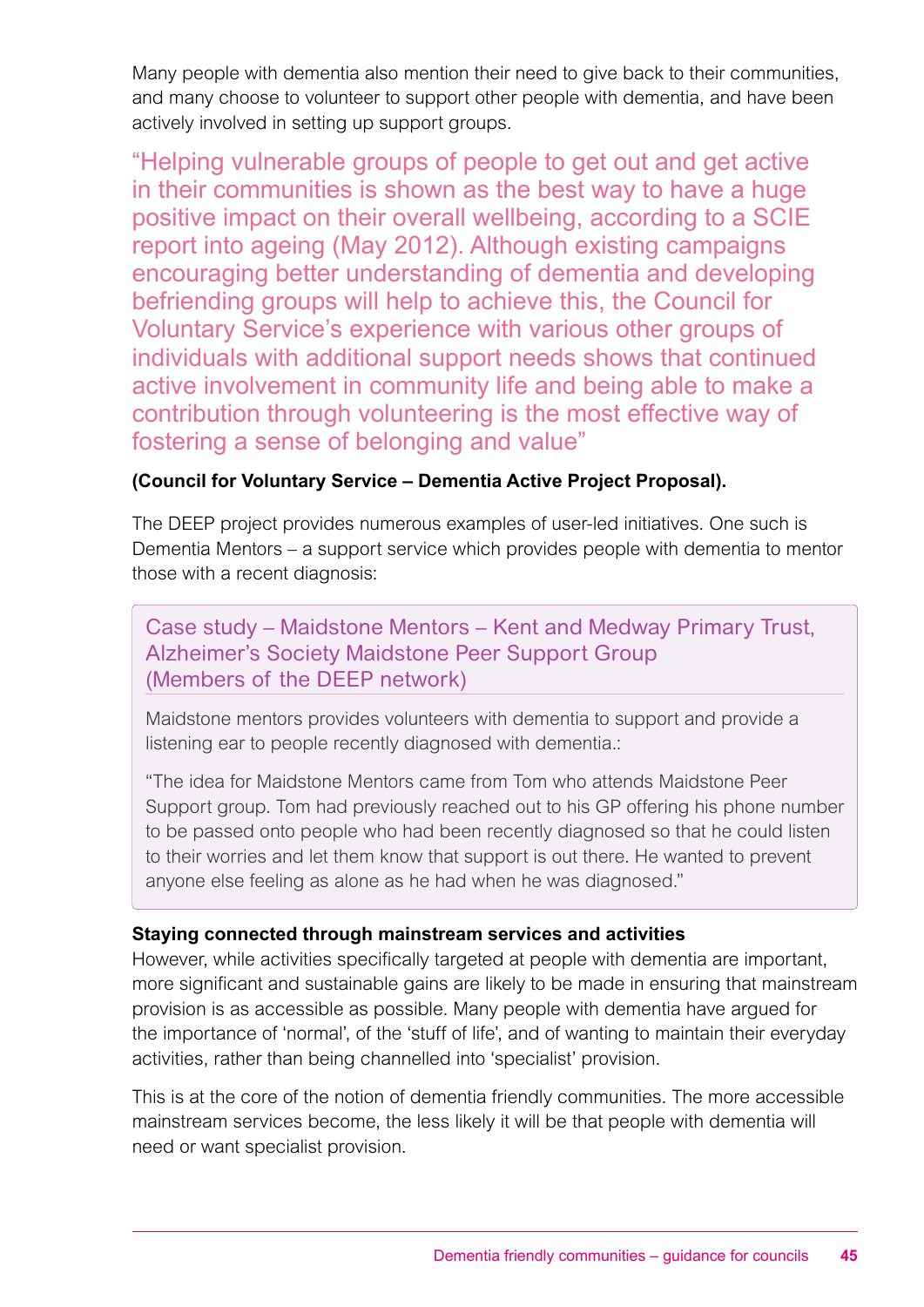## Case study – AGE UK

Sixty local Age UK services across England are working to make their mainstream services accessible. Innovations in Dementia was commissioned to support them to audit there accessibility of their mainstream services to people with dementia.

Services have been opened up to people with dementia, by ensuring that staff and volunteers are aware of how to support people with dementia, and by making often small but highly impactful changes to the environments in which services are delivered . Recent research by AGE UK recognises that the unique potential of AGE UK in supporting people with dementia may lie in the fact that it is NOT a dementia specific organisation.

## Case study – Age UK Solihull

Since taking part in the first 'Including People With Dementia' project in late 2012/ early 2013, Age UK Solihull has taken a different approach to how it provides services for all older people their families and carers.

"At Age UK Solihull, over the past two years, we have shifted our ethos to recognise and understand dementia but not let it define the person. The view we take is simple – focus on the person and their needs, not a diagnosis or a label. All services provided by Age UK Solihull are now regularly assessed to ensure they are all accessible to all, irrespective of whether or not the individual has a mental or physical condition. Dementia specific services are not provided, indeed, recently the Carers Support Scheme, which was restricted to carers of those living with dementia, has been opened out to all carers of older people living with a long term condition. The aim is to ensure all services reflect the needs of the older population of Solihull and the illnesses they live with. We do not label, we are inclusive of all"

## **Age UK – Living Life with Dementia 2014**

Across the AGE UK network, and in other voluntary sector organisations, more and more people with dementia are being supported through mainstream services and activities. Services such as information and advice, leisure activities, basic help at home, and opportunities for social interaction are essential to people with dementia and their carers throughout the progression of dementia.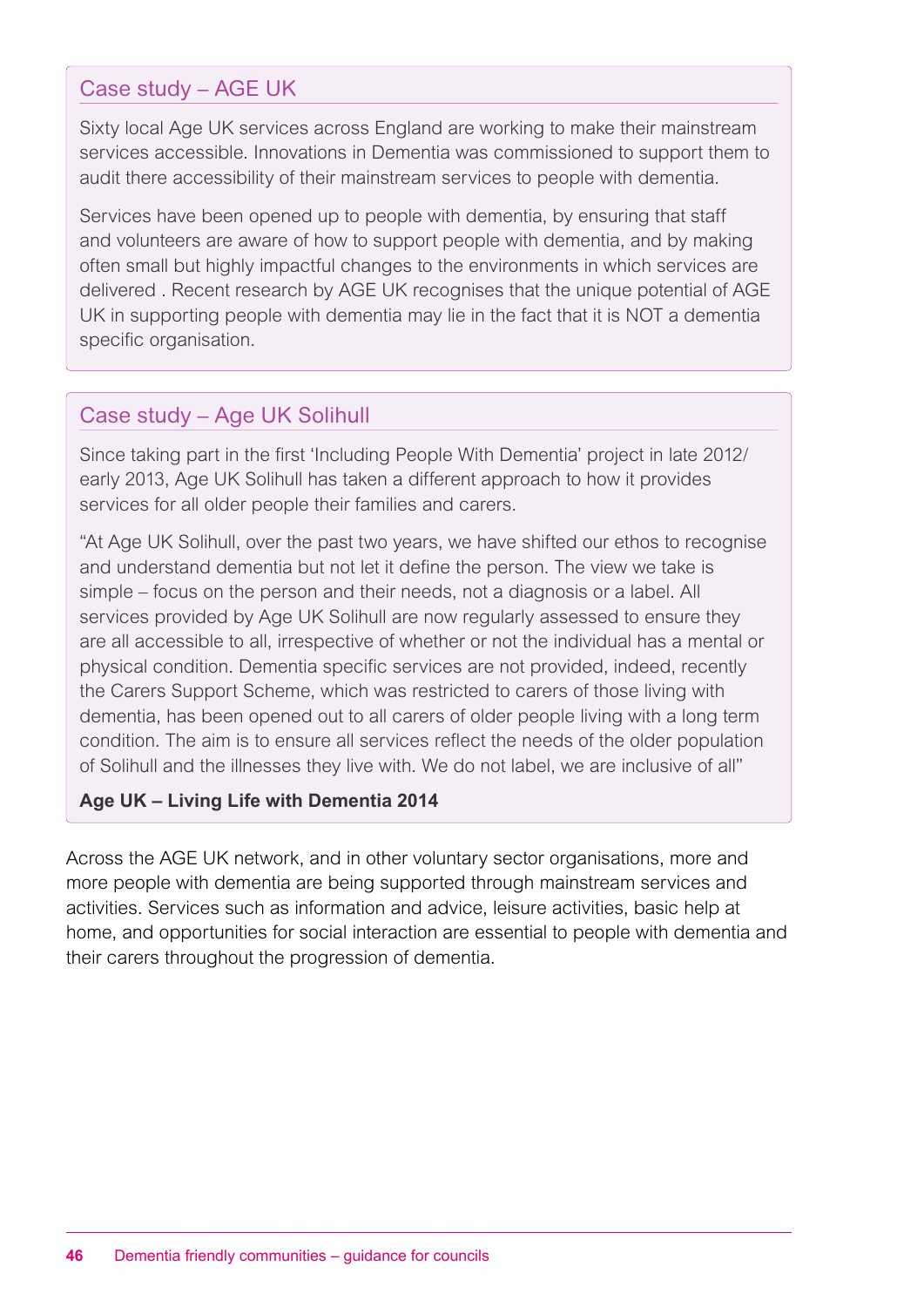## **What can councils do? Dementia-specific activities**

• Consider how they can support the development and sustainability of popular and well used services such as Singing for the Brain and Dementia cafes. This could be through direct funding support, or by helping with access to premises, staff or equipment.

## **One to one support**

- Support the development of one to one support schemes for people with dementia that include opportunities for both practical support and engagement in the community.
- Encourage organisations to think differently about recruiting a broader range of volunteers with specific interests to support a broader range of people with dementia.

## **Peer group support and volunteering**

- Encourage and support the development of peer support groups for people with dementia – the DEEP project can offer further guidance.
- Encourage and support opportunities for mentoring and volunteering for people with dementia.
- Work with volunteer agencies to ensure that their services are accessible to and aware of the needs and potential of people with dementia as volunteers.

## **Stimulating Support through mainstream services and activities**

- Provide information about activities and facilities in accessible formats (see section on written and published material on page 25).
- Involve people with dementia in exploring the accessibility of existing services.
- Think about how the capacity of council services can be stimulated to provide a range of support for people with dementia, for example:
	- activities at the local leisure centre in which people with dementia can take part in– classes with carers, adapted games, supporting access to mainstream provision
	- leisure centres and facilities could be supported and encouraged to recruit existing members or users to buddy a person with dementia who wishes to continue an activity, or learn a new one
	- libraries can provide dementia specific resources and facilities specifically aimed at people living with dementia
	- highlight the importance of ongoing adult education for people with dementia to local adult education colleges – as accessing further education and learning can help maintain health, skills and learning capacity.
- Provide leadership and challenge to civil society organisations to look after their own members (for example, regular walking groups, whose membership is usually predominantly drawn from older people could be encouraged to organise a buddy scheme to help support members who develop dementia to stay involved in their activities)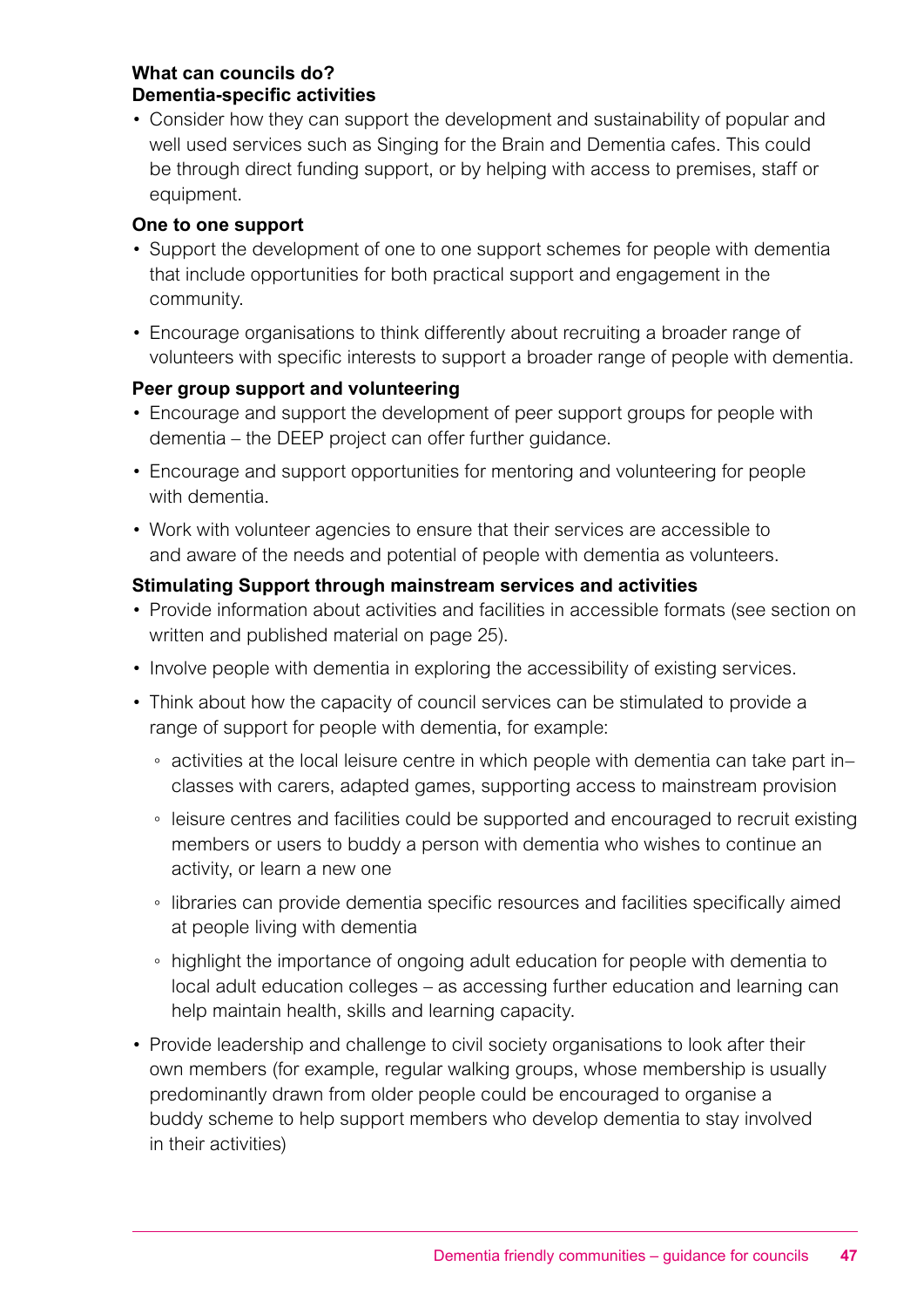- Help people providing leisure activities to consider how their people, set-ups and signage can become more helpful to members who are becoming confused, or who may be unfamiliar with layouts
- Through appropriate training and awareness-raising ensure that frontline staff do not inappropriately refer people with dementia seeking support from mainstream services and facilities to specialist provision
- When commissioning services, recognise the role that mainstream activities and services play in the lives of people with dementia – ultimately, it is in mainstream provision that people with dementia will spend most of their time and derive most of their benefit
- Encourage organisations to think differently about recruiting a broader range of volunteers with specific interests to support a broader range of people with dementia.

## **Further reading:**

Unlocking Diagnosis – the key to improving the lives of people with dementia APGD 2012

#### **The British Psychological Society, with partners including DEEP, has produced a guide to psychosocial interventions in the early stages of dementia. It is available here:**

[www.bps.org.uk/system/files/user-files/DCP%20Faculty%20for%20the%20](http://www.bps.org.uk/system/files/user-files/DCP%20Faculty%20for%20the%20Psychology%20of%20Older%20People%) [Psychology%20of%20Older%20People%20\(FPoP\)/public/a\\_guide\\_to\\_psychosocial\\_](http://www.bps.org.uk/system/files/user-files/DCP%20Faculty%20for%20the%20Psychology%20of%20Older%20People%) interventions in dementia.pdf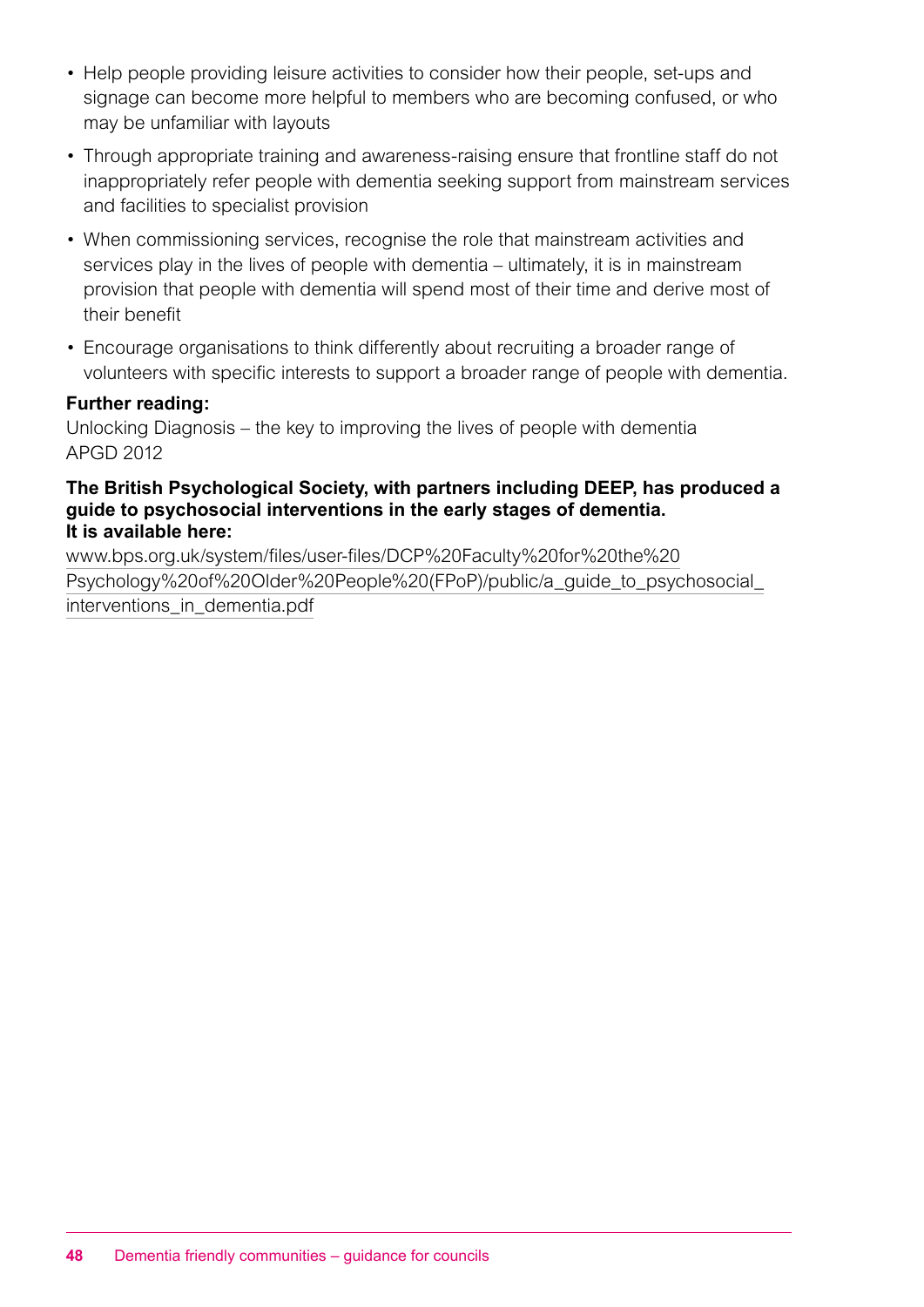# **E: The networks**

It takes a lot of organisations and individuals to make a community, and it is therefore important that a range of organisations are involved in creating dementia friendly communities.

Lots of other people and organisations are thinking about the need to become more dementia friendly, including many of your strategic partners. Working with and supporting them could be a valuable contribution to making the wider community more dementia friendly as well as getting support and learning to apply to your own services.

As strategic leaders, councils have a key role to play in influencing and encouraging their partners to consider the needs of people with dementia and their carers in the services that they provide, as well as a corporate responsibility within their own organisation and amongst their own staff for the services. There are various ways councils can support others to become dementia friendly. Councils are well placed to galvanise other organisations to work together, most likely through:

- health and wellbeing boards
- by becoming an active member of or leading the development of a local Dementia Action Alliance
- via their regulatory and licensing functions, examples of which can be seen in the domains 'the voice of people', 'the place' and 'the people.

## Case study – Norfolk Health and Wellbeing Board

Norfolk have as one of their three priorities - Making Norfolk a better place for people with dementia and their carers - with clear actions focused upon:

- building an integrated approach including a comprehensive dementia needs assessment to inform the JSNA to include the needs of BAME groups – and a review of transport
- promoting awareness of dementia including supporting dementia friendly communities and ensuring that strategic partners staff and volunteers are required to have appropriate levels of awareness and training in dementia
- improving dementia care pathway- with a focus on co-production with people with dementia and their carers – timely diagnosis – effective post-diagnostic support – support for Dementia cafes – Admiral Nurses – and increased awareness and use of aids and adaptations in housing
- supporting Independent living including support for information and advocacy services – support for carers – and focus on housing
- improving services for those unable to live independently.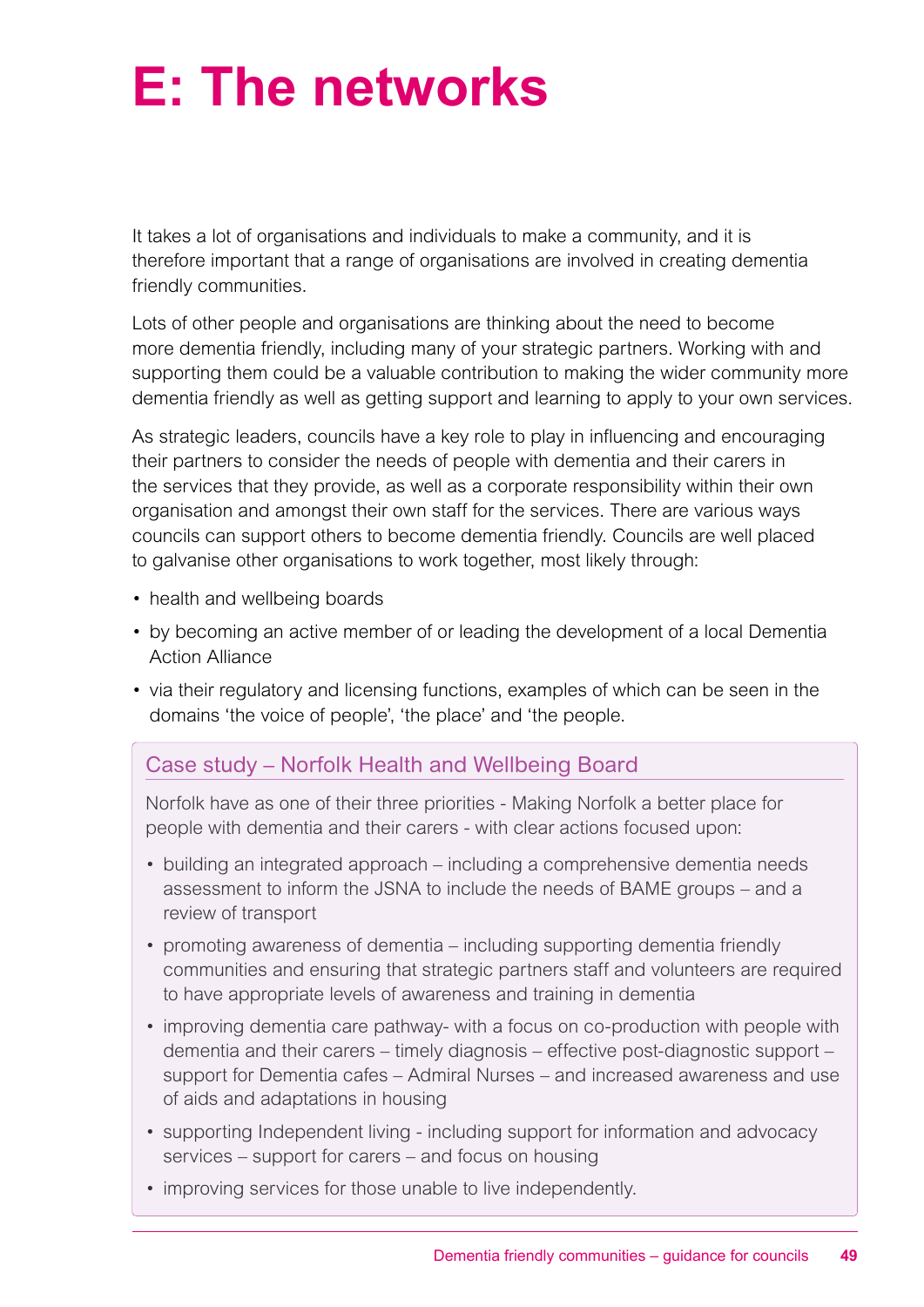Statutory members of health and wellbeing boards with remits of particular relevance to dementia friendly communities include:

- Director of public health public health has an important role to play both in prevention, but also as a source of information about local demographics.
- Director of adult social care the lead officer for adult social care will be the source of much knowledge and expertise in supporting people with dementia and their carers.
- Director of children's social care children's social care could play an important role in communicating the impact of dementia on children, including children acting as carers for younger people with dementia, as well as providing education and support for children affected by dementia.
- Healthwatch representative has clear potential to ensure that the voice of people with dementia and their carers is heard clearly (whether or not people with dementia have been directly co-opted).
- They have a key 'listening' function, not just in the production of the JSNA, but also in the capacity to co-opt representatives of user and patient groups – including potentially people with dementia and their carers.
- They have a statutory duty to promote integration such that all the relevant partner organisations work together to maximise the wellbeing of the local population.
- They are the most important forum for local authorities to influence how healthcare is developed, commissioned and delivered.
- They are responsible for producing the Joint Health and Wellbeing Strategies.

Local health and wellbeing boards will prioritise the areas their JSNAs have highlighted as being of particular concern locally. This may mean that dementia is not specifically highlighted within the strategy, nor that dementia is named as a priority. In many areas councils and their partners are providing strategic oversight and shared ownership of the commissioning and delivery of the range of services that people living with dementia and their carers need. This might include evidence-based and high quality clinical services through to community based services that promote wellbeing and enable people to stay connected. In many areas, such partnerships and strategic groups include: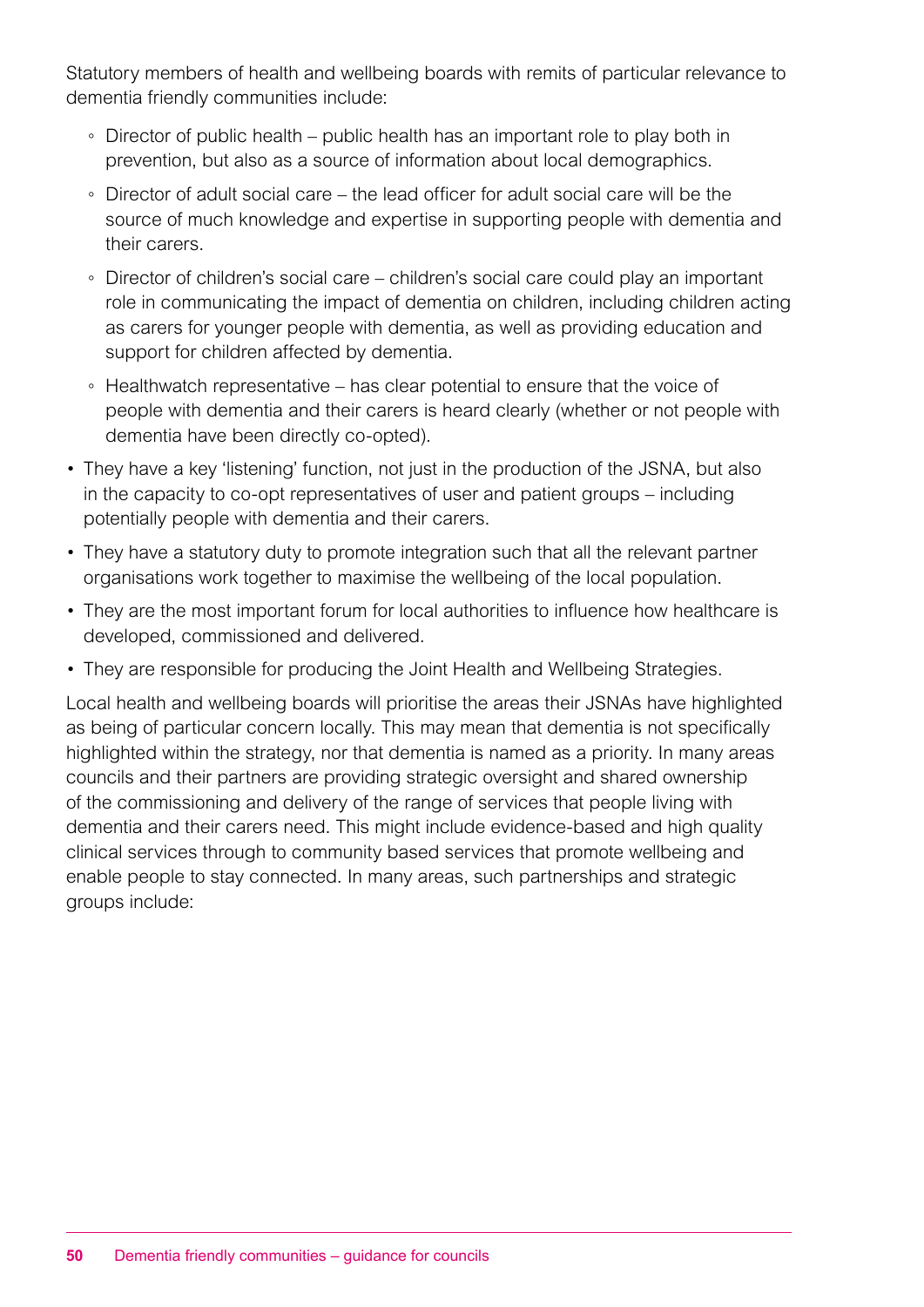**• Education** – as work with schools is key to help children understand more about dementia and to promote important intergenerational work.

## Case study – Dementia Diaries

The Social Innovation Lab Kent (SILK) is based within Kent County Council. SILK has co-produced the Dementia Diaries - a book aimed at young people – with a group of 20 young carers of people with dementia between the ages of seven and seventeen.

Read more here: [http://socialinnovation.typepad.com/files/journal-of-dementia](http://socialinnovation.typepad.com/files/journal-of-dementia-care-1.pdf)[care-1.pdf](http://socialinnovation.typepad.com/files/journal-of-dementia-care-1.pdf)

- **• Planning** as we have seen in the section on 'place', planning officers can involve people with dementia to advise on new developments and ensure that others are aware of the issues that people with dementia face in accessing the built environment.
- **• Housing** Making sure that housing works well for people with dementia and that housing staff understand how adaptations can enable people to stay independent in their own homes for longer.
- **• Transport** working with partner organisations to take on board the needs of people with dementia.
- **• Highways** providing signage is clear and easily understood.
- **• Environmental services** providing instructions for recycling that are clear and easy to understand.
- **• Leisure and culture services** providing leisure and cultural services that are accessible, and frontline staff who are aware of how they can support people with dementia to use their facilities.

## **Other statutory agencies**

Other statutory agencies also have many insights to offer and contributions to make. The police and transport services, for instance, have everyday experience of responding to the needs of people with dementia who get into difficulties but receive little training on how to do so. Councils can use strategic drivers such as the community safety plan, policing plan, the health and wellbeing strategy and transport plan, as well as strategies for older people and people with dementia as levers to reinforce their needs.

Many police and fire and rescue services are already members of their local Dementia Action Alliance and are talking steps to ensure that people with dementia are properly supported.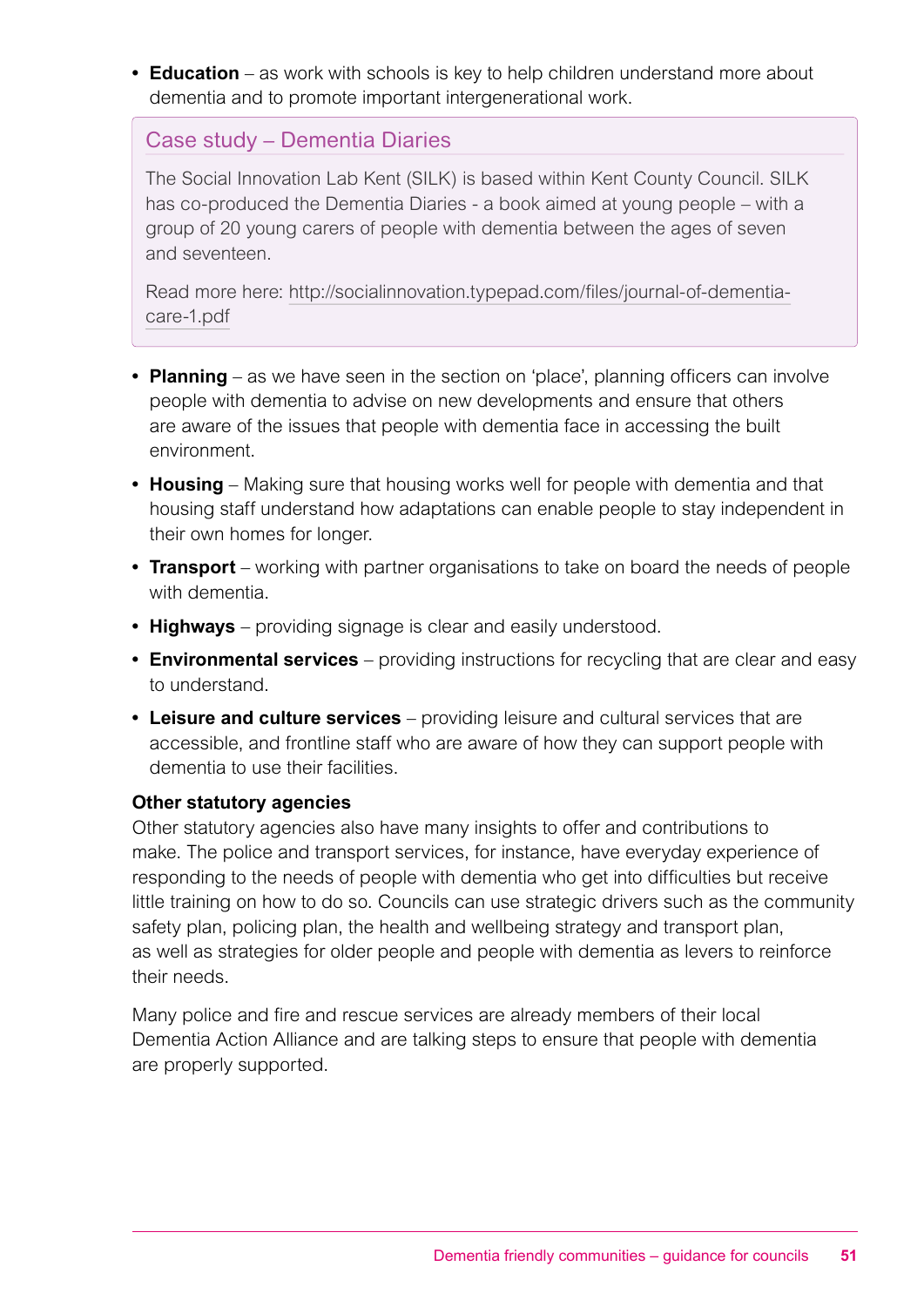Here, for example are the action points listed by Essex Police on their membership page of the Dementia Action Alliance:

- make frontline officers aware Dementia Friends meetings
- have a look at the setup of our stations. Are they Dementia Friendly?
- have a point of contact at each station. Preferably a Dementia Friend
- have a person trained to train others within the police. Dementia Champion
- PCSO to attend a coffee meeting within their ward
- GPS trackers / Missing people extend funding

interact with local stores within their ward.

## Case study – Kent Fire and Rescue Service and Kent County Council

Kent Fire and Rescue Service and Kent County Council have worked together to improve safety for people with dementia.

Eight of the fire service's team are now able to do the councils home safety assessment and give the go-ahead for a range of safety equipment to be installed. This includes monitored lifeline units, pendants, keysafes and smoke and heat detectors.

This helps people stay in their own homes for longer and gives peace of mind to their families.

Previously there could be significant delays in getting the equipment installed as fire officers identifying problems had to request a further assessment by the council. The cost savings to the council are significant – as the equipment costs a few hundred pounds versus thousands if someone has to go into residential care due to problems caused by a delay in getting the equipment fitted.

## **Working with wider partnerships – Dementia Action Alliances**

Local Dementia Action Alliances present a powerful way for local councils to work together with local partners in the creation of dementia friendly communities.

"These local alliances or similar action groups bring together diverse stakeholders including bus companies, taxi firms, police, fire and rescue services, high streets, local authorities, charities, care providers and health trusts, faith groups and schools"

**(Building Dementia Friendly Communities – Alzheimer's Society 2013).**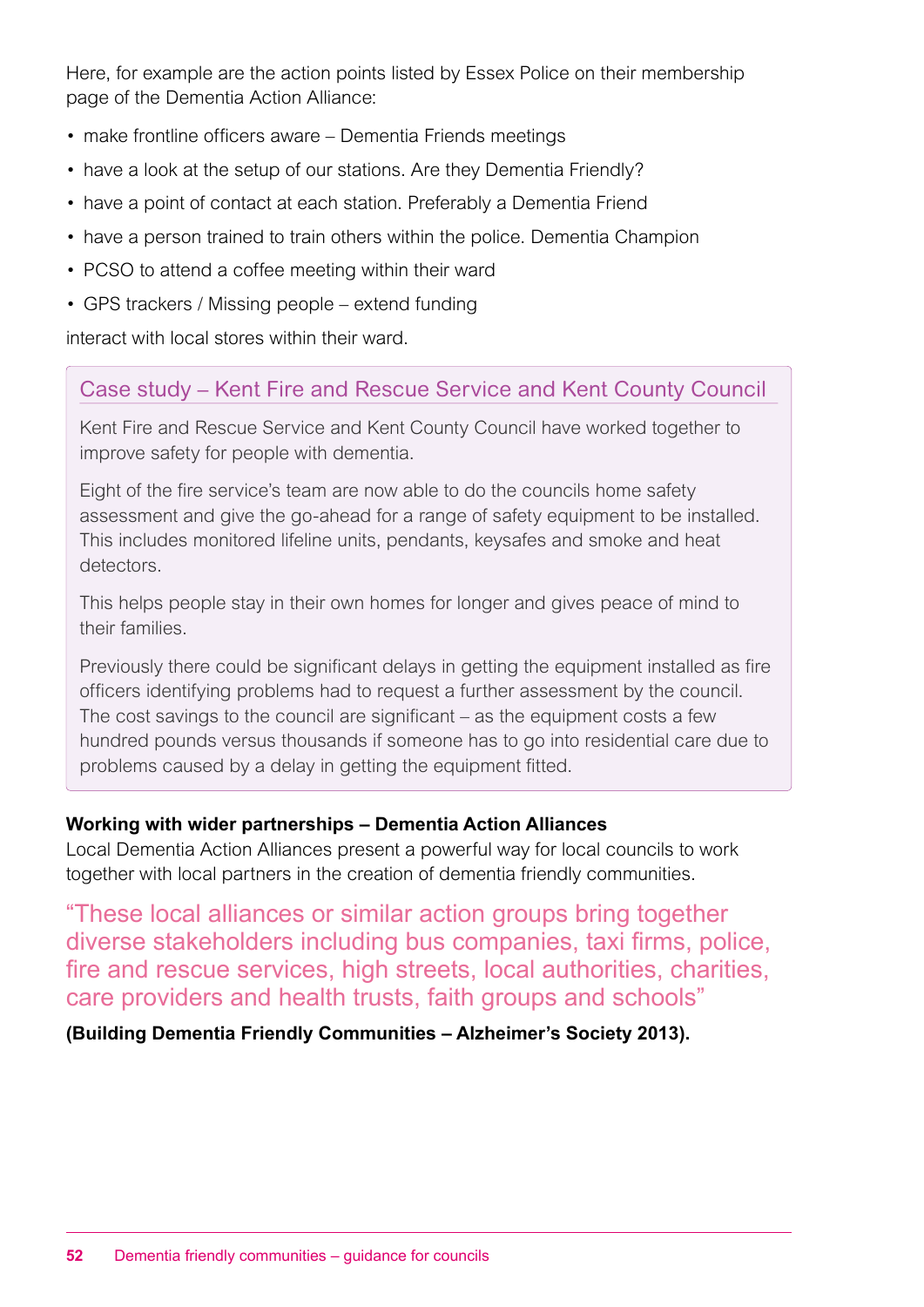One of the main areas of activity for local Dementia Action Alliances has been around the process of building dementia friendly communities.

At the time of writing there were 138 Dementia Action Alliances working on action plans to create dementia friendly communities , and The Prime Minister's Dementia Challenge 2020 sets out a vision that all tiers of local government should become part of a local Dementia Action Alliance by 2020.

Many councils have already been very active in their local DAA's with some taking the lead role. Examples of this can be seen in the case studies throughout this document.

The role of councils in respect of their local DAA will vary according to local conditions. There is considerable scope for:

• Councils to take the lead in creating a local DAA if there is not one in existence. This does not mean that their leadership has to continue once the DAA has been set out but could involve the initial impetus and a small amount of initial input to get things up and running.

In some areas, councils have stepped in to provide leadership and direction if the local DAA appears to be faltering, through either lack of resources or lack of direction or support.

In other areas, councils have joined existing DAAs which already have strong leadership and have played their part accordingly.

Experience suggests there is a strong argument for leadership to come from, or be passed to other partners, not least because of the need to emphasis the role of partners from outside of health and social care in creating dementia friendly communities.

## **What can councils do?**

- set up a local DAA if there is not one in existence or join one if there is
- provide support to the local DAA if it needs it but be conscious of the value of not taking over. DAAs have an important role in creating a shared and jointly owned vision across all partners
- sign up for the Alzheimer's Society Dementia Friendly Communities recognition process
- use strategic drivers such as the community safety plan, policing plan, health and wellbeing strategy and transport plan as well as strategies for older people and people with dementia as levers to reinforce the needs of people living with dementia
- support and encourage local businesses, community based and voluntary organisations to ensure that they are enabling people living with dementia to access their services and activities. This will include working with local faith groups, social clubs, sporting and leisure associations – to persuade them of the importance of making their services accessible to people living with dementia and actively promoting activities for them. This might involve minimum seed funding, to enable organisations to address the needs of members who have dementia or people with care for someone with dementia.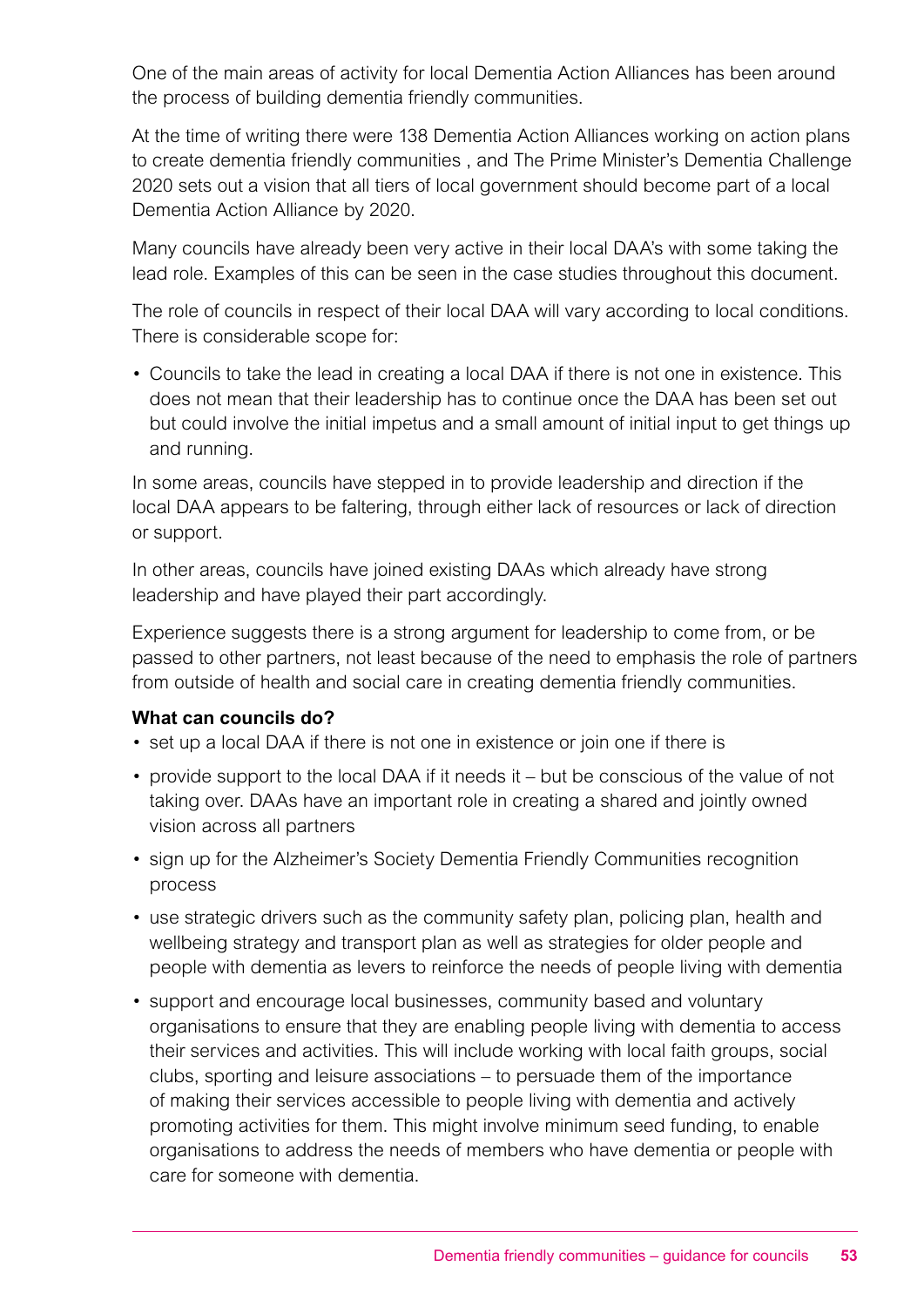## **More reading and resources**

The website of the National Dementia Action Alliance<http://www.dementiaaction.org.uk>

The Alzheimer's Society Dementia Friendly Communities recognition process. <http://alzheimers.org.uk/recognitionprocess>

#### **About the Author**

**Steve Milton** has worked in social care since 1987 as a researcher, writer, trainer, and service manager. He has worked in the dementia field since 1995. In 1996 he set up the Alzheimer's Society helpline, which he led until 2002. During that time the helpline provided support and information to over 150,000 people.

Steve leads Innovations in Dementia's work on dementia-friendly communities and disability rights.

Steve was awarded fellowship of the Royal Society for Arts in 2014 in recognition of his work on behalf of people with dementia.

#### **Thanks**

We would like to thank members of the steering group for their energy, patience and insight - Philly Hare from the Joseph Rowntree Foundation - Karishma Chandaria from Alzheimers Society and Renee Arceo from Dementia Action Alliance.

We would particularly like to thank the people with dementia and their supporters whose views and perspectives provided the foundation of the first edition of this guidance, and impetus and inspiration for the second.